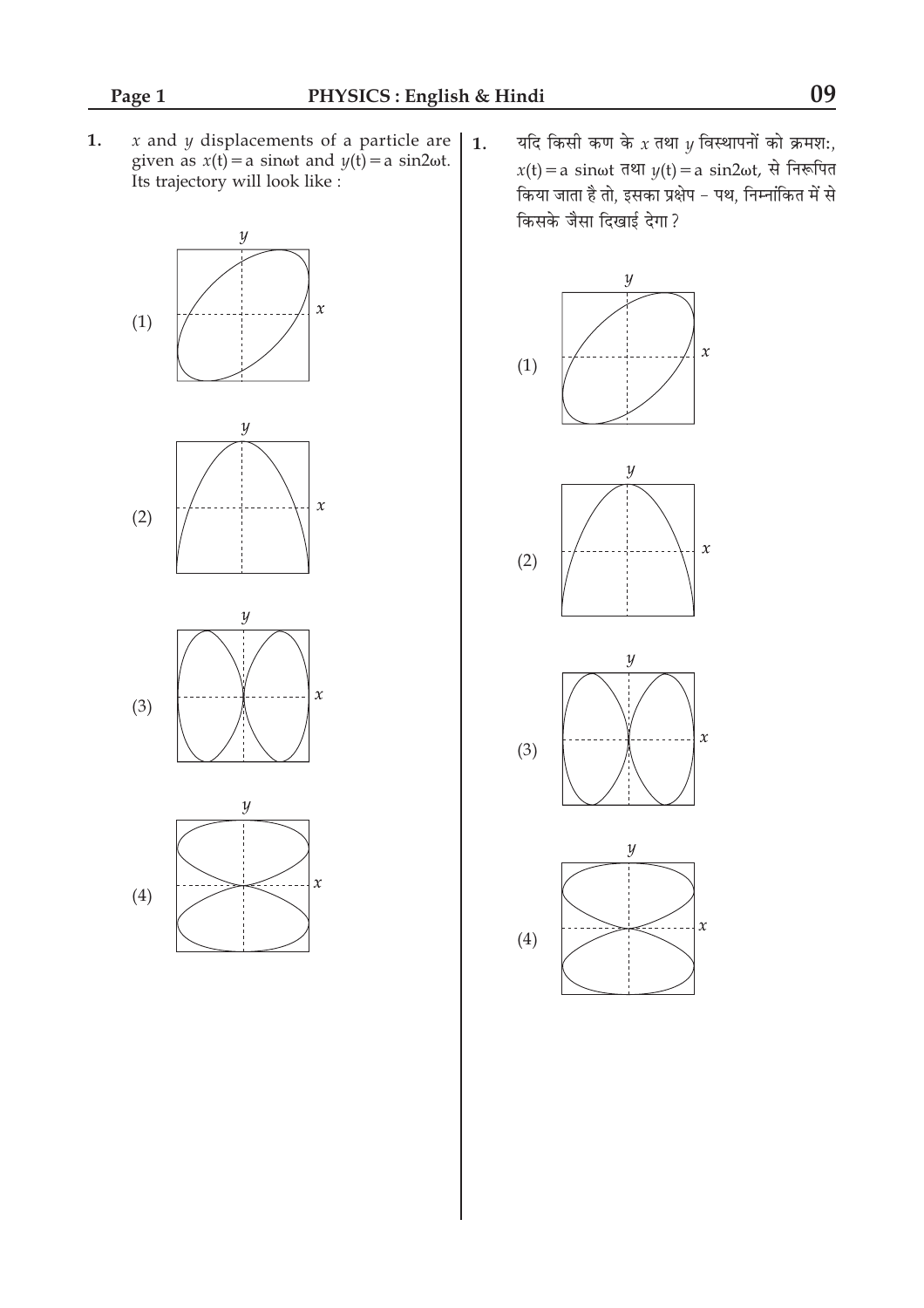If a body moving in a circular path<br>maintains constant speed of  $10 \text{ ms}^{-1}$ , then<br>which of the following correctly describes  $2.$ relation between acceleration and radius ?







यदि वृत्ताकार पथ में गति करते हुए किसी पिंड (वस्तु)  $2.$ की चाल 10 ms $^{-1}$ है और यह अचर बनी रहती है तो, निम्नांकित में से कौनसा आलेख, त्वरण तथा त्रिज्या के बीच सम्बन्ध का ठीक (सही) चित्रण करता है?

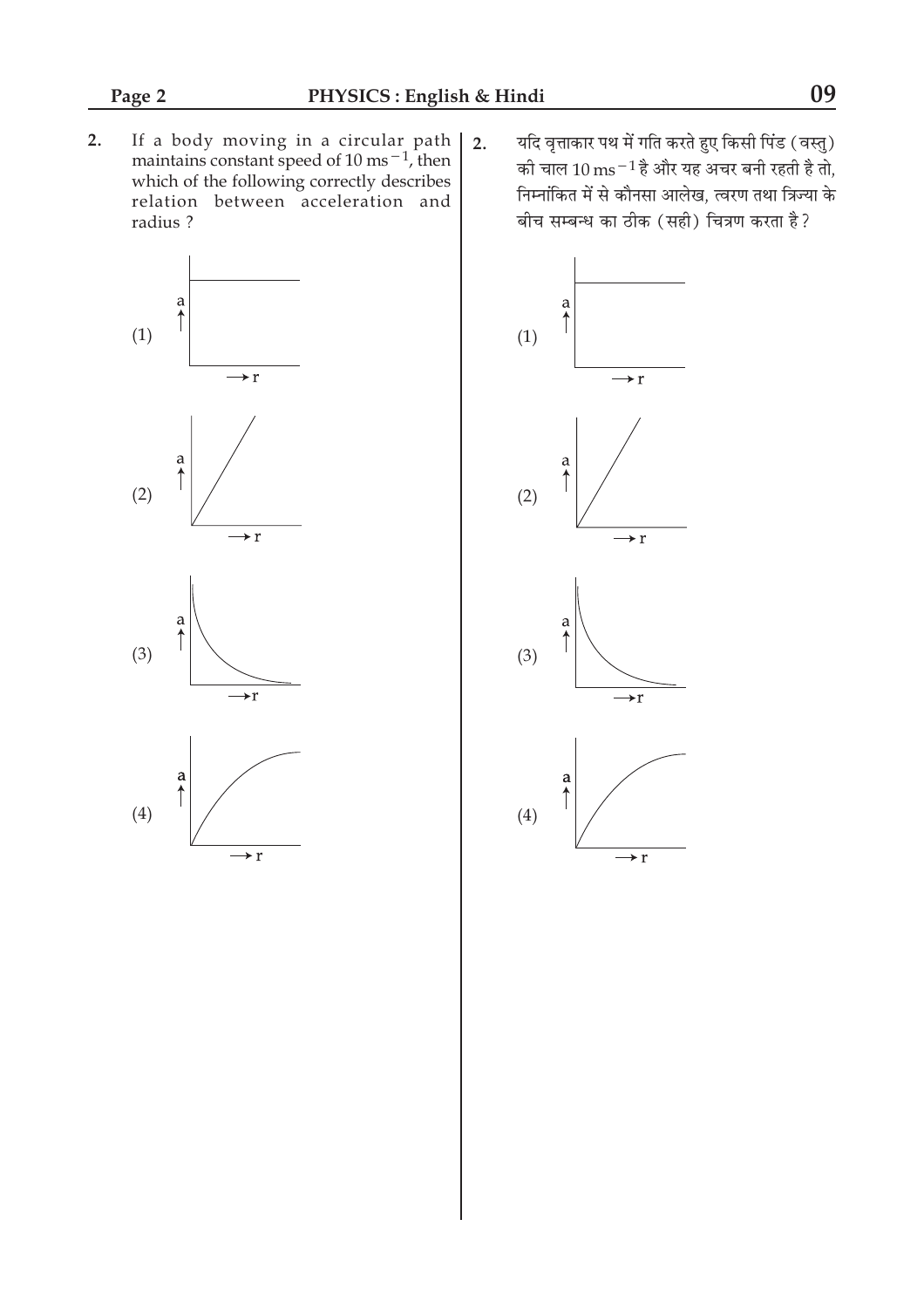$3<sub>1</sub>$ A block of mass  $m = 10$  kg rests on a horizontal table. The coefficient of friction between the block and the table is 0.05. When hit by a bullet of mass 50 g moving with speed  $v$ , that gets embedded in it, the block moves and comes to stop after moving a distance of 2 m on the table.

If a freely falling object were to acquire

speed  $\frac{v}{10}$  after being dropped from height

H, then neglecting energy losses and taking  $g = 10$  ms<sup> $-2$ </sup>, the value of H is close to :

- $0.2$  km  $(1)$
- $(2)$  $0.3$  km
- $(3)$  $0.4 \text{ km}$
- $(4)$  $0.5$  km
- $\overline{4}$ . A block of mass  $m = 0.1$  kg is connected to a spring of unknown spring constant k. It is compressed to a distance  $x$  from its equilibrium position and released from rest.

After approaching half the distance

from equilibrium position, it hits another block and comes to rest momentarily, while the other block moves with a velocity  $3 \text{ ms}^{-1}$ . The total initial energy of the spring is :

- $(1)$  $1.5$  J
- $(2)$  $0.6$  J
- $(3)$  $0.3$  J
- $(4)$  $0.8$  J
- 5. A uniform solid cylindrical roller of mass 'm' is being pulled on a horizontal surface with force F parallel to the surface and applied at its centre. If the acceleration of the cylinder is 'a' and it is rolling without slipping then the value of 'F' is :
	- $(1)$ ma
	- $(2)$  $2<sub>ma</sub>$
	- $\frac{3}{2}$  ma  $(3)$
	- $\frac{5}{3}$  ma  $(4)$

किसी ब्लॉक (गुटके) का द्रव्यमान  $m = 10$  kg है।  $\overline{3}$ . यह एक क्षैतिज मेज पर रखा है। इन दोनों के बीच घर्षण गणांक =  $0.05$  है। इस ब्लॉक पर  $50$  g द्रव्यमान की एक गोली  $v$  चाल से टकराती और इसमें धंस जाती है। इससे यह ब्लॉक, मेज पर 2 m विस्थापित होकर रुक जाता है।

यदि. H ऊँचाई से मक्त रूप से गिराने के पश्चात कोई

वस्तु  $\frac{v}{10}$  चाल प्राप्त कर लेती है तो, ऊर्जा-क्षय को नगण्य मानते हुए, H का सन्निकट मान होगा :  $(g=10 \text{ ms}^{-2})$ 

- $0.2 \text{ km}$  $(1)$
- $(2)$  $0.3$  km
- $(3)$  $0.4 \text{ km}$
- $(4)$  $0.5$  km
- किसी ब्लॉक का द्रव्यमान m = 0.1 kg है। यह एक 4. ऐसी कमानी ( स्प्रिंग) से जुडा है जिसका कमानी स्थिरांक  ${\bf k}$  है। इसको इसकी साम्यावस्था से  $x$  दूरी तक दबाकर विरामावस्था से छोड दिया जाता है। साम्यावस्था से

 $\left(\frac{x}{2}\right)$ दूरी पर आने पर यह एक अन्य ब्लॉक से टकराता है और क्षणिक रूप से रुक जाता है, जबकि, दूसरा

ब्लॉक 3  $\text{ms}^{-1}$ के वेग से गति करने लगता है। तो, कमानी की कुल प्रारंभिक ऊर्जा है:

- $1.5$  J  $(1)$
- $(2)$  $0.6$  J
- $(3)$  $0.3$  J
- $(4)$  $0.8$  I
- 'm' द्रव्यमान के किसी एकसमान ठोस सिलिन्डर के 5. केन्द्र पर एक बल F लगाकर. उसे किसी समतल सतह पर, उसके समान्तर खींचा जा रहा है। यदि यह सिलिन्डर बगैर (बिना) फिसले 'a' त्वरण से लुढ़क रहा है तो, 'F' का मान होगा :
	- $(1)$ ma
	- $2$  ma  $(2)$
	- $\frac{3}{2}$  ma  $(3)$
	- $rac{5}{3}$  ma  $(4)$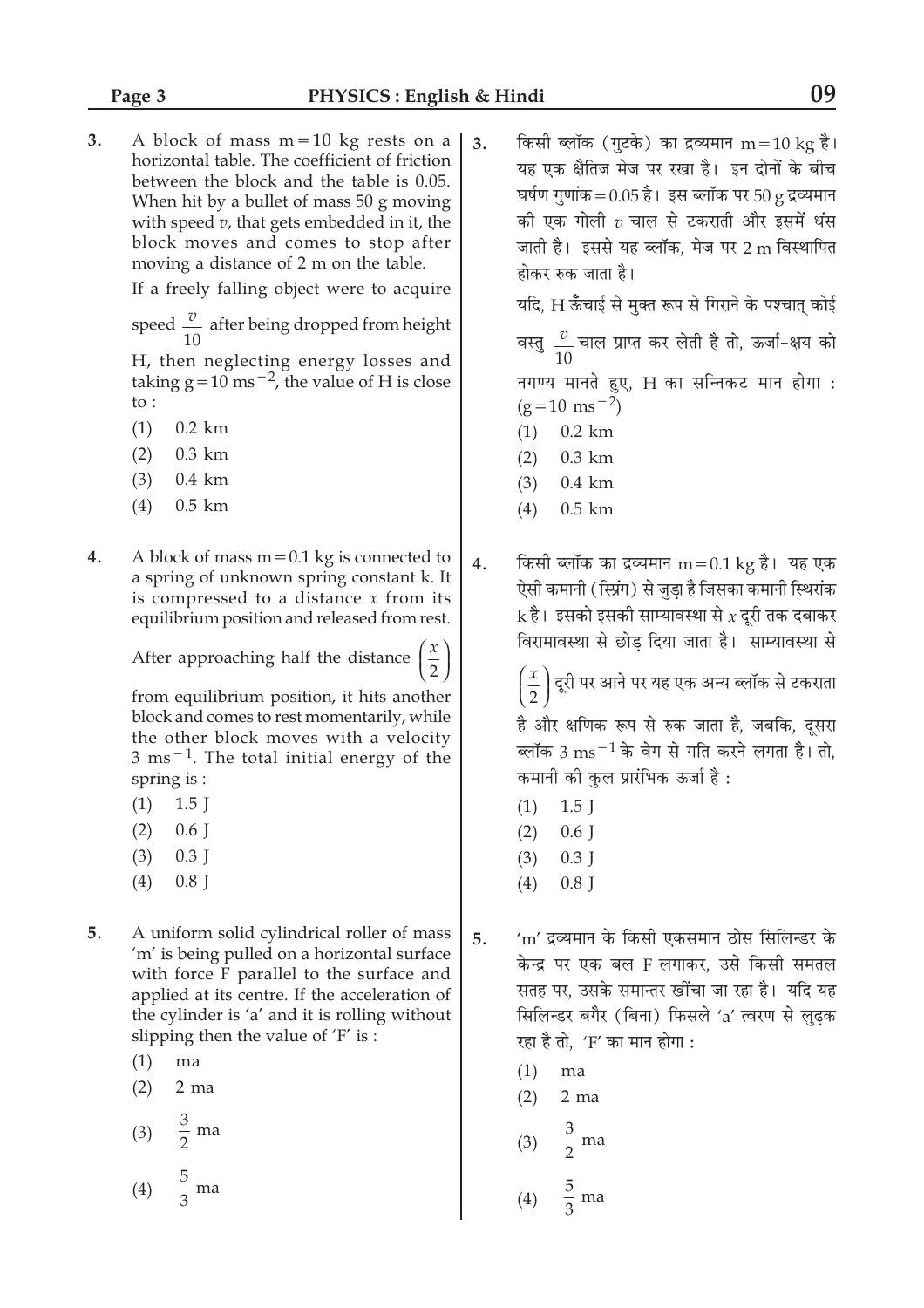6. Consider a thin uniform square sheet made of a rigid material. If its side is 'a', mass m and moment of inertia I about one of its diagonals, then:

$$
(1) \qquad I > \frac{\text{ma}^2}{12}
$$

$$
(2) \quad \frac{\text{ma}^2}{24} < I < \frac{\text{ma}^2}{12}
$$

$$
(3) \qquad I = \frac{ma^2}{12}
$$
\n
$$
ma^2
$$

$$
(4) \qquad I = \frac{ma}{24}
$$

- $\overline{7}$ . A very long (length L) cylindrical galaxy is made of uniformly distributed mass and has radius R (R<<L). A star outside the galaxy is orbiting the galaxy in a plane perpendicular to the galaxy and passing through its centre. If the time period of star is T and its distance from the galaxy's axis is r, then :
	- (1)  $T^2 \propto r^3$
	- (2)  $T \propto r^2$
	- (3)  $T \propto r$
	- $(4)$  $T \propto \sqrt{r}$

8. If it takes 5 minutes to fill a 15 litre bucket from a water tap of diameter  $\frac{2}{\sqrt{\pi}}$  cm then the Reynolds number for the flow is (density of water= $10^3$  kg/m<sup>3</sup> and viscosity of water= $10^{-3}$  Pa.s) close to :

- 5500  $(1)$
- $(2)$ 11,000
- $(3)$ 550
- $(4)$ 1100

एक पतली. एकसमान, वर्गाकार, चादर (शीट) किसी  $6.$ दढ पदार्थ की बनी है। यदि इसकी एक भजा 'a'. द्रव्यमान m तथा किसी एक विकर्ण के परित:, इसका जड़त्व आघूर्ण I है तो :

(1) 
$$
I > \frac{ma^2}{12}
$$
  
\n(2)  $\frac{ma^2}{24} < I < \frac{ma^2}{12}$   
\n(3)  $I = \frac{ma^2}{12}$   
\n(4)  $I = \frac{ma^2}{24}$ 

 $24$ 

- एक बहुत लम्बी गैलेक्सी (मंदाकिनी) (लम्बाई L) 7. एकसमान वितरित द्रव्य की बनी है. इसकी त्रिज्या R (R<<L) है। इस गैलेक्सी के बाहर एक तारा, गैलेक्सी की परिक्रमा कर रहा है। इसकी परिक्रमा का समतल गैलेक्सी के समतल के लम्बवत है तथा इसके केन्द्र से होकर गुज़रता है। यदि, तारे की गैलेक्सी की अक्ष से दूरी  $r$  है और तारे का आवर्त काल T है तो :
	- (1)  $T^2 \propto r^3$
	- (2)  $T \propto r^2$
	- $(3)$  T  $\propto$  r
	- $T \propto \sqrt{r}$  $(4)$
- पानी के नल की एक टोंटी का व्यास $\frac{2}{\sqrt{\pi}}$  cm है। 8. इससे 15 लिटर की एक बाल्टी को भरने में 5 मिनट का समय लगता है। (यदि. जल का घनत्व= $10^3$  kg/m<sup>3</sup> तथा जल की श्यानता= $10^{-3}$ Pa.s है) तो, इस प्रवाह के लिये रेनल्डस संख्या होगी :
	- $(1)$ 5500
	- $(2)$ 11,000
	- $(3)$ 550
	- 1100  $(4)$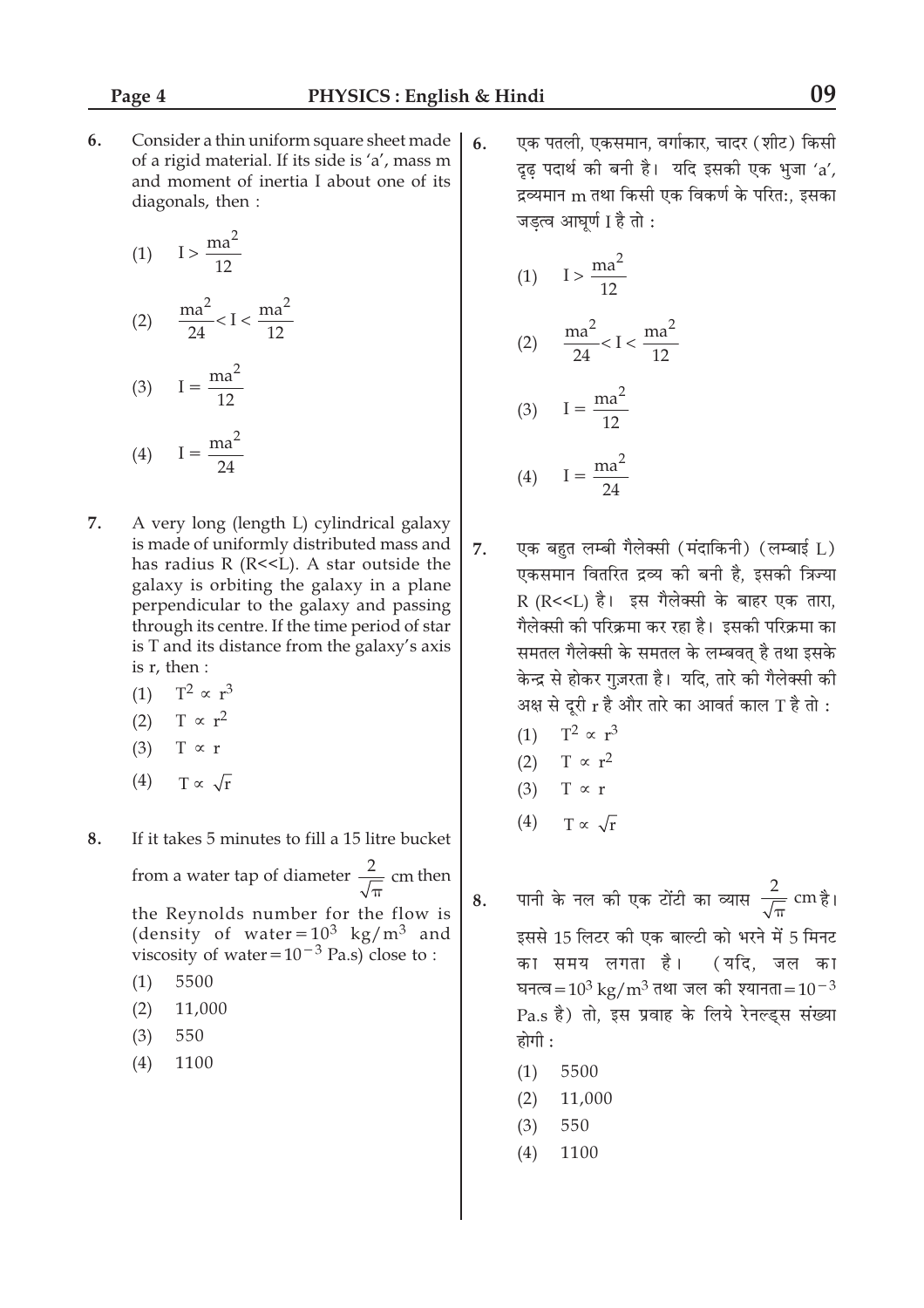**9.** If two glass plates have water between them and are separated by very small distance (see figure), it is very difficult to pull them apart. It is because the water in between forms cylindrical surface on the side that gives rise to lower pressure in the water in comparison to atmosphere. If the radius of the cylindrical surface is R and surface tension of water is T then the pressure in water between the plates is lower by :

|     |         | Cylindrical surface<br>of water |
|-----|---------|---------------------------------|
| (1) | Т<br>4R |                                 |
| (2) | т<br>2R |                                 |

- (3) 4T  $\overline{R}$
- (4) 2T R

9. यदि काँच की दो प्लेटों के बीच में जल की एक पतली परत हो (आरेख देखिये) तो उन प्लेटों को खींचकर अलग करना बहुत कठिन होता है।

\_ जल की सिलिंडरी<br>\_ (बेलनाकार) सतह  $\leftarrow$ 

इसका कारण यह है कि, जल, किनारों पर सिलिंडरी ( बेलनाकार) सतहें बना देता है जिससे वायमंडल की तुलना में वहाँ दाब कम हो जाता है। यदि इस सिलिंडरी सतह (पृष्ठ) की त्रिज्या  $R$  है तथा जल का पृष्ठ तनाव  $T$  है तो, दो प्लेटों के बीच जल में दाब कितना कम  $\overline{\text{b}}$ गा $\overline{\text{c}}$ 

(1) T 4R (2) T  $\overline{2R}$ (3) 4T

R

$$
(4) \quad \frac{2T}{R}
$$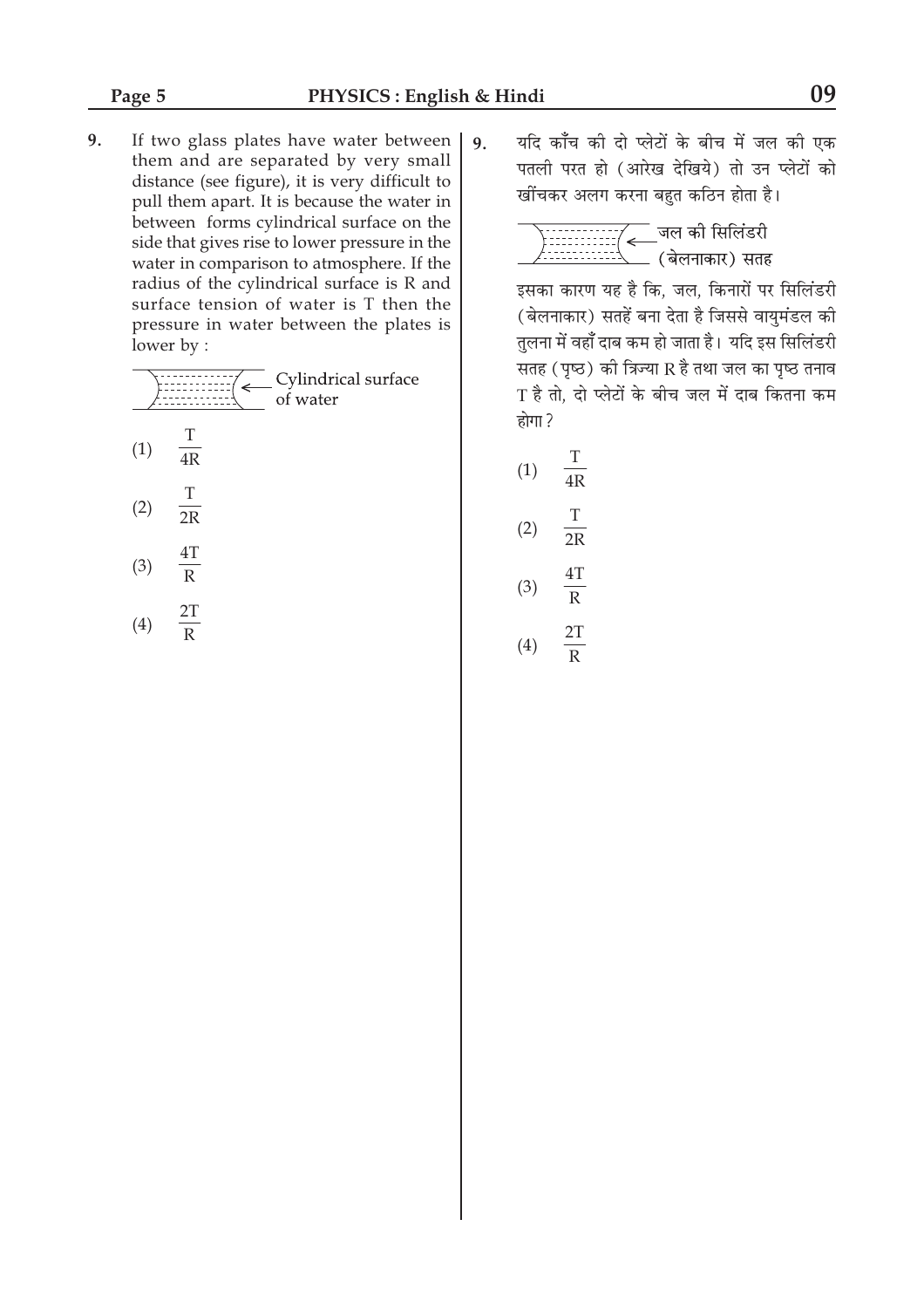10. An ideal gas goes through a reversible | cycle  $a \rightarrow b \rightarrow c \rightarrow d$  has the V - T diagram shown below. Process  $d \rightarrow a$  and  $b \rightarrow c$  are adiabatic.



The corresponding  $P - V$  diagram for the process is (all figures are schematic and not drawn to scale) :







एक आदर्श गैस के उत्क्रमणीय चक्र a $\rightarrow$ b $\rightarrow$ c $\rightarrow$ d,  $10.$ के लिये V - T आरेख यहाँ दर्शाया गया है। प्रक्रम d→a तथा b→c रुद्धोष्म हैं।



तो, इस प्रक्रम के लिये, संगत P - V आरेख होगा (सभी आरेख व्यवस्था आरेख हैं और स्केल के अनुसार नहीं हैं) :

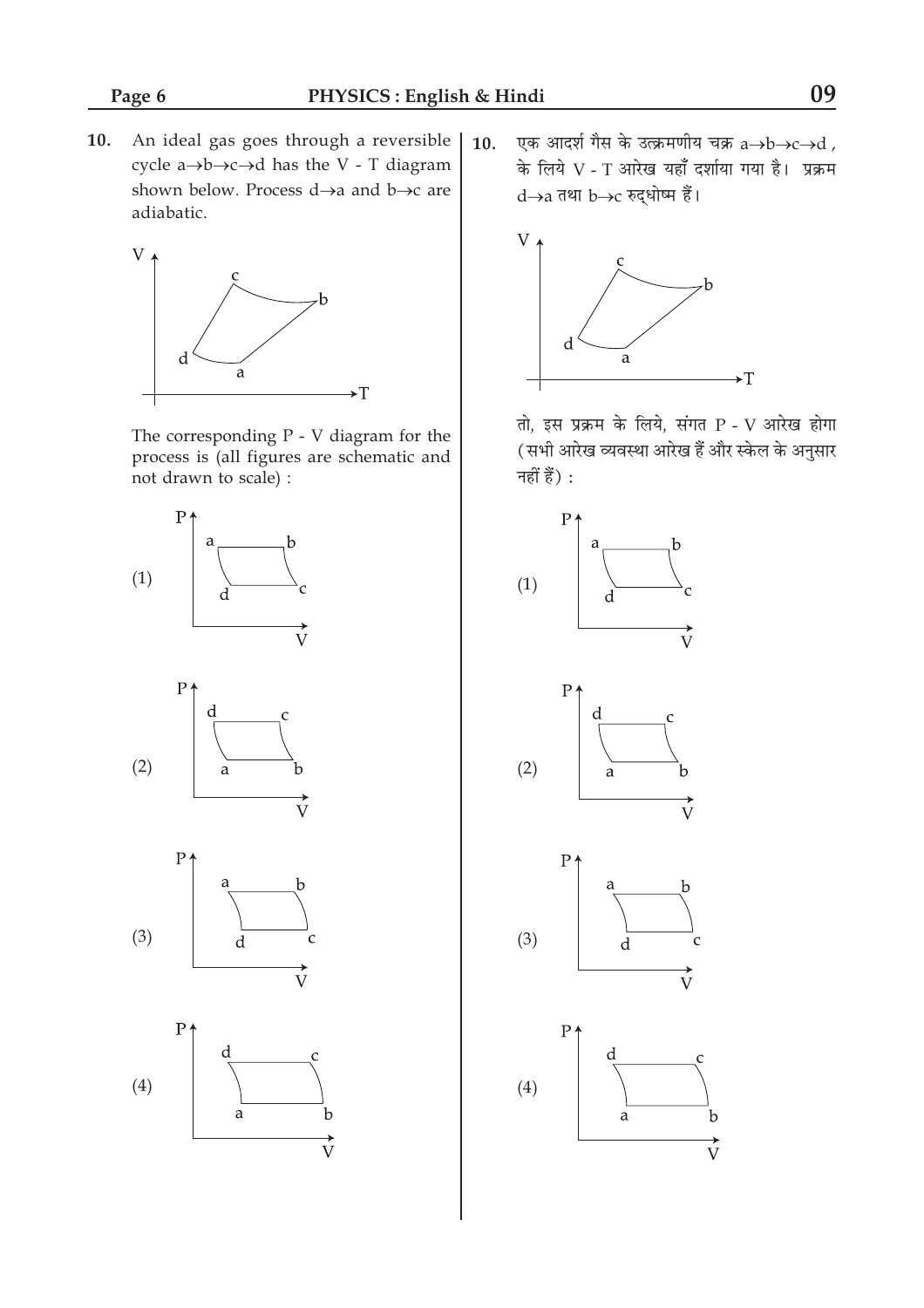- In an ideal gas at temperature T, the  $11.$ average force that a molecule applies on the walls of a closed container depends on T as  $T^q$ . A good estimate for q is:
	- $(1)$  $\overline{2}$
	- $(2)$  $\mathbf{1}$
	- $\frac{1}{2}$  $(3)$
	- $\frac{1}{4}$  $(4)$
- 12. A simple harmonic oscillator of angular frequency 2 rad  $s^{-1}$  is acted upon by an external force  $F = \sin t$  N. If the oscillator is at rest in its equilibrium position at  $t=0$ , its position at later times is proportional to :

(1) 
$$
\sin t + \frac{1}{2}\sin 2t
$$
  
(2) 
$$
\sin t + \frac{1}{2}\cos 2t
$$
  
(3) 
$$
\cos t - \frac{1}{2}\sin 2t
$$
  
(4) 
$$
\sin t - \frac{1}{2}\sin 2t
$$

- A bat moving at 10 ms<sup> $-1$ </sup> towards a wall 13. sends a sound signal of 8000 Hz towards it. On reflection it hears a sound of frequency  $f$ . The value of  $f$  in Hz is close to (speed of sound = 320 ms<sup>-1</sup>)
	- $(1)$ 8258
	- $(2)$ 8516
	- $(3)$ 8000
	- $(4)$ 8424
- किसी आदर्श गैस में. किसी अण द्वारा गैस के बन्द  $11.$ पात्र की दीवारों पर लगाया गया औसत बल. गैस के ताप T पर, T<sup>q</sup> के अनुसार निर्भर करता है। तो, q का सन्निकट मान है :
	- $(1)$  $\overline{2}$  $(2)$  $\mathbf{1}$  $(3)$  $\overline{2}$
	- $(4)$
- किसी सरल आवर्त दोलित्र की कोणीय आवृत्ति  $12.$ 2 rad s<sup>-1</sup> है। इस पर एक बाह्य बल, F=sint न्यटन (N) लगता है। यदि समय  $t = 0$  पर, यह दोलित्र, अपनी साम्यावस्था में विराम स्थिति में है तो, इसके पश्चात् के किसी समय में, इसकी स्थिति निम्नांकित में किसके समानुपाती होगी?
	- (1)  $\sin t + \frac{1}{2} \sin 2t$
	- (2)  $\sin t + \frac{1}{2} \cos 2t$
	- (3)  $\cos t \frac{1}{2} \sin 2t$
	- (4)  $\sin t \frac{1}{2} \sin 2t$
- $10 \text{ ms}^{-1}$  की चाल से किसी दीवार की ओर जाता 13. हुआ एक चमगादड, दीवार की ओर 8000 Hz का ध्वनि संकेत (सिग्नल) प्रेषित करता (भेजता) है। दीवार से परावर्तन के पश्चात वह 'f' आवृत्ति की र्ध्वनि, सुनता है। यदि, र्ध्वनि की चाल 320  $\mathrm{ms}^{-1}$ है तो, Hz में  $f$  का सन्निकट मान होगा :
	- $(1)$ 8258
	- $(2)$ 8516
	- 8000  $(3)$
	- $(4)$ 8424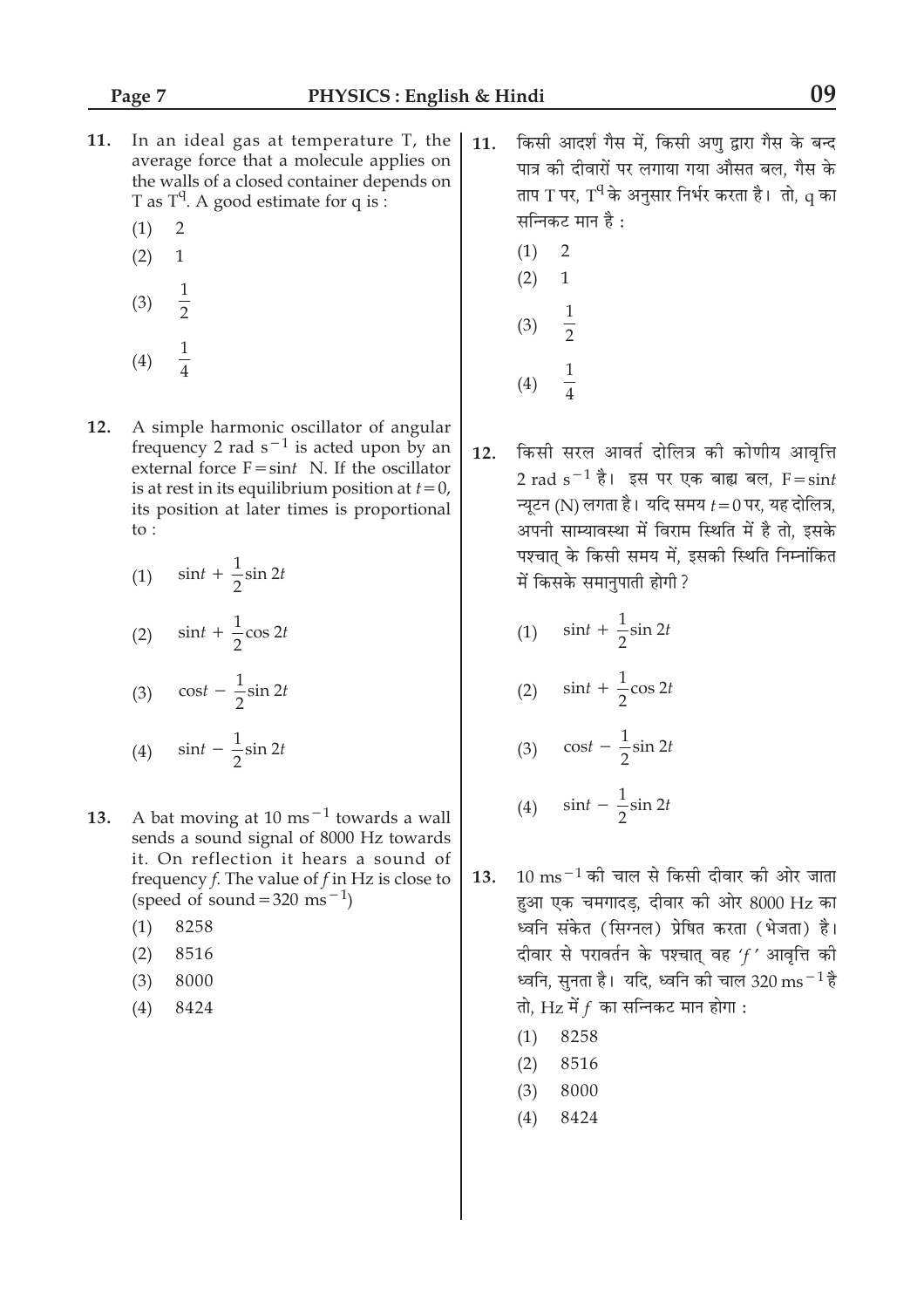14. A thin disc of radius  $b = 2a$  has a concentric hole of radius 'a' in it (see figure). It carries uniform surface charge ' $\sigma'$  on it. If the electric field on its axis at height 'h' (h<<a) from its centre is given as 'Ch' then value of  $'C'$  is :



 $\sigma$  $(1)$  $a\epsilon_0$ 

- $\sigma$  $(2)$  $2a\epsilon$
- $\sigma$  $(3)$  $4a\epsilon_0$
- $(4)$  $8a\epsilon_0$

एक पतली डिस्क (चक्रिका) की त्रिज्या 'b' है। इसमें 14. बने एक संकेन्द्री छिद्र (छेद) की त्रिज्या 'a' है।  $(b=2a)$ । डिस्क पर एकसमान पृष्ठ आवेश  $\sigma$  है। यदि इसकी अक्ष पर तथा इसके केन्द्र से 'h' ऊँचाई पर, (h<<a), विद्युत क्षेत्र 'Ch' हो तो, 'C' का मान है:

(1) 
$$
\frac{\sigma}{a\epsilon_0}
$$
  
(2)  $\frac{\sigma}{2a\epsilon_0}$ 

$$
(3) \quad \frac{\sigma}{4a\epsilon_0}
$$

$$
(4) \quad \frac{6}{8a\epsilon_0}
$$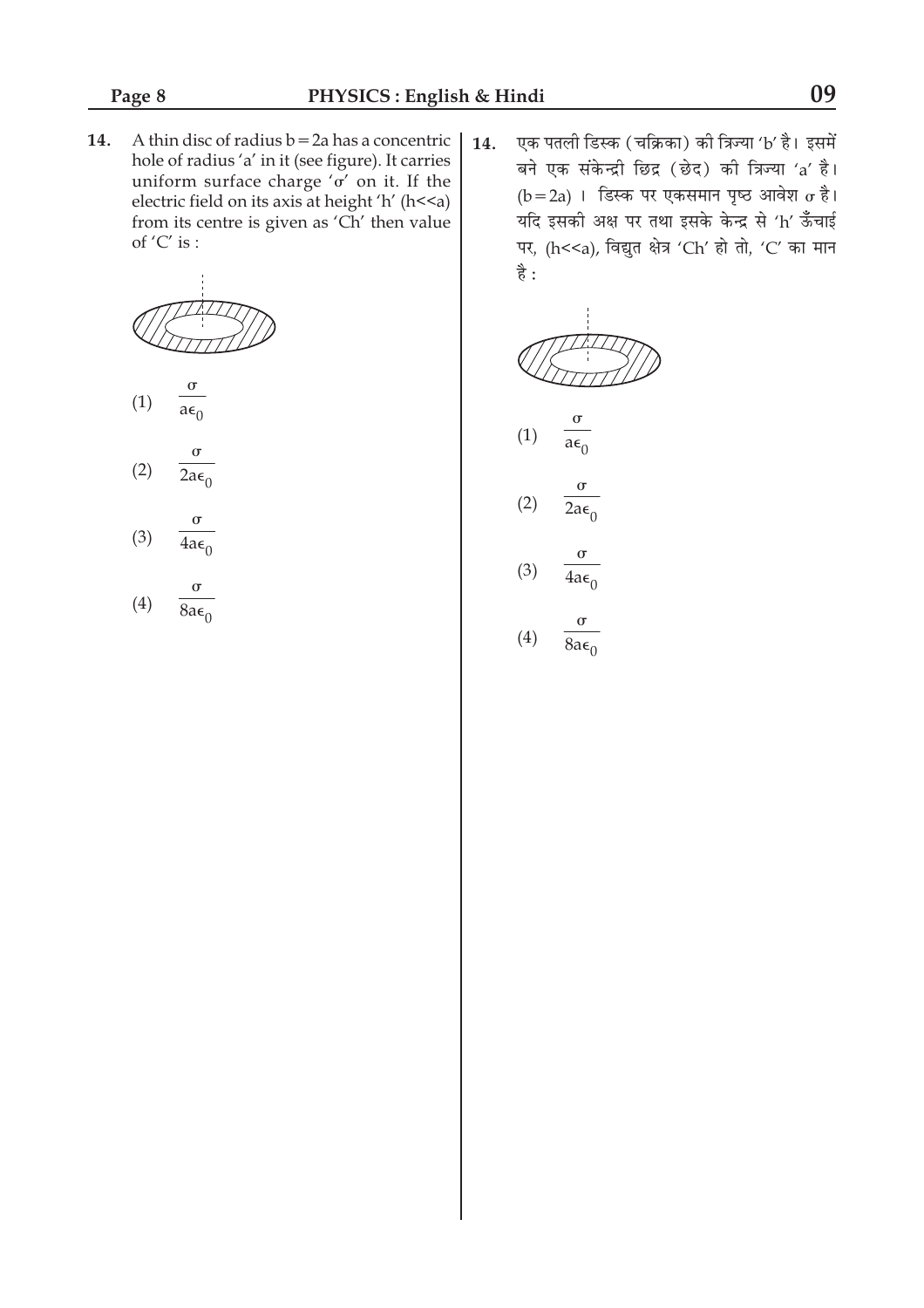Shown in the figure are two point charges  $15.$ +Q and  $-Q$  inside the cavity of a spherical shell. The charges are kept near the surface of the cavity on opposite sides of the centre of the shell. If  $\sigma_1$  is the surface charge on the inner surface and  $Q_1$  net charge on it and  $\sigma_2$  the surface charge on the outer surface and  $Q_2$  net charge on it then:



(1) 
$$
\sigma_1 \neq 0, Q_1 \neq 0
$$

$$
\sigma_2 \neq 0, Q_2 \neq 0
$$

(2) 
$$
\sigma_1 \neq 0, Q_1 = 0
$$
  
 $\sigma_2 \neq 0, Q_2 = 0$ 

(3)  $\sigma_1 \neq 0$ ,  $Q_1 = 0$  $\sigma_2 = 0, Q_2 = 0$ 

(4) 
$$
\sigma_1 = 0, Q_1 = 0
$$
  
 $\sigma_2 = 0, Q_2 = 0$ 

16. If the capacitance of a nanocapacitor is measured in terms of a unit ' $u'$  made by combining the electronic charge 'e', Bohr radius 'a<sub>0</sub>', Planck's constant 'h' and speed of light 'c' then :

(1) 
$$
u = \frac{e^2 c}{ha_0}
$$
  
(2) 
$$
u = \frac{e^2 h}{ca_0}
$$
  
(3) 
$$
u = \frac{e^2 a_0}{hc}
$$

$$
(4) \qquad u = \frac{hc}{e^2 a_0}
$$

यहाँ आरेख में. किसी गोलाकार कोश (शैल) के कोटर 15. के भीतर दो बिन्द-आवेश +O तथा -O दर्शाये गये हैं। ये आवेश कोटर की सतह के निकट इस प्रकार रखे गये हैं कि, एक आवेश कोश के केन्द्र की एक ओर है और दूसरा केन्द्र के विपरीत दूसरी ओर। यदि, भीतरी तथा बाहरी सतहों (पृष्ठों) पर, पृष्ठ आवेश क्रमश:  $\sigma_1$  तथा  $\sigma_2$  और नेट आवेश क्रमश:  $Q_1$  तथा  $Q_2$  हो तो :



(1) 
$$
\sigma_1 \neq 0
$$
,  $Q_1 \neq 0$   
\n $\sigma_2 \neq 0$ ,  $Q_2 \neq 0$   
\n(2)  $\sigma_1 \neq 0$ ,  $Q_1 = 0$   
\n $\sigma_2 \neq 0$ ,  $Q_2 = 0$   
\n(3)  $\sigma_1 \neq 0$ ,  $Q_1 = 0$   
\n $\sigma_2 = 0$ ,  $Q_2 = 0$   
\n(4)  $\sigma_1 = 0$ ,  $Q_1 = 0$   
\n $\sigma_2 = 0$ ,  $Q_2 = 0$ 

यदि किसी नैनो संधारित्र की धारिता, एक ऐसे मात्रक 16.  $u'$  में मापी जाय, जो इलेक्ट्रॉन आवेश 'e' , बोर-त्रिज्या  $a_0$ ', प्लांक स्थिरांक 'h' तथा प्रकाश की चाल 'c' के संयोजन से बना है तो :

(1) 
$$
u = \frac{e^2 c}{ha_0}
$$
  
(2) 
$$
u = \frac{e^2 h}{ca_0}
$$
  
(3) 
$$
u = \frac{e^2 a_0}{hc}
$$
  
(4) 
$$
u = \frac{hc}{e^2 a_0}
$$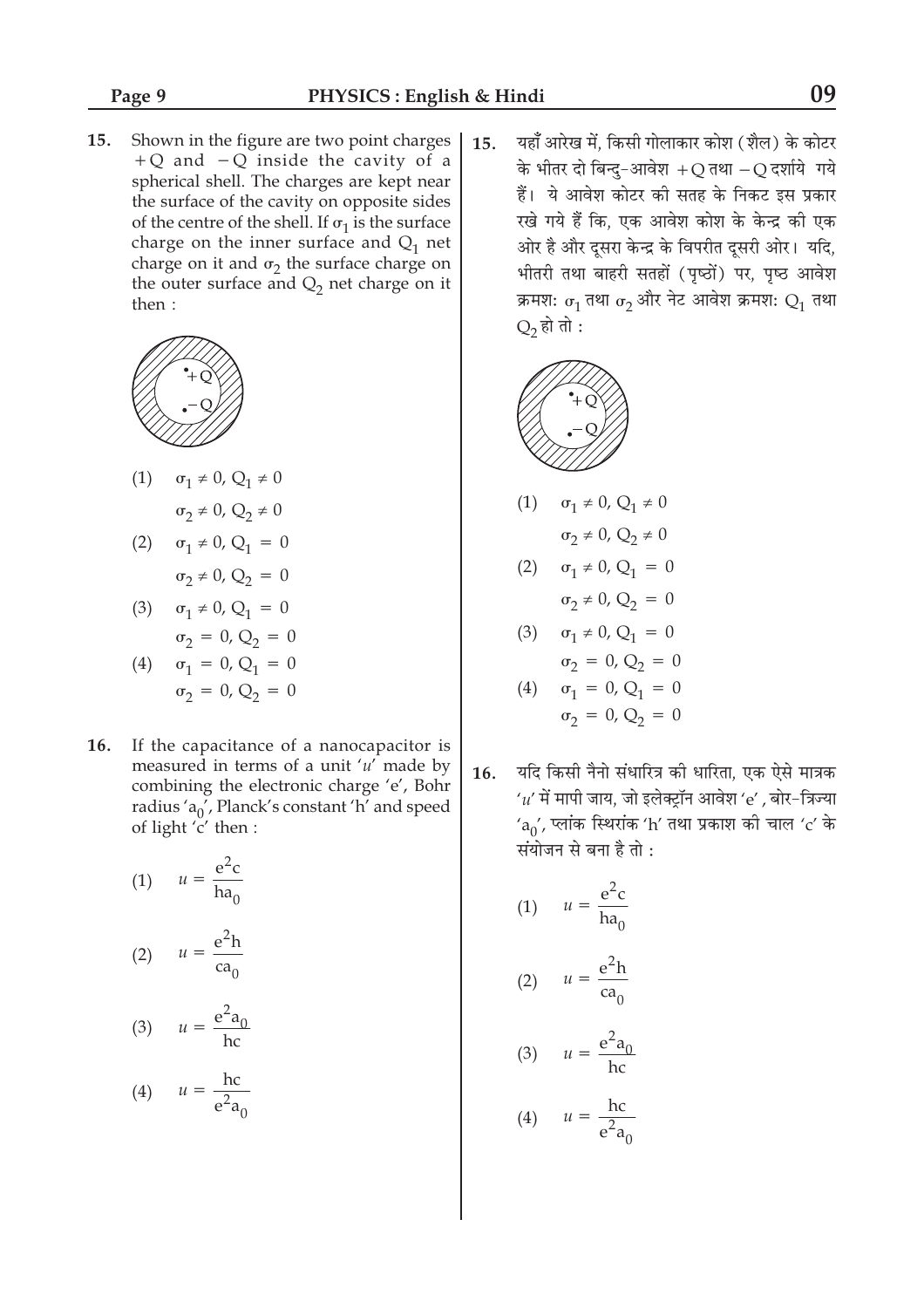Suppose the drift velocity  $v_{\rm d}$  in a material varied with the applied electric field E as 17.

 $v_{\rm d} \propto \sqrt{\mathrm{E}}$ . Then V - I graph for a wire made of such a material is best given by :



यदि, किसी पदार्थ में अपवाह वेग,  $v_{\rm d}$  का मान, लगाये<br>गये विद्युत क्षेत्र E पर इस प्रकार निर्भर करता है, कि 17.  $v_{\rm d}$   $\propto \sqrt{\rm E}$  । तो निम्नांकित में से कौन-सा ग्राफ (आलेख), इस पदार्थ से बने तार के लिये, सन्निकट  $V$  -  $I$  ग्राफ होगा?

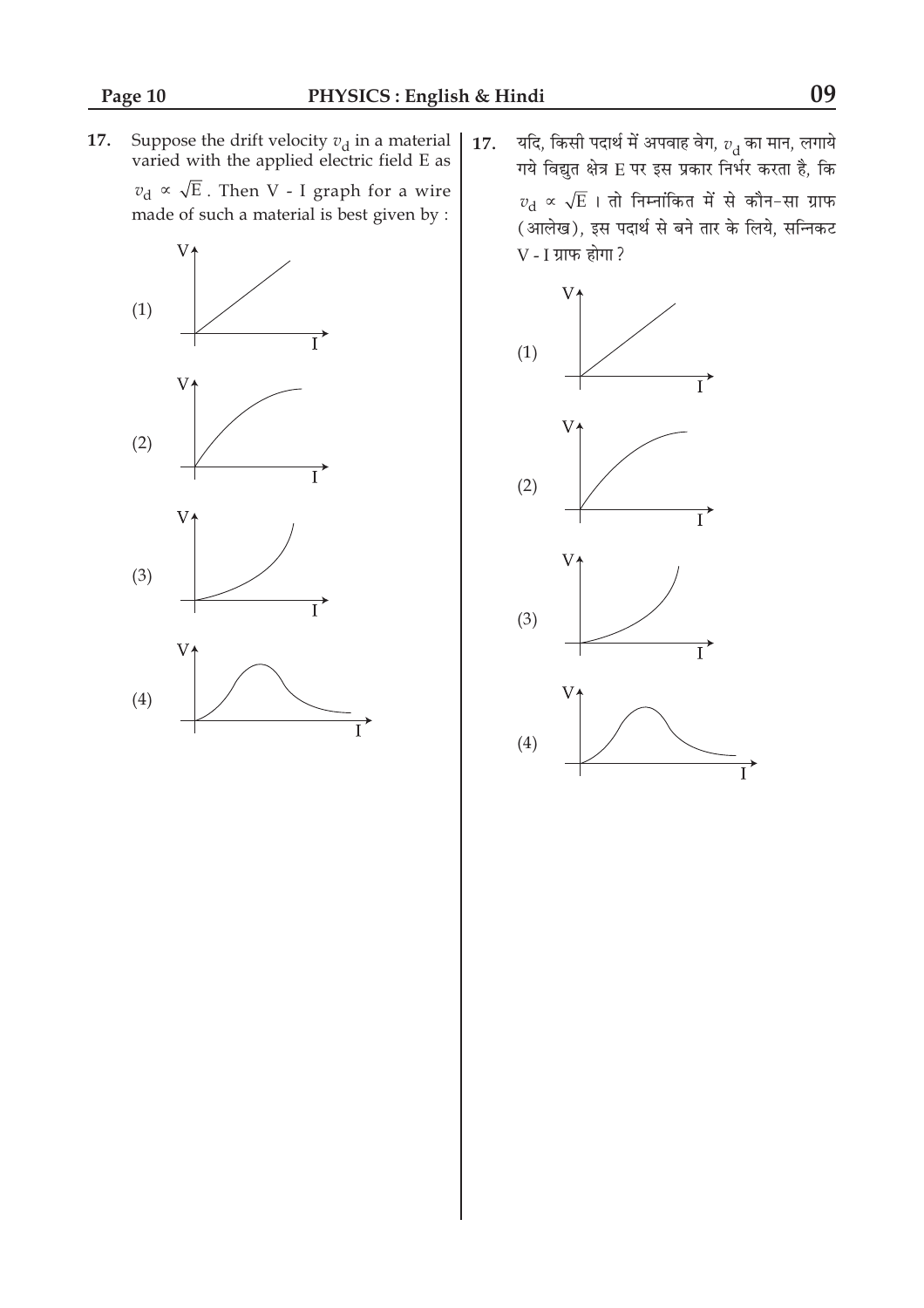18. A 10V battery with internal resistance  $1\Omega$  and a 15V battery with internal resistance  $0.6\Omega$  are connected in parallel to a voltmeter (see figure). The reading in the voltmeter will be close to:



- $(1)$ 11.9 V
- $(2)$ 12.5 V
- $(3)$ 13.1 V
- $(4)$ 24.5 V
- 19. A proton (mass m) accelerated by a potential difference V flies through a uniform transverse magnetic field B. The field occupies a region of space by width 'd'. If ' $\alpha$ ' be the angle of deviation of proton from initial direction of motion (see figure), the value of  $\sin \alpha$  will be :



- $(1)$
- $(2)$

$$
(3) \quad \text{Bd}\sqrt{\frac{q}{2mV}}
$$

$$
(4) \qquad qV \sqrt{\frac{Bd}{2m}}
$$

एक वोल्टमीटर से समान्तर क्रम में. दो बैटरियाँ. जोडी 18. गई हैं। पहली, 10V तथा 1 $\Omega$  आन्तरिक प्रतिरोध की और दूसरी, 15V तथा  $0.6\Omega$  आन्तरिक प्रतिरोध की (आरेख देखिये) तो, वोल्टमीटर के पठन (रीडिंग) का सन्निकट मान होगा :



विभवान्तर 'V' द्वारा त्वरित, एक प्रोटॉन (द्रव्यमान m), 19. किसी अनुप्रस्थ एकसमान चुम्बकीय क्षेत्र B से होकर तीव्र चाल से गुज़रता है। यह चुम्बकीय क्षेत्र 'd' चौड़ाई तक विस्तरित है। यदि, यह प्रोटॉन, चुम्बकीय क्षेत्र के कारण अपनी गति की प्रारंभिक दिशा से ' $\alpha'$  कोण से विचलित हो जाता है (आरेख देखिये) तो,  $\sin \alpha$  का मान होगा :

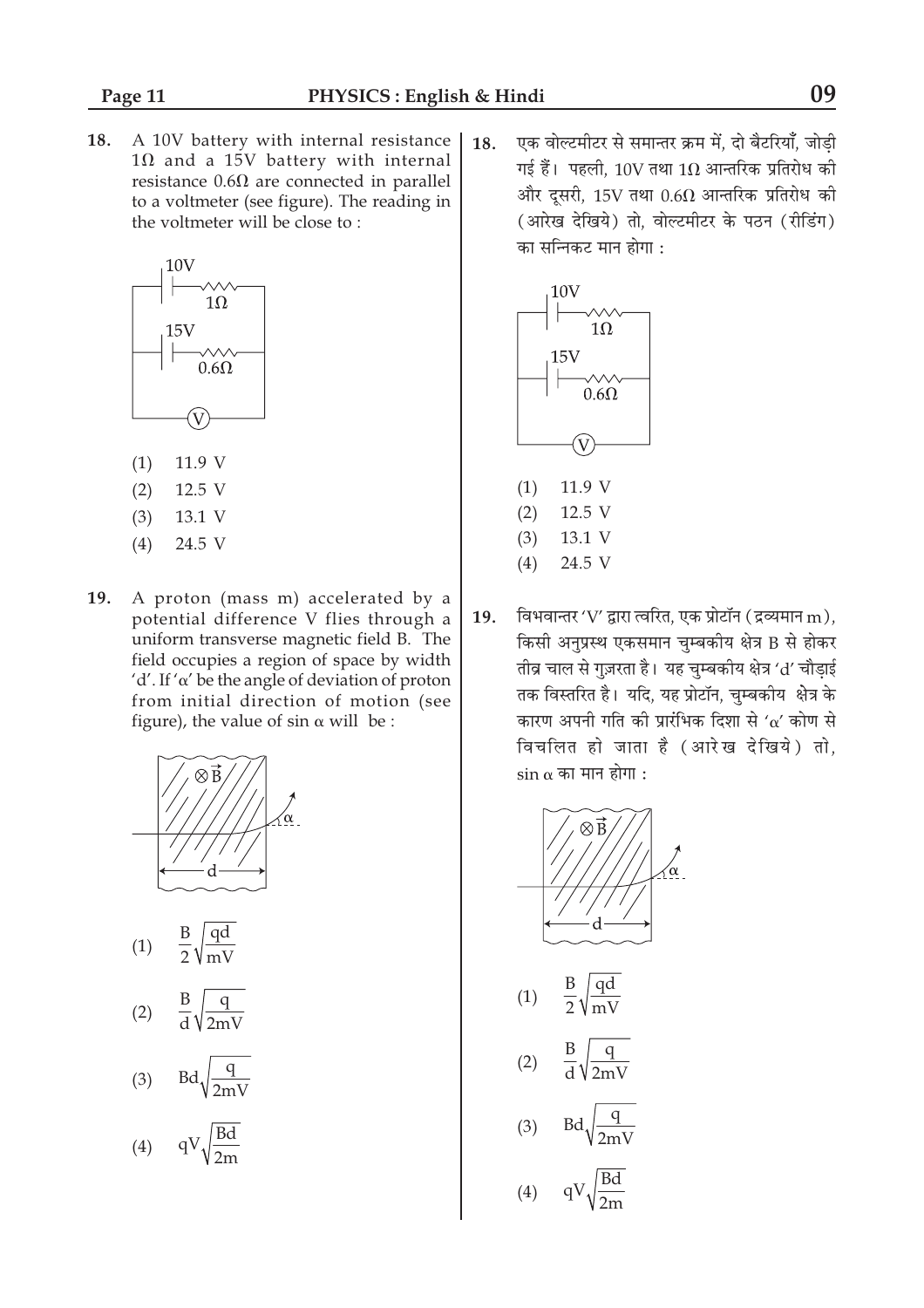20. A 25 cm long solenoid has radius 2 cm and 500 total number of turns. It carries a current of 15 A. If it is equivalent to a magnet of the same size and magnetization

> $\overrightarrow{M}$  (magnetic moment/volume), then  $\overrightarrow{M}$  $is:$

- $3\pi$  Am<sup>-1</sup>  $(1)$
- 30000 Am<sup> $-1$ </sup>  $(2)$
- 300 Am<sup> $-1$ </sup>  $(3)$
- $30000\pi$  Am<sup>-1</sup>  $(4)$
- 21. When current in a coil changes from 5 A to 2 A in 0.1 s, an average voltage of 50 V is produced. The self - inductance of the coil is :
	- $(1)$  $0.67$  H
	- $(2)$  $1.67$  H
	- $3H$  $(3)$
	- $(4)$ 6 H

किसी परिनालिका की लम्बाई 25 cm तथा त्रिज्या  $20.$ 2 cm है और इसमें तार के कुल 500 फेरे लपेटे गये हैं। इससे 15 A की धारा प्रवाहित हो रही है। यह परिनालिका, इसी साइज तथा चुम्बकन  $\stackrel{\rightarrow}{\rm M}$  ( चुम्बकीय

आघूर्ण/आयतन), के तुल्य है तो ,  $|\overrightarrow{M}|$  है:

- (1)  $3\pi$  Am<sup>-1</sup>
- 30000 Am<sup> $-1$ </sup>  $(2)$
- $(3)$ 300 Am<sup> $-1$ </sup>
- $30000\pi$  Am<sup>-1</sup>  $(4)$
- किसी कुंडली से प्रवाहित विद्युत धारा का मान, 0.1 s  $21.$ में, 5 A से 2 A हो जाता है जिससे, 50 V की औसत वोल्टता उत्पन्न होती है। तो, इस कुंडली का स्वप्रेरकत्व है :
	- $0.67$  H  $(1)$
	- $(2)$  $1.67$  H
	- $(3)$  $3H$
	- $(4)$ 6H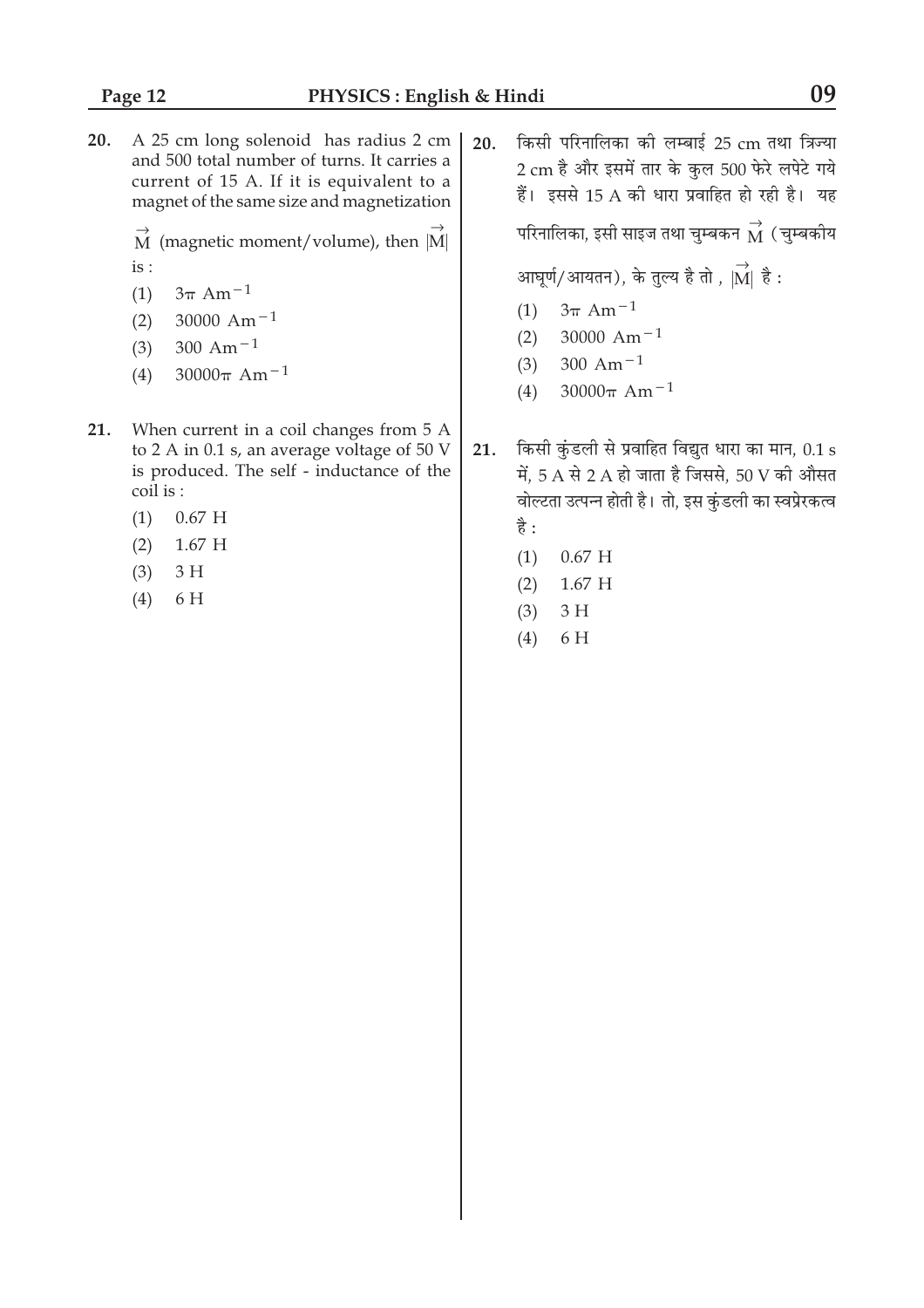In the circuits (a) and (b) switches  $S_1$  and  $S_2$  are closed at  $t=0$  and are kept closed  $22.$ for a long time. The variation of currents in the two circuits for  $t \geq 0$  are roughly shown by (figures are schematic and not drawn to scale) :



दो परिपथों (a) तथा (b) में स्विच S<sub>1</sub> तथा S<sub>2</sub>, t = 0 22. पर बन्द किये जाते हैं और पर्याप्त लम्बे समय तक बन्द रखे जाते हैं, तो  $t \ge 0$  के लिये, दो परिपथों में विद्युत धाराओं के विचलन (परिवर्तन) को, कौनसा ग्राफ निकटतम दर्शाता है? (आरेख केवल व्यवस्थात्मक हैं और स्केल के अनुसार नहीं हैं)

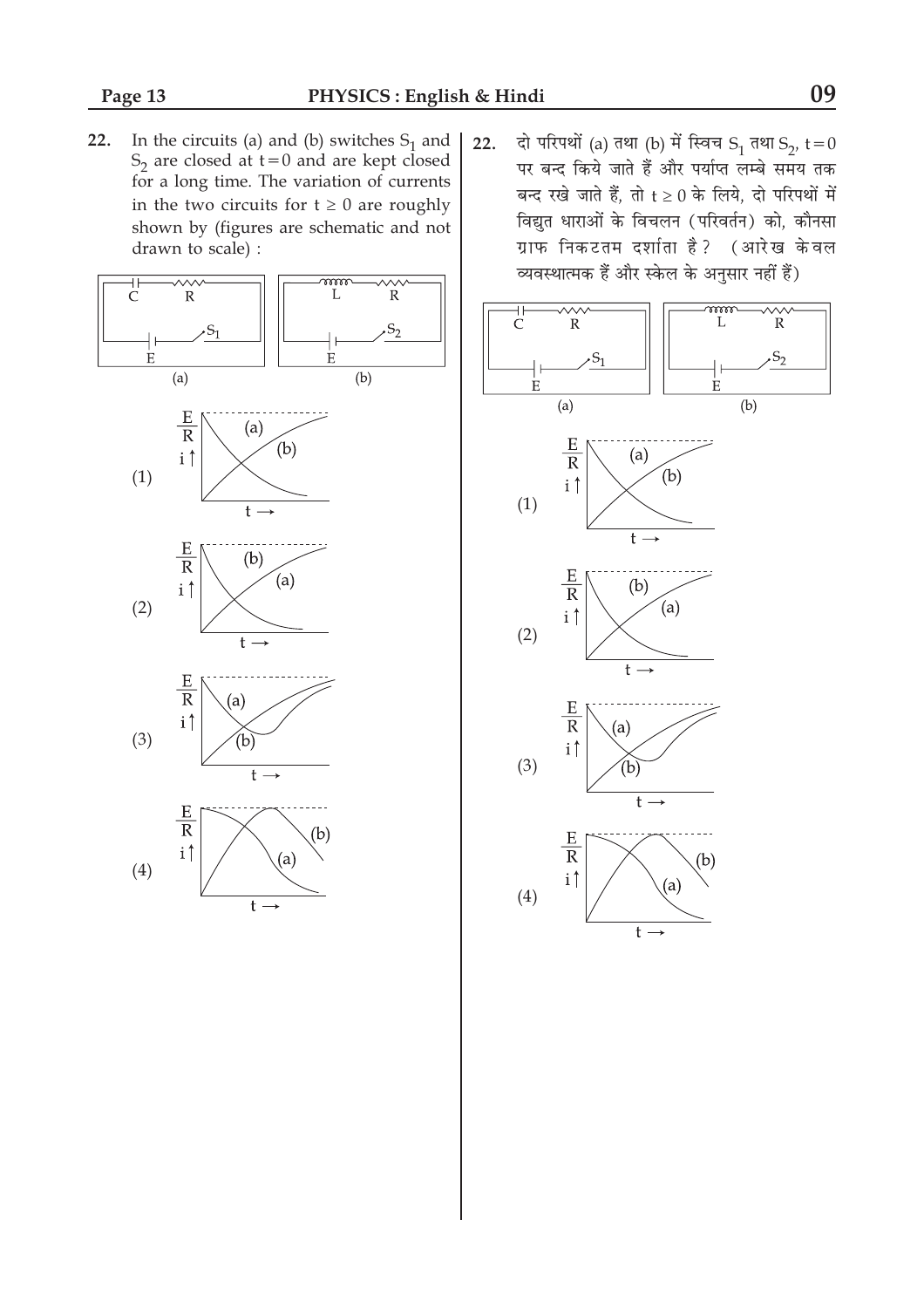- An electromagnetic wave travelling in the 23. *x*-direction has frequency of  $2 \times 10^{14}$  Hz and electric field amplitude of 27  $Vm^{-1}$ . From the options given below, which one describes the magnetic field for this wave?
	- $\vec{B}(x, t) = (3 \times 10^{-8} \text{ T}) \hat{j}$  $(1)$  $\sin\left[2\pi(1.5\times10^{-8} x-2\times10^{14} t)\right]$
	- $\overrightarrow{B}(x,t)=(9\times10^{-8}T)\hat{k}$  $(2)$  $\sin \left[2\pi (1.5 \times 10^{-6} \ x - 2 \times 10^{14} t)\right]$
	- $\overrightarrow{B}(x, t) = (9 \times 10^{-8} \text{T}) \hat{i}$  $(3)$  $\sin \left[2\pi (1.5 \times 10^{-8} \ x - 2 \times 10^{14} t)\right]$
	- $\overrightarrow{B}(x,t)=(9\times10^{-8}T)\hat{i}$  $(4)$  $\sin\left[1.5\times10^{-6} x - 2\times10^{14} t\right]$
- 24. You are asked to design a shaving mirror assuming that a person keeps it 10 cm from his face and views the magnified image of the face at the closest comfortable distance of 25 cm. The radius of curvature of the mirror would then be:
	- 30 cm  $(1)$
	- $(2)$ 24 cm
	- $(3)$ 60 cm
	- $(4)$  $-24$  cm
- $x$ -दिशा में चलती हुई किसी विद्यत चम्बकीय तरंग की 23. आवत्ति  $2\times10^{14}$  Hz है तथा इसका विद्यत क्षेत्र  $27 \text{ Vm}^{-1}$  है। तो, दिये गये निम्नांकित विकल्पों में से कौन सा विकल्प, इस तरंग के चुम्बकीय क्षेत्र को प्रकट करता है?
	- $\vec{B}(x, t) = (3 \times 10^{-8} \text{T}) \hat{i}$  $(1)$  $\sin \left[2\pi (1.5 \times 10^{-8} \text{ x} - 2 \times 10^{14} \text{ t})\right]$
	- $\overrightarrow{B}(x,t)=(9\times10^{-8}T)\hat{k}$  $(2)$  $\sin \left[2\pi (1.5 \times 10^{-6} x - 2 \times 10^{14} t)\right]$
	- (3)  $\vec{B}(x, t) = (9 \times 10^{-8} \text{T}) \hat{i}$  $\sin \left[2\pi (1.5 \times 10^{-8} \ x - 2 \times 10^{14} t)\right]$
	- $\vec{B}(x, t) = (9 \times 10^{-8} \text{T}) \hat{i}$  $(4)$  $\sin\left[1.5\times10^{-6} x - 2\times10^{14} t\right]$
- 24. आपको एक शेविंग दर्पण बनाने को कहा जाता है। यदि कोई व्यक्ति इस दर्पण को अपने चेहरे से 10 cm दर रखता है और चेहरे के आवर्धित प्रतिबिम्ब को. सुविधाजनक-दर्शन की निकटतम दूरी, 25 cm पर देखता है तो. दर्पण की वक्रता त्रिज्या होगी :
	- 30 cm  $(1)$
	- $(2)$ 24 cm
	- $(3)$  $60 \text{ cm}$
	- $-24$  cm  $(4)$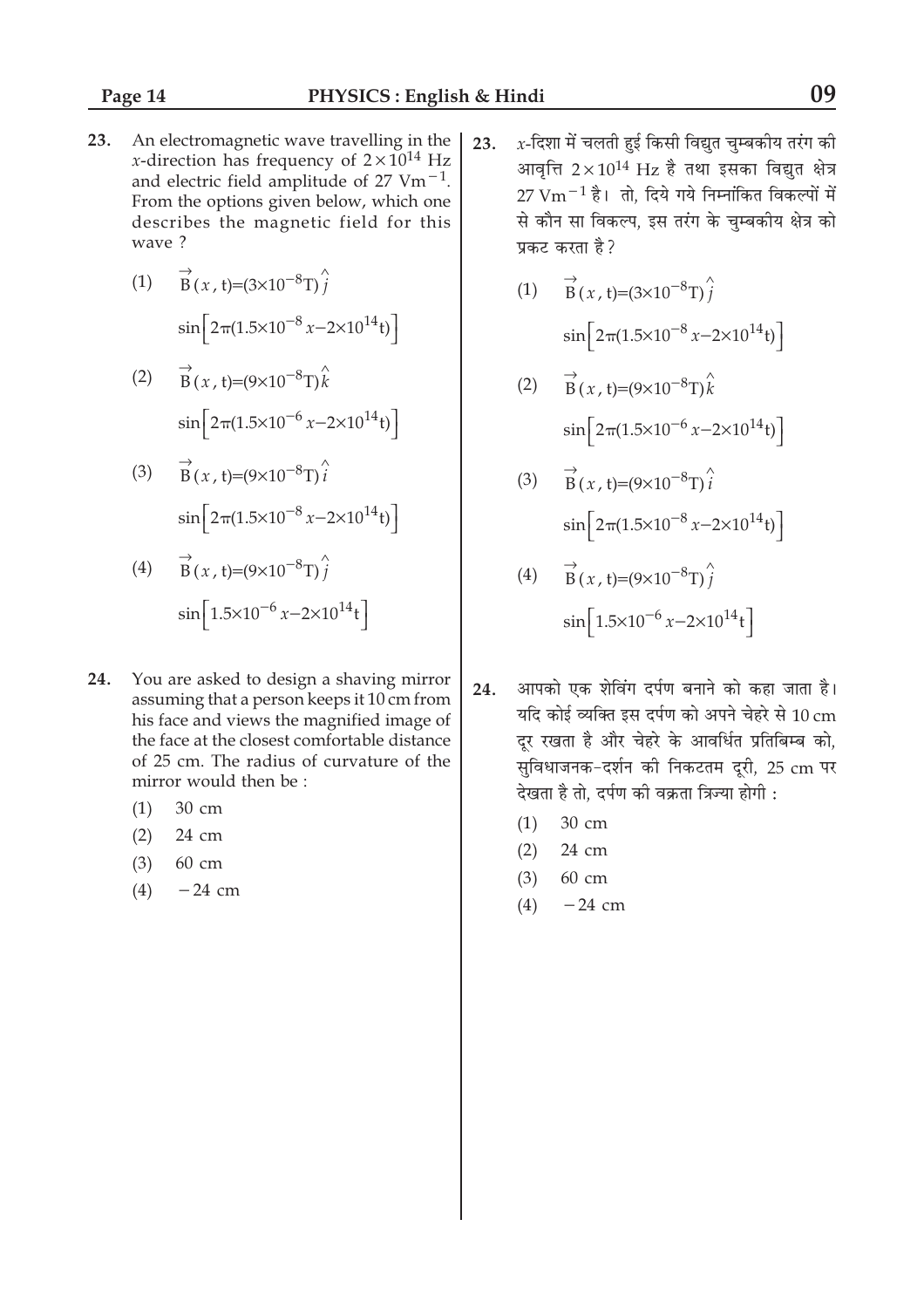$25.$ A parallel beam of electrons travelling in x-direction falls on a slit of width d (see figure). If after passing the slit, an electron acquires momentum  $p_{\nu}$  in the *y*-direction then for a majority of electrons passing through the slit (h is Planck's constant) :



- $|p_y|d \simeq h$  $(1)$
- $|p_{\nu}|$ d>h  $(2)$
- $|p_y|$ d<h  $(3)$
- $(4)$  $|p_{\nu}|$ d>>h
- 26. A telescope has an objective lens of focal length 150 cm and an eyepiece of focal length 5 cm. If a 50 m tall tower at a distance of 1 km is observed through this telescope in normal setting, the angle formed by the image of the tower is  $\theta$ , then  $\theta$  is close to:
	- $1^{\circ}$  $(1)$
	- $(2)$  $15^{\circ}$
	- $(3)$  $30^\circ$
	- $60^\circ$  $(4)$
- $27.$ de-Broglie wavelength of an electron accelerated by a voltage of 50 V is close to<br>
(|e| =  $1.6 \times 10^{-19}$  C, m<sub>e</sub> =  $9.1 \times 10^{-31}$  kg,  $h = 6.6 \times 10^{-34}$  Js :
	- $(1)$  0.5 Å
	- $(2)$  $1.2 \text{ Å}$
	- $1.7 \text{ Å}$  $(3)$
	- $2.4 \text{ Å}$  $(4)$

 $x$ -दिशा में गति करता हुआ एक समान्तर इलेक्ट्रॉन पुंज 25. d चौडाई की झिरी पर आपतित होता है ( आरेख देखिये)। यदि इस झिरी से निकलने के पश्चात् इलेक्ट्रॉन, y-दिशा में,  $p_{\nu}$  संवेग प्राप्त कर लेते हैं तो, स्लिट से गुजरने वाले अधिकांश इलेक्ट्रॉनों के लिये (यदि h प्लांक नियतांक है):



- किसी दुरदर्शक के अभिदुश्यक तथा नेत्रिका की फोकस 26. दूरियाँ क्रमश: 150 cm तथा 5 cm हैं। यदि 1 km दूर स्थित किसी 50 ${\rm m}$  ऊँँचे टावर (मीनार) को, सामान्य विन्यास में, दूरदर्शक से देखने पर, टावर के प्रतिबिम्ब द्वारा बनाया गया कोण, 0 हो तो, 0 का मान होगा लगभग:
	- $(1)$  $1^{\circ}$
	- $15^{\circ}$  $(2)$
	- $(3)$  $30^{\circ}$
	- $60^\circ$  $(4)$

50 V वोल्टता द्वारा त्वरित इलेक्ट्रॉन की दे-ब्रॉग्ली 27. तरंगदैर्घ्य का निकटतम मान होगा : (|e| =  $1.6 \times 10^{-19}$  C, m<sub>e</sub> =  $9.1 \times 10^{-31}$  kg,<br>h =  $6.6 \times 10^{-34}$  Js)  $(1)$  0.5 Å

- $(2)$  1.2 Å
- $(3)$  1.7 Å
- $2.4 \text{ Å}$  $(4)$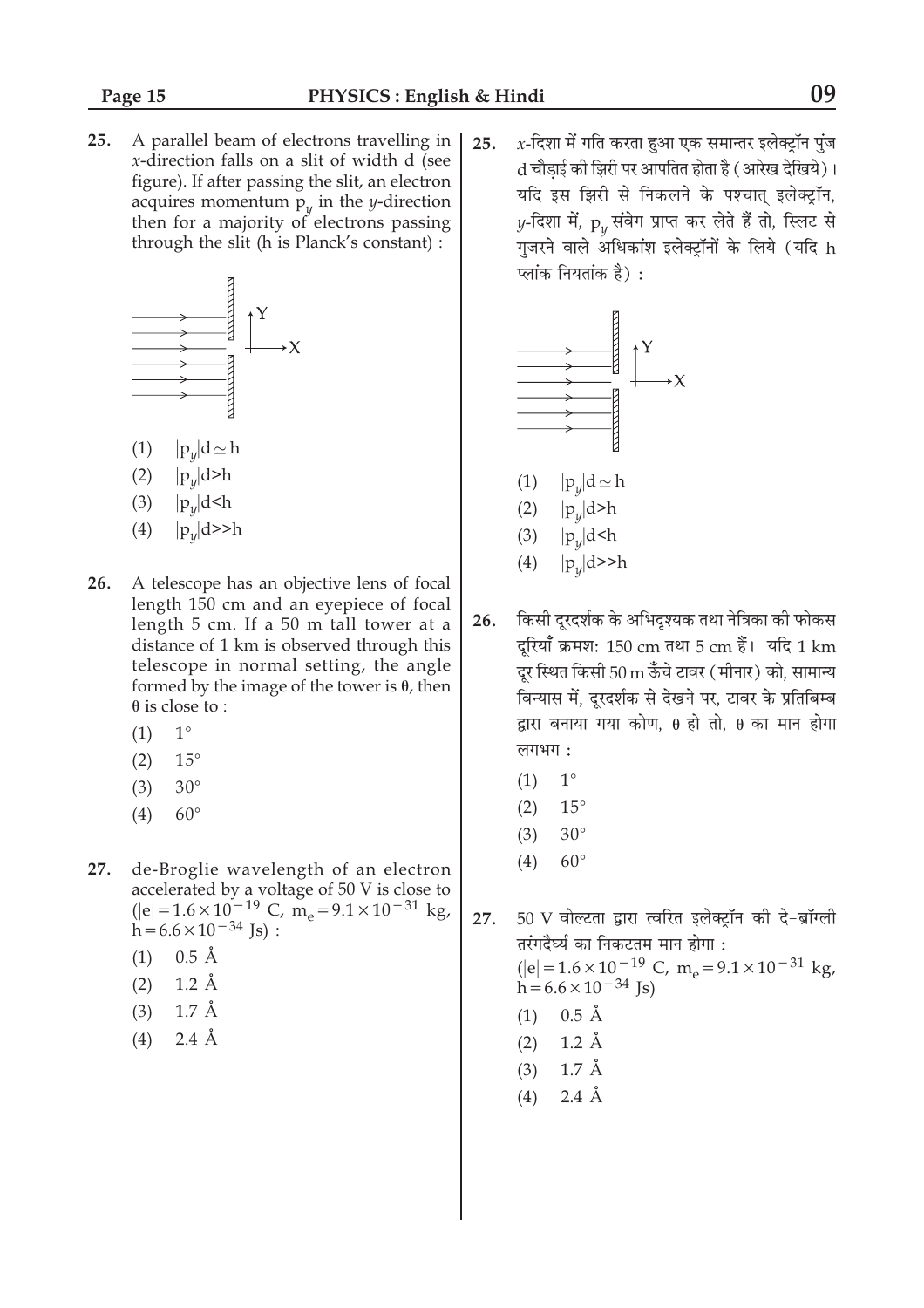If one were to apply Bohr model to a 28. particle of mass 'm' and charge 'q' moving in a plane under the influence of a magnetic field 'B', the energy of the charged particle in the n<sup>th</sup> level will be :

$$
(1) \quad n \left( \frac{hqB}{2\pi m} \right)
$$
\n
$$
(hqB)
$$

$$
(2) \qquad \ln\left(\frac{1}{4\pi m}\right)
$$

$$
(3) \qquad \ln\left(\frac{\text{hqB}}{8\pi\text{m}}\right)
$$

$$
(4) \qquad n\left(\frac{hqB}{\pi m}\right)
$$

- 29. In an unbiased n-p junction electrons diffuse from n - region to p - region because :
	- $(1)$ holes in p - region attract them
	- $(2)$ electrons travel across the junction due to potential difference
	- $(3)$ electron concentration in n - region is more as compared to that in p - region
	- only electrons move from n to p  $(4)$ region and not the vice - versa

यदि चुम्बकीय क्षेत्र 'B' के प्रभाव में, समतल में गति 28. करते हुए, 'm' द्रव्यमान तथा 'q' आवेश के कण पर, बोर मॉडल लागू किया (प्रयोग में लाया) जाय तो, आवेशित कण की n वीं स्तर में ऊर्जा होगी :

(1) 
$$
n\left(\frac{hqB}{2\pi m}\right)
$$
  
\n(2)  $n\left(\frac{hqB}{4\pi m}\right)$   
\n(3)  $n\left(\frac{hqB}{8\pi m}\right)$ 

$$
(4) \qquad n \left( \frac{\text{hqB}}{\pi \text{m}} \right)
$$

- किसी अ-बायसित n-p संधि में इलेक्ट्रॉन n क्षेत्र से 29. p - क्षेत्र को विसरित होते हैं क्योंकि:
	- p क्षेत्र में छिद्र (होल) उन्हें आकर्षित करते  $(1)$ हैं।
	- (2) इलेक्ट्रॉन विभवान्तर के कारण संधि के पार चले जाते हैं।
	- n क्षेत्र में इलेक्ट्रॉनों की सांद्रता p क्षेत्र से  $(3)$ अधिक होती है।
	- इलेक्ट्रॉन केवल n से p क्षेत्र को जाते हैं इसके  $(4)$ विपरीत (p से n को) नहीं।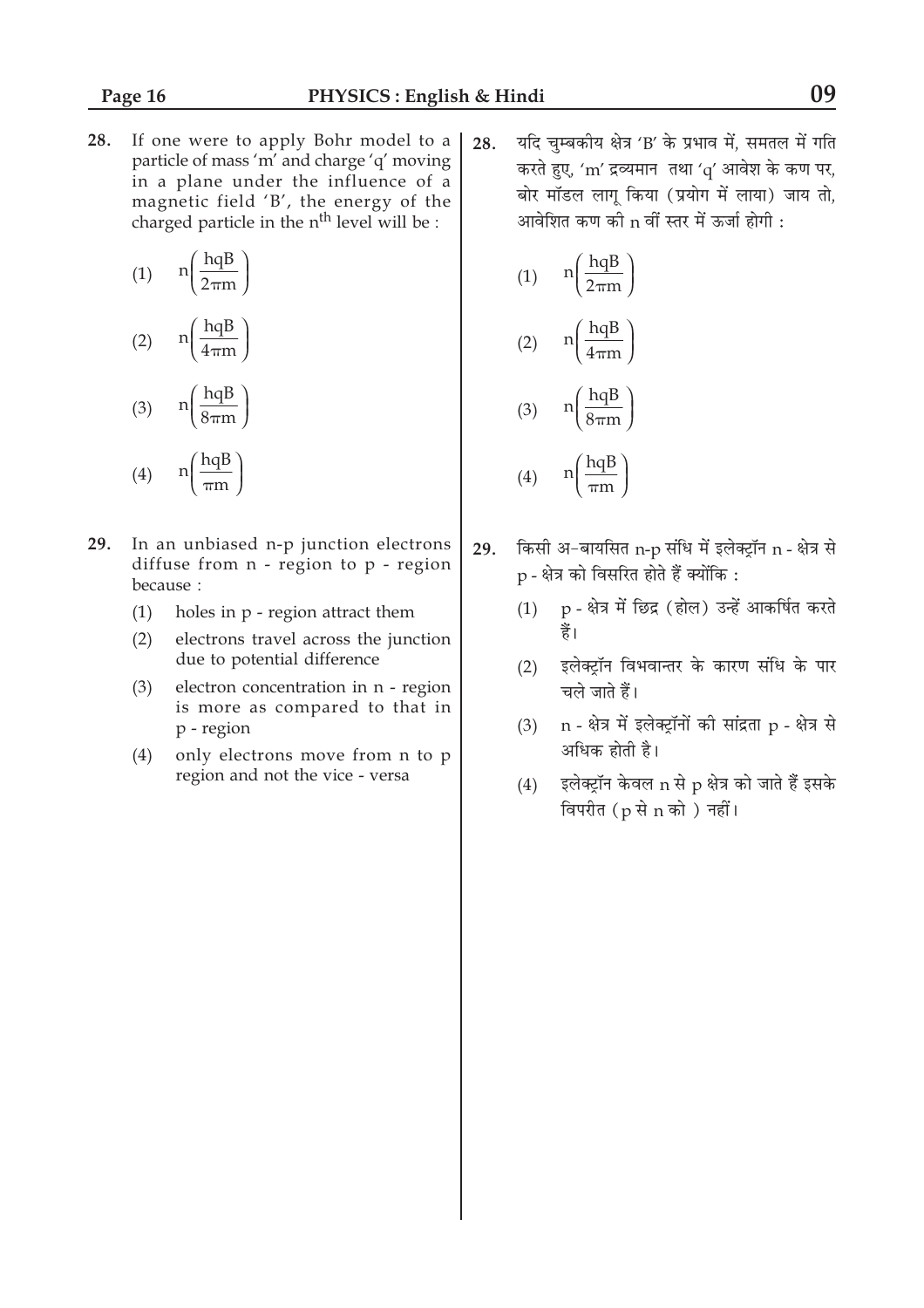30. Diameter of a steel ball is measured using a Vernier callipers which has divisions of 0.1 cm on its main scale (MS) and 10 divisions of its vernier scale (VS) match 9 divisions on the main scale. Three such measurements for a ball are given as :

| $S.No.$ MS $(cm)$ | <b>VS</b> divisions |
|-------------------|---------------------|
| 0.5               |                     |
| 0.5               |                     |
| 0.5               |                     |

If the zero error is  $-0.03$  cm, then mean corrected diameter is :

- 0.56 cm  $(1)$
- $(2)$ 0.59 cm
- $(3)$ 0.53 cm
- $(4)$  $0.52$  cm

 $-0.00 -$ 

स्टील की एक गोली का व्यास एक ऐसे वर्नियर 30. .<br>कैलीपर्स से नापा जाता है जिसके मुख्य पैमाने का एक भाग (MSD) 0.1 cm है, तथा इसमें वर्नियर पैमाने (VS) के 10 भाग, मुख्य पैमाने के 9 भागों के बराबर हैं। गोली के व्यास के लिये तीन पाठ्यांक (रीडिंग) यहाँ दिये गये हैं :

| क्रमांक |           | मुख्य पैमाने   वर्नियर पैमाने के |
|---------|-----------|----------------------------------|
|         | का माप cm | भाग                              |
|         | 0.5       |                                  |
| 2.      | 0.5       |                                  |
| З       | 0.5       |                                  |

यदि वर्नियर कैलीपर्स की शून्य त्रुटि  $-0.03$  cm, है तो, व्यास का माध्य संशोधित मान होगा :

- $(1)$  0.56 cm
- $(2)$  0.59 cm
- $(3)$  0.53 cm
- $(4)$  0.52 cm

 $-0.00 -$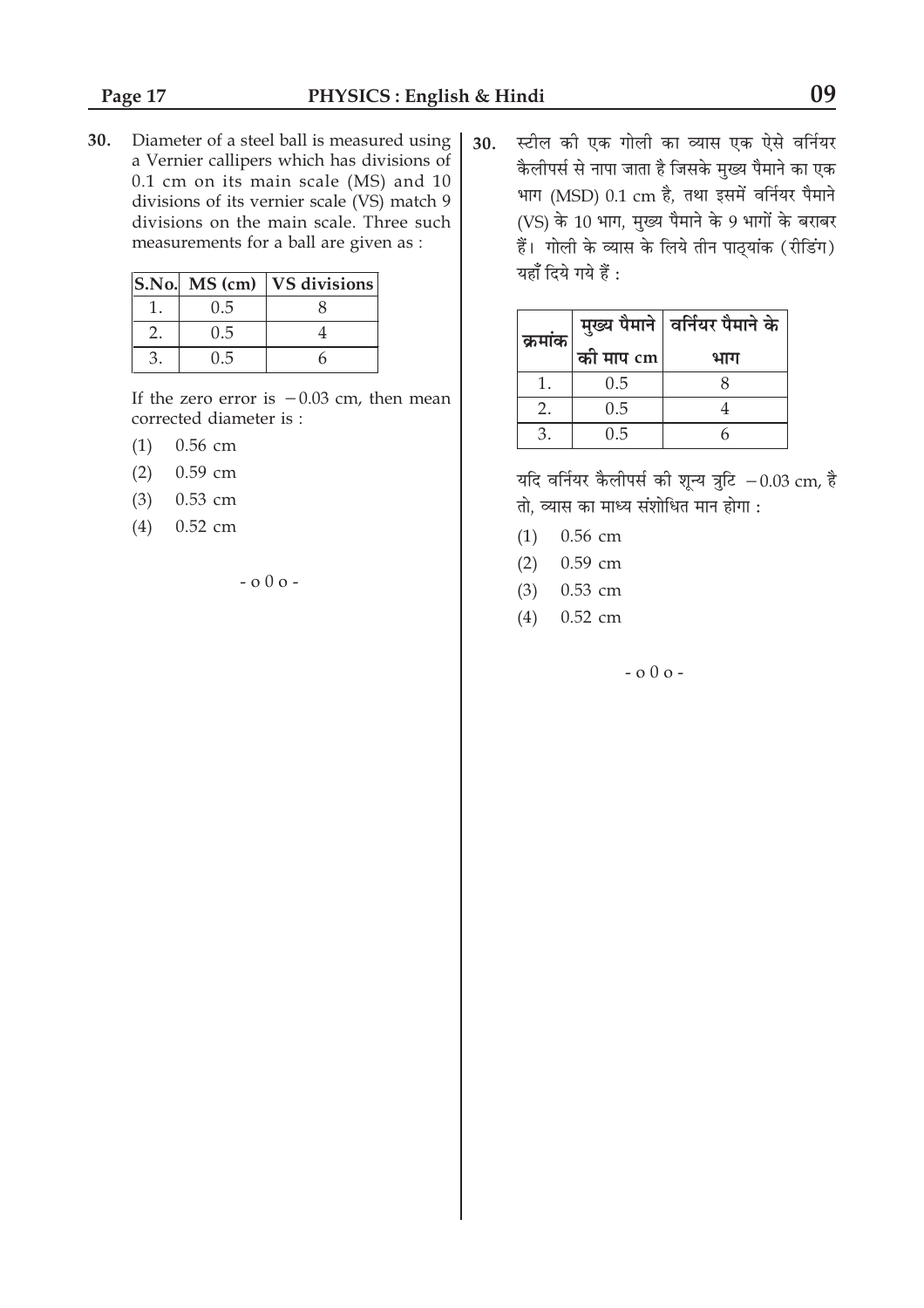- 1. A sample of a hydrate of barium chloride weighing 61 g was heated until all the water of hydration is removed. The dried sample weighed 52 g. The formula of the hydrated salt is: (atomic mass,  $Ba = 137$  amu,  $Cl = 35.5$  amu)
	- $BaCl<sub>2</sub>·H<sub>2</sub>O$  $(1)$
	- $BaCl<sub>2</sub>·2H<sub>2</sub>O$  $(2)$
	- $BaCl<sub>2</sub>·3H<sub>2</sub>O$  $(3)$
	- $BaCl<sub>2</sub>·4H<sub>2</sub>O$  $(4)$
- $2.$ Which of the following is not an assumption of the kinetic theory of gases?
	- A gas consists of many identical  $(1)$ particles which are in continual motion.
	- Gas particles have negligible volume.  $(2)$
	- $(3)$ At high pressure, gas particles are difficult to compress.
	- Collisions of gas particles are  $(4)$ perfectly elastic.
- 3. If the principal quantum number  $n = 6$ , the correct sequence of filling of electrons will be:
	- $ns \rightarrow np \rightarrow (n-1)d \rightarrow (n-2)f$  $(1)$
	- $ns\rightarrow (n-2)f\rightarrow (n-1)d\rightarrow np$  $(2)$
	- (3)  $ns\rightarrow (n-1)d\rightarrow (n-2)f\rightarrow np$
	- (4)  $ns\rightarrow (n-2)f\rightarrow np\rightarrow (n-1)d$
- $61$  g बेरियम क्लोराइड के हाइड्रेट के एक नमूने को  $\mathbf{1}$ . गरम करके सुखाया गया। सुखे नमने का वजन 52 g था। हाइड्रेट लवण का सूत्र है : (परमाणु द्रव्यमान,  $Ba = 137$  amu,  $Cl = 35.5$  amu)
	- $(1)$  BaCl<sub>2</sub>·H<sub>2</sub>O
	- $BaCl<sub>2</sub>·2H<sub>2</sub>O$  $(2)$
	- $BaCl<sub>2</sub>·3H<sub>2</sub>O$  $(3)$
	- $BaCl<sub>2</sub>·4H<sub>2</sub>O$  $(4)$
- निम्न में से कौन सी गैसों के अणुगतिक सिद्धांत की  $2.$ अवधारणा **नहीं** है?
	- एक गैस बहुत सारे समरूप कणों से बनती है  $(1)$ जो लगातार गतिक अवस्था में रहते हैं।
	- गैस के कणों का आयतन नगण्य है।  $(2)$
	- उच्च दाब पर गैस कणों का संपीडन कठिन है।  $(3)$
	- गैस के कणों के मध्य संघट्ट पर्णत: प्रत्यास्थ  $(4)$ होते हैं।
- मुख्य क्वांटम संख्या  $n = 6$  के लिए इलेक्ट्रॉनों के भरने  $3.$ का सही क्रम है :
	- (1)  $ns \rightarrow np \rightarrow (n-1)d \rightarrow (n-2)f$
	- (2)  $ns\rightarrow (n-2)f\rightarrow (n-1)d\rightarrow np$
	- (3)  $ns\rightarrow (n-1)d\rightarrow (n-2)f\rightarrow np$
	- (4)  $ns\rightarrow (n-2)f\rightarrow np\rightarrow (n-1)d$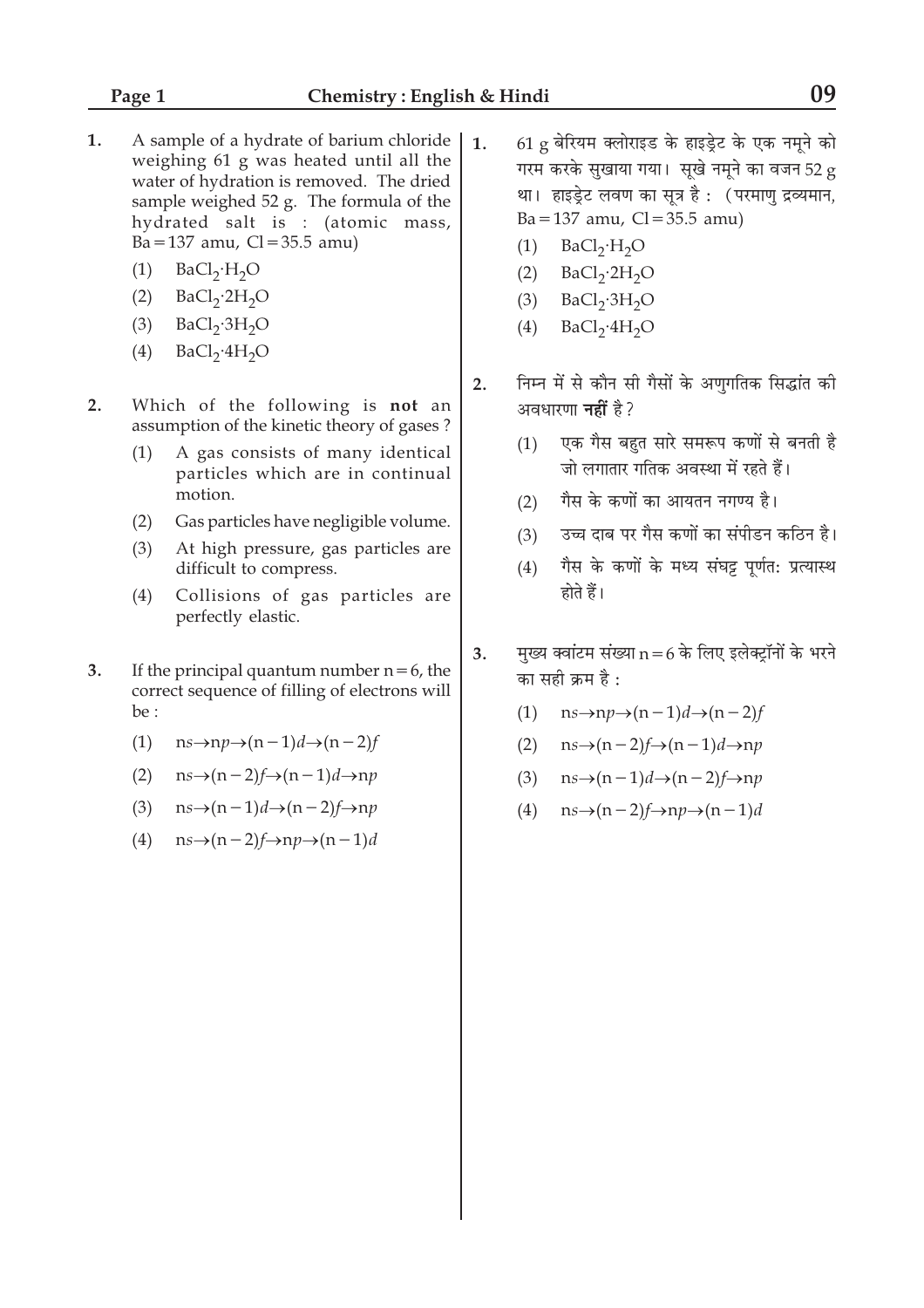- $4.$ After understanding the assertion and reason, choose the correct option.
	- Assertion : In the bonding molecular orbital (MO) of  $H_2$ , electron density is increased between the nuclei.
	- **Reason:** The bonding MO is  $\psi_A + \psi_{B'}$ which shows destructive interference of the combining electron waves.
	- Assertion and reason are correct and  $(1)$ reason is the correct explanation for the assertion.
	- Assertion and reason are correct, but  $(2)$ reason is not the correct explanation for the assertion.
	- $(3)$ Assertion is correct, reason is incorrect.
	- Assertion is incorrect, reason is  $(4)$ correct.
- $5<sub>1</sub>$ The heat of atomization of methane and ethane are 360 kJ/mol and 620 kJ/mol, respectively. The longest wavelength of light capable of breaking the C - C bond is (Avogadro number =  $6.02 \times 10^{23}$ ,<br>h =  $6.62 \times 10^{-34}$  J s) :
	- $(1)$  $1.49 \times 10^3$  nm
	- $2.48 \times 10^3$  nm  $(2)$
	- $(3)$  $2.48 \times 10^4$  nm
	- $1.49 \times 10^4$  nm  $(4)$
- 6. A solution at 20°C is composed of 1.5 mol of benzene and 3.5 mol of toluene. If the vapour pressure of pure benzene and pure toluene at this temperature are 74.7 torr and 22.3 torr, respectively, then the total vapour pressure of the solution and the benzene mole fraction in equilibrium with it will be, respectively :
	- $(1)$ 35.0 torr and 0.480
	- 38.0 torr and 0.589  $(2)$
	- $(3)$ 30.5 torr and 0.389
	- $(4)$ 35.8 torr and 0.280
- अभिकथन और तर्क को समझकर सही विकल्प चुनिए।  $\overline{4}$ .
	- **अभिकथन :** हाइड़ोजन के आबंधी आण्विक कक्षक में इलेक्टॉन घनत्व नाभिकों के बीच बढा हुआ होता है।
	- आबंधी आण्विक कक्षक  $\psi_A + \psi_B$  है तर्क  $\cdot$ : जो संयोजी इलेक्टॉन तरंगों का विनाशी व्यतिकरण दर्शाता है।
	- अभिकथन व तर्क दोनों सही हैं और तर्क  $(1)$ अभिकथन का सही स्पष्टीकरण है।
	- अभिकथन व तर्क दोनों सही हैं मगर तर्क  $(2)$ अभिकथन का सही स्पष्टीकरण नहीं है।
	- $(3)$ अभिकथन सही है मगर तर्क गलत है।
	- अभिकथन गलत है और तर्क सही है।  $(4)$
- मिथेन तथा इथेन के कर्णाकरण ऊष्मा क्रमश: 5. 360 kJ/mol तथा 620 kJ/mol हैं। C - C आबंध को तोडने की क्षमता रखने वाली प्रकाश की दीर्घतम तरंगदैर्ध्य होगी (आवोगाद्रो संख्या=6.02×10<sup>23</sup>,  $h = 6.62 \times 10^{-34}$  J s):
	- (1)  $1.49 \times 10^3$  nm
	- (2)  $2.48 \times 10^3$  nm
	- (3)  $2.48 \times 10^4$  nm
	- $1.49 \times 10^4$  nm  $(4)$
- 20°C पर एक विलयन में 1.5 मोल बेन्जीन और 6. 3.5 मोल टोलुइन हैं। अगर इस ताप पर शुद्ध बेन्जीन और शुद्ध टोलुइन के वाष्प दाब क्रमश: 74.7 torr और 22.3 torr हैं, तब विलयन का कुल वाष्प दाब और बेन्जीन का मोल अंश इसके साम्य में क्रमश: हैं :
	- 35.0 torr और 0.480  $(1)$
	- 38.0 torr और 0.589  $(2)$
	- 30.5 torr और 0.389  $(3)$
	- 35.8 torr और 0.280  $(4)$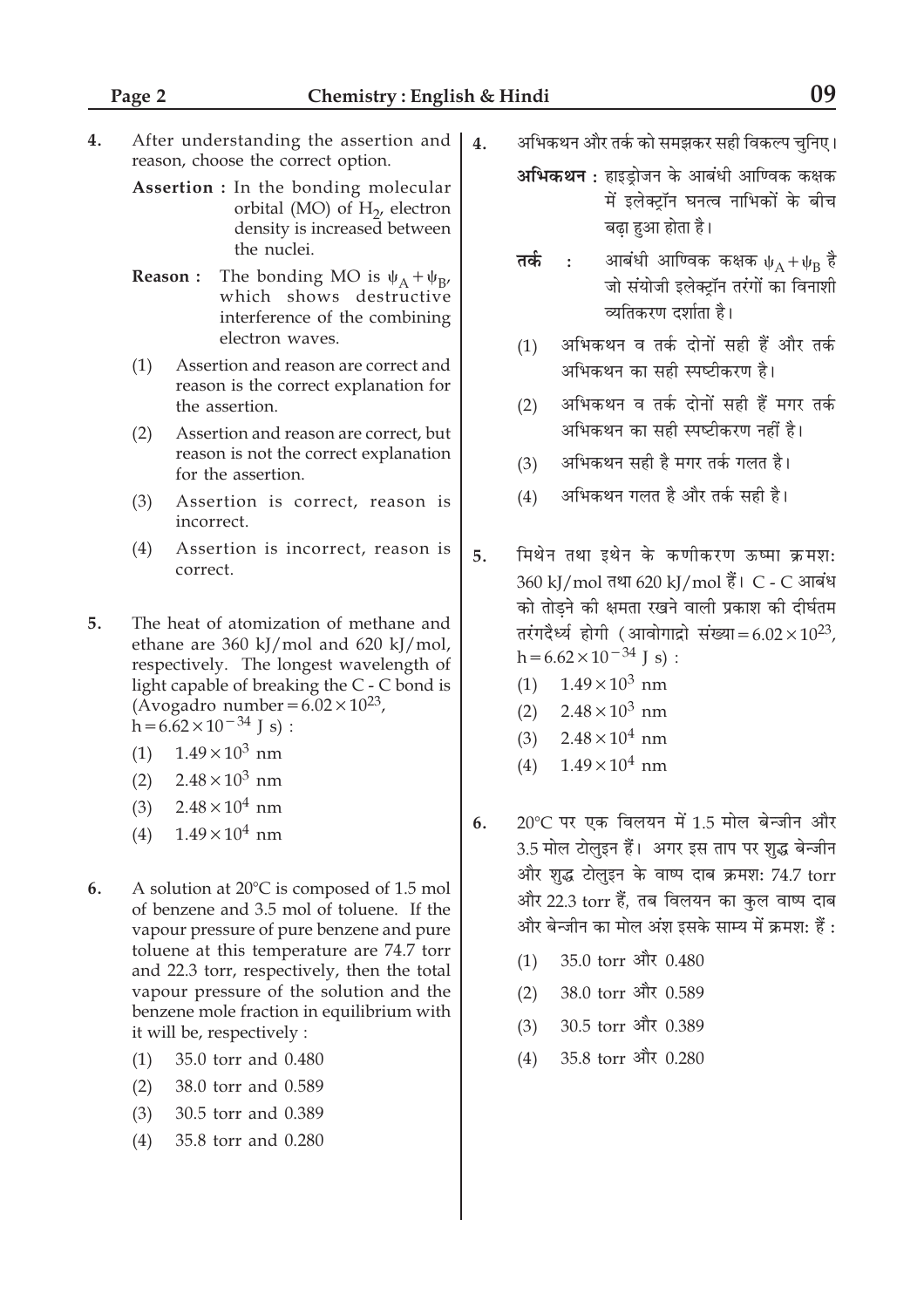7.

7. Gaseous  $N_2O_4$  dissociates into gaseous  $NO<sub>2</sub>$  according to the reaction

 $N_2O_4(g) \rightleftharpoons 2NO_2(g)$ 

At 300 K and 1 atm pressure, the degree of dissociation of  $N_2O_4$  is 0.2. If one mole of  $N_2O_4$  gas is contained in a vessel, then the density of the equilibrium mixture is :

- $(1)$ 1.56  $g/L$
- $(2)$  $3.11$  g/L
- $(3)$ 4.56  $g/L$
- $(4)$  $6.22$  g/L
- 8. A variable, opposite external potential  $(E_{ext})$  is applied to the cell

 $\text{Zn}$ |  $\text{Zn}^{2+}$  (1 M) ||  $\text{Cu}^{2+}$  (1 M) |  $\text{Cu}$ , of potential 1.1 V. When  $E_{ext}$  < 1.1 V and  $E_{ext}$  > 1.1 V, respectively electrons flow from:

- $(1)$ anode to cathode and cathode to anode
- $(2)$ cathode to anode and anode to cathode
- cathode to anode in both cases  $(3)$
- $(4)$ anode to cathode in both cases
- 9. The reaction

 $2N_2O_5(g) \rightarrow 4NO_2(g) + O_2(g)$ 

follows first order kinetics. The pressure of a vessel containing only  $N_2O_5$  was found to increase from 50 mm Hg to 87.5 mm Hg in 30 min. The pressure exerted by the gases after 60 min. will be (Assume temperature remains constant) :

- $(1)$ 106.25 mm Hg
- $(2)$ 116.25 mm Hg
- $125$  mm  $Hg$  $(3)$
- $(4)$ 150 mm Hg

गैसीय  $N_2O_4$  गैसीय  $NO_2$  में निम्न अभिक्रिया के अनुसार वियोजित होता है:

 $N_2O_4(g) \rightleftharpoons 2NO_2(g)$ 

300 K और 1 atm दाब पर N<sub>2</sub>O<sub>4</sub> की वियोजन मात्रा 0.2 है। अगर एक मोल  $N_2O_4$  गैस को एक पात्र में लिया जाए तब साम्य मिश्रण का घनत्व है:

- $1.56$  g/L  $(1)$
- $3.11$  g/L  $(2)$
- $(3)$ 4.56  $g/L$
- $6.22$   $g/L$  $(4)$
- $1.1$  V विभव के सेल 8.

 $\text{Zn} | \text{Zn}^{2+} (1 \text{ M}) | | \text{Cu}^{2+} (1 \text{ M}) | | \text{Cu}, \, \text{H}$  एक परिवर्ती विपरीत बाह्य विभव  $(\text{E}_{\text{ext}})$  लगाया गया।  $E_{ext}$  > 1.1 V, हो तब जब  $E_{ext}$  < 1.1 V तथा इलेक्ट्रॉनों का प्रवाह होगा :

- (1) एनोड से कैथोड तथा कैथोड से एनोड
- कैथोड से एनोड तथा एनोड से कैथोड  $(2)$
- दोनों स्थिति में कैथोड से एनोड  $(3)$
- दोनों स्थिति में एनोड से कैथोड  $(4)$
- निम्न अभिक्रिया एक प्रथम कोटी बलगतिकी है : 9.

 $2N_2O_5(g) \rightarrow 4NO_2(g) + O_2(g)$ 

 $30 \text{ min}$  में, एक पात्र जिसमें केवल  $\text{N}_2\text{O}_5$  था, उसका दाब 50 mm Hg से 87.5 mm Hg बढ़ गया। 60 min के बाद यह दाब होगा (मान लीजिए की ताप नियत है) :

- 106.25 mm Hg  $(1)$
- 116.25 mm Hg  $(2)$
- $125$  mm  $Hg$  $(3)$
- $150$  mm  $Hg$  $(4)$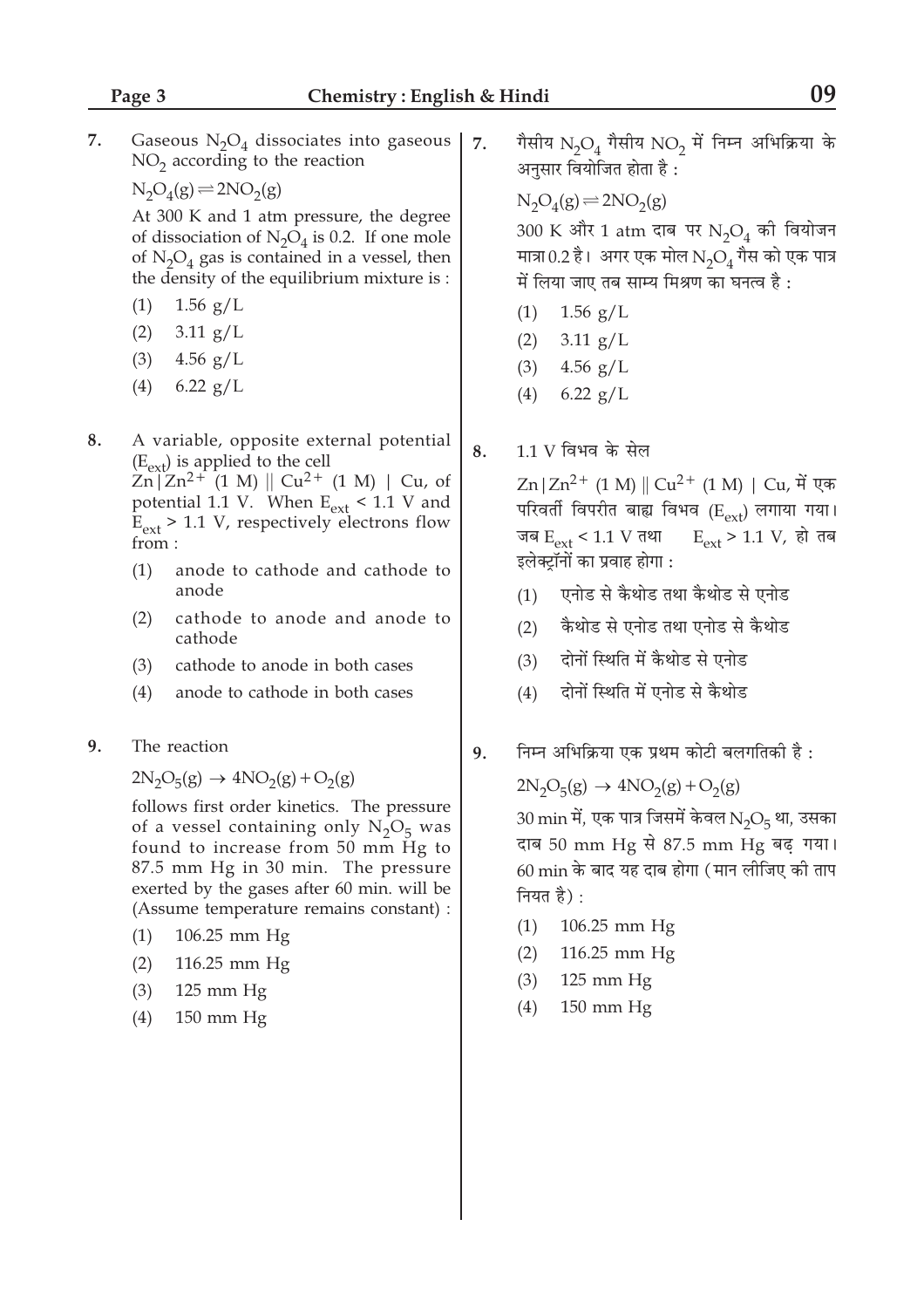- $10.$ The following statements relate to the adsorption of gases on a solid surface. Identify the incorrect statement among them:
	- $(1)$ Enthalpy of adsorption is negative
	- $(2)$ Entropy of adsorption is negative
	- $(3)$ On adsorption, the residual forces on the surface are increased
	- $(4)$ On adsorption decrease in surface energy appears as heat
- 11. In the long form of the periodic table, the valence shell electronic configuration of  $5s<sup>2</sup> 5p<sup>4</sup>$  corresponds to the element present  $in:$ 
	- Group 16 and period 6  $(1)$
	- $(2)$ Group 17 and period 5
	- $(3)$ Group 16 and period 5
	- Group 17 and period 6  $(4)$
- $12<sub>1</sub>$ In the isolation of metals, calcination process usually results in :
	- $(1)$ metal carbonate
	- $(2)$ metal oxide
	- $(3)$ metal sulphide
	- $(4)$ metal hydroxide
- Permanent hardness in water cannot be  $13.$ cured by:
	- $(1)$ Boiling
	- $(2)$ Ion exchange method
	- $(3)$ Calgon's method
	- $(4)$ Treatment with washing soda
- निम्न कथन ठोस पष्ठ पर गैसीय अधिशोषण के संदर्भ 10. में हैं। इनमें से गलत कथन है:
	- $(1)$ अधिशोषण की एन्थैल्पी ऋणात्मक है।
	- अधिशोषण की एन्ट्रॉपी ऋणात्मक है।  $(2)$
	- अधिशोषण पर, पृष्ठ पर अवशिष्ट बल बढते  $(3)$ हैं।
	- अधिशोषण पर, पृष्ठ ऊर्जा का ह्रास ऊष्मा के  $(4)$ रूप में प्रकट होता है।
- आवर्त सारणी के दीर्घ स्वरूप में. अगर संयोजी कोश  $11.$ इलेक्ट्रॉन विन्यास 5s<sup>2</sup> 5p<sup>4</sup> है तब वह तत्व उपस्थित है :
	- वर्ग 16 और आवर्त 6 में  $(1)$
	- (2) वर्ग 17 और आवर्त 5 में
	- वर्ग 16 और आवर्त 5 में  $(3)$
	- वर्ग 17 और आवर्त 6 में  $(4)$
- धातुओं के निष्कर्षण में, निस्तापन से अकसर बनते 12. हैं :
	- धात कार्बोनेट  $(1)$
	- $(2)$ धातु ऑक्साइड
	- $(3)$ धात सल्फाइड
	- धातु हाइड़ॉक्साइड  $(4)$
- जल की स्थायी कठोरता को इस प्रक्रिया से ठीक नहीं 13. किया जा सकता है :
	- उबालना  $(1)$
	- आयन विनिमय विधि  $(2)$
	- केलगॉन विधि  $(3)$
	- धावन सोडा के उपचार से  $(4)$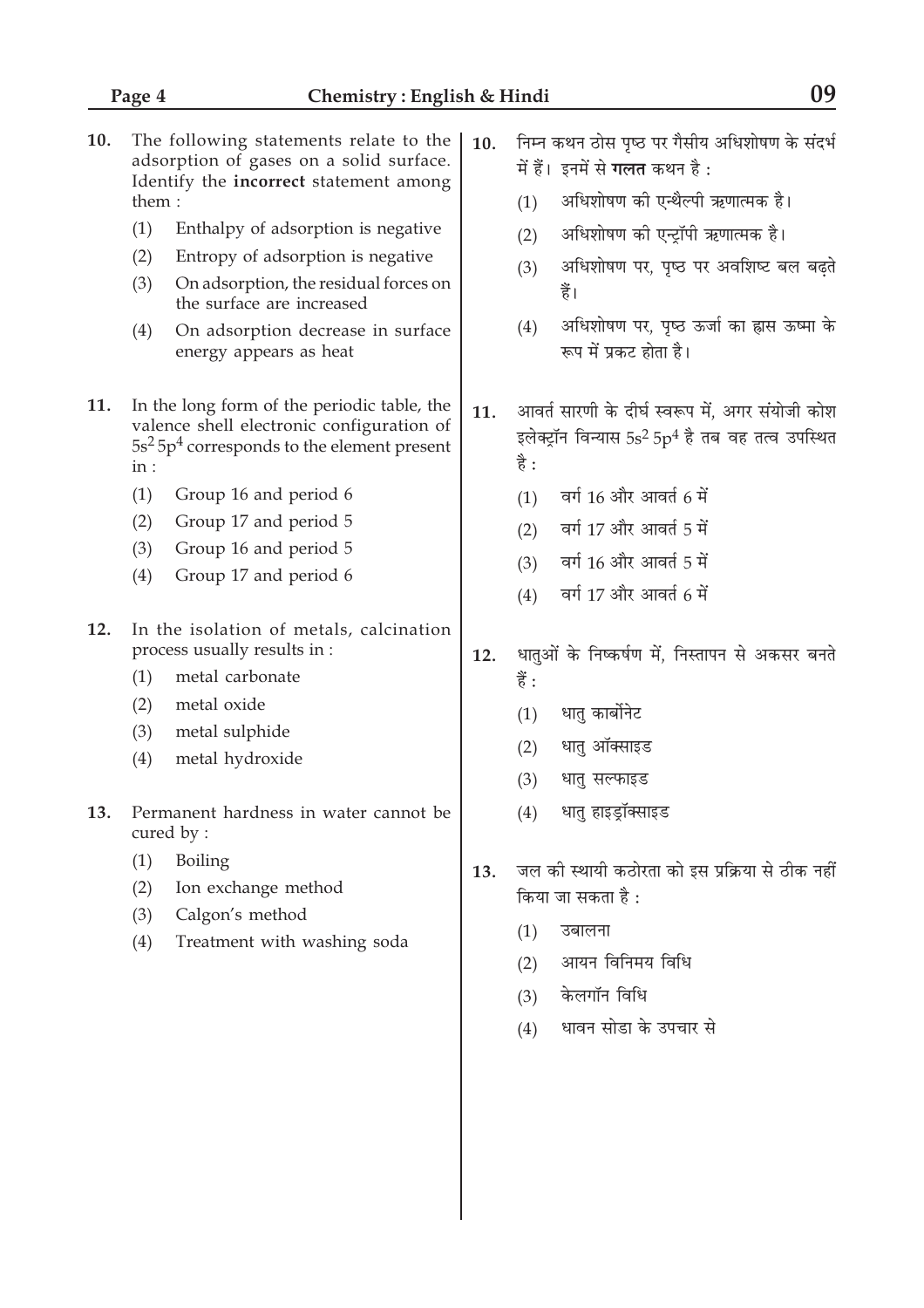- The correct order of thermal stability of 14. hydroxides is:
	- $Ba(OH)_2 \le Sr(OH)_2 \le Ca(OH)_2 \le$  $(1)$  $Mg(OH)_{2}$
	- $Ba(OH)_2 < Ca(OH)_2 < Sr(OH)_2 <$  $(2)$  $Mg(OH)_{2}$
	- $Mg(OH)_{2} < Ca(OH)_{2} < Sr(OH)_{2} <$  $(3)$  $Ba(OH)_{2}$
	- $Mg(OH)_{2}$  < Sr(OH)<sub>2</sub> < Ca(OH)<sub>2</sub> <  $(4)$  $Ba(OH)_{2}$
- The least number of oxyacids are formed 15.  $by:$ 
	- $(1)$ Nitrogen
	- $(2)$ Sulphur
	- $(3)$ Fluorine
	- $(4)$ Chlorine
- 16. The geometry of  $XeOF_A$  by VSEPR theory  $is:$ 
	- trigonal bipyramidal  $(1)$
	- $(2)$ square pyramidal
	- $(3)$ octahedral
	- pentagonal planar  $(4)$
- 17. An aqueous solution of a salt X turns blood red on treatment with SCN<sup>-</sup> and blue on treatment with  $K_4[Fe(CN)_6]$ . X also gives a positive chromyl chloride test. The salt  $X$  is :
	- $(1)$  CuCl<sub>2</sub>
	- $(2)$  FeCl<sub>3</sub>
	- $(3)$  $Cu(NO<sub>3</sub>)<sub>2</sub>$
	- $(4)$  $Fe(NO<sub>3</sub>)<sub>3</sub>$
- 18. Which molecule/ion among the following cannot act as a ligand in complex compounds?
	- $(1)$ **CO**
	- $CN^ (2)$
	- $(3)$  $CH<sub>4</sub>$
	- $(4)$  $Br^-$
- हाइडॉक्साइडों का तापीय स्थायित्व का सही क्रम है:  $14.$ 
	- $Ba(OH)_2 \le Sr(OH)_2 \le Ca(OH)_2 \le$  $(1)$  $Mg(OH)_{2}$
	- $Ba(OH)_2 < Ca(OH)_2 < Sr(OH)_2 <$  $(2)$  $Mg(OH)_{2}$
	- $(3)$  $Mg(OH)_{2} < Ca(OH)_{2} < Sr(OH)_{2} <$  $Ba(OH)_{2}$
	- $Mg(OH)_{2}$  < Sr(OH)<sub>2</sub> < Ca(OH)<sub>2</sub> <  $(4)$  $Ba(OH)_{2}$
- सबसे कम संख्या के आक्सीअम्ल बनाता है : 15.
	- नाइटोजन  $(1)$
	- $(2)$ सल्फर
	- $(3)$ फ्लओरीन
	- क्लोरीन  $(4)$
- वी.एस.ई.पी.आर. (VSEPR) सिद्धांत के अनुसार, 16.  $XeOF_{4}$  की ज्यामिति है:
	- त्रिकोणीय द्विपिरामिडी  $(1)$
	- वर्ग पिरामिडी  $(2)$
	- अष्टफलकोय  $(3)$
	- पंचकोणीय समतलीय  $(4)$
- लवण X का जलीय विलयन SCN<sup>-</sup> के साथ खूनी 17. लाल रंग और  $K_4[Fe(CN)_6]$  के साथ नीला रंग देता है।  $X$ एक सकारात्मक क्रोमिल क्लोराइड परीक्षण भी देता है। लवण $X$  है:
	- $(1)$  CuCl<sub>2</sub>
	- $(2)$  $FeCl<sub>2</sub>$
	- $(3)$  $Cu(NO<sub>3</sub>)<sub>2</sub>$
	- $Fe(NO<sub>3</sub>)<sub>3</sub>$  $(4)$
- निम्न में से कौन सा अण्/आयन संकुल यौगिकों में 18. लिगैन्ड नहीं हो सकता है?
	- $CO$  $(1)$
	- $(2)$  $CN^-$
	- $(3)$  CH<sub>4</sub>
	- $Br^ (4)$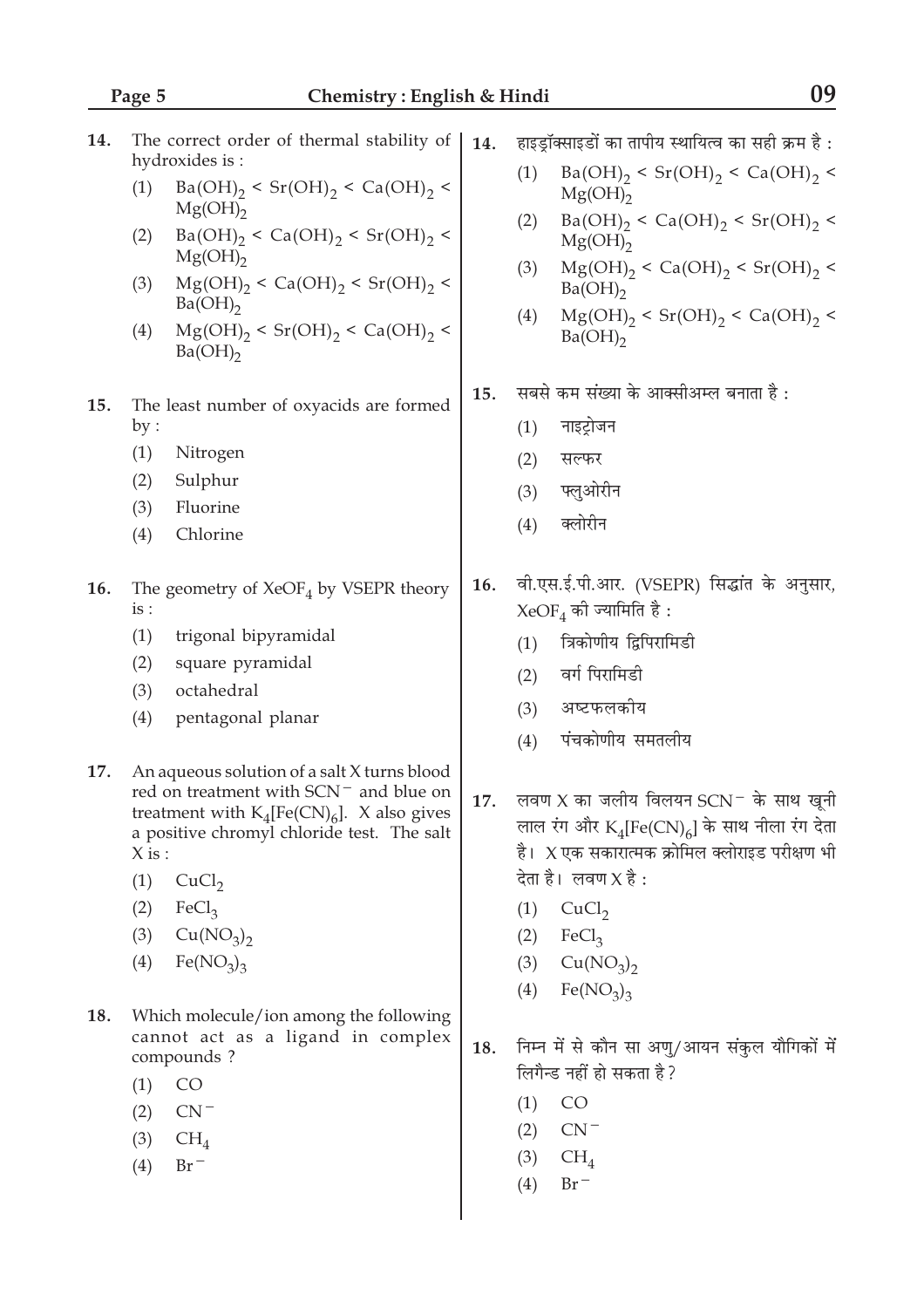09

- 19. The correct statement on the isomerism associated with the following complex ions.
	- $[Ni(H<sub>2</sub>O)<sub>5</sub>NH<sub>3</sub>]^{2+}$  $(a)$
	- $[Ni(H_2O)_4(NH_3)_2]^2$ <sup>+</sup> and  $(b)$
	- $[Ni(H_2O)_3(NH_3)_3]^2$ <sup>+</sup> is :  $(c)$
	- (a) and (b) show only geometrical  $(1)$ isomerism
	- $(2)$ (a) and (b) show geometrical and optical isomerism
	- (b) and (c) show geometrical and  $(3)$ optical isomerism
	- (b) and (c) show only geometrical  $(4)$ isomerism
- 20. Photochemical smog consists of excessive amount of X, in addition to aldehydes, ketones, peroxy acetyl nitrile (PAN), and so forth. X is :
	- $(1)$  $CH<sub>4</sub>$
	- $(2)$  $CO$
	- $(3)$  $CO<sub>2</sub>$
	- $(4)$  $O<sub>3</sub>$
- 21. 1.4 g of an organic compound was digested according to Kjeldahl's method and the ammonia evolved was absorbed in 60 mL of  $M/10 H_2SO_4$  solution. The excess sulphuric acid required 20 mL of M/10 NaOH solution for neutralization. The percentage of nitrogen in the compound  $is:$ 
	- $(1)$ 3
	- $(2)$ 5
	- $(3)$ 10
	- $(4)$ 24
- $22.$ The optically inactive compound from the following is:
	- $(1)$  2 chloropropanal
	- $(2)$ 2 - chloropentane
	- $(3)$  2 chlorobutane
	- 2 chloro 2 methylbutane  $(4)$
- निम्न संकल आयनों से सम्बन्धित समावयवता पर 19. सही कथन हैं
	- $(a)$  $[Ni(H<sub>2</sub>O)<sub>5</sub>NH<sub>3</sub>]^{2+}$ ,
	- $[Ni(H<sub>2</sub>O)<sub>4</sub>(NH<sub>3</sub>)<sub>2</sub>]$ <sup>2+</sup> और  $(b)$
	- $[Ni(H_2O)_3(NH_3)_3]^{2+}$ :  $(c)$
	- (1) (a) और (b) केवल ज्यामितीय समावयवता दर्शाते हैं।
	- (2) (a) और (b) ज्यामितीय और ध्रुवण समावयवता दर्शाते हैं।
	- (3) (b) और (c) ज्यामितीय और ध्रुवण समावयवता दर्शाते हैं।
	- $(4)$ (b) और (c) केवल ज्यामितीय समावयवता दर्शाते हैं।
- 20. प्रकाश रासायनिक धूम कोहरे में ऐल्डिहाइड, कीटोन, पेरोक्सी एसिटाइल नाइट्राइल (PAN) इत्यादि के अलावा अधिक मात्रा में X भी होता है,  $X$  है:
	- $CH<sub>4</sub>$  $(1)$
	- $CO$  $(2)$
	- $(3)$  $CO<sub>2</sub>$
	- $(4)$  $O<sub>3</sub>$
- $1.4$  g कार्बनिक यौगिक को कैल्डाल विधि के अनुसार  $21.$ पाचित किया गया तथा निकले अमोनिया को 60 mL.  $M/10$ ,  $H_2$ SO $_4$  विलयन में अवशोषित किया गया। अतिरिक्त सल्फ्युरिक अम्ल को उदासीन करने के लिए, 20 mL, M/10, NaOH लगा। इस यौगिक में नाइटोजन की प्रतिशतता है:
	- $\mathfrak{Z}$  $(1)$
	- 5  $(2)$
	- $(3)$  $10$
	- $(4)$ 24
- निम्न में से ध्रवण अघर्णक यौगिक है:  $22.$ 
	- $(1)$  2 क्लोरोप्रोपेनल
	- (2) 2 क्लोरोपेन्टेन
	- (3) 2-क्लोरोब्यूटेन
	- (4) 2 क्लोरो 2 मेथिलब्युटेन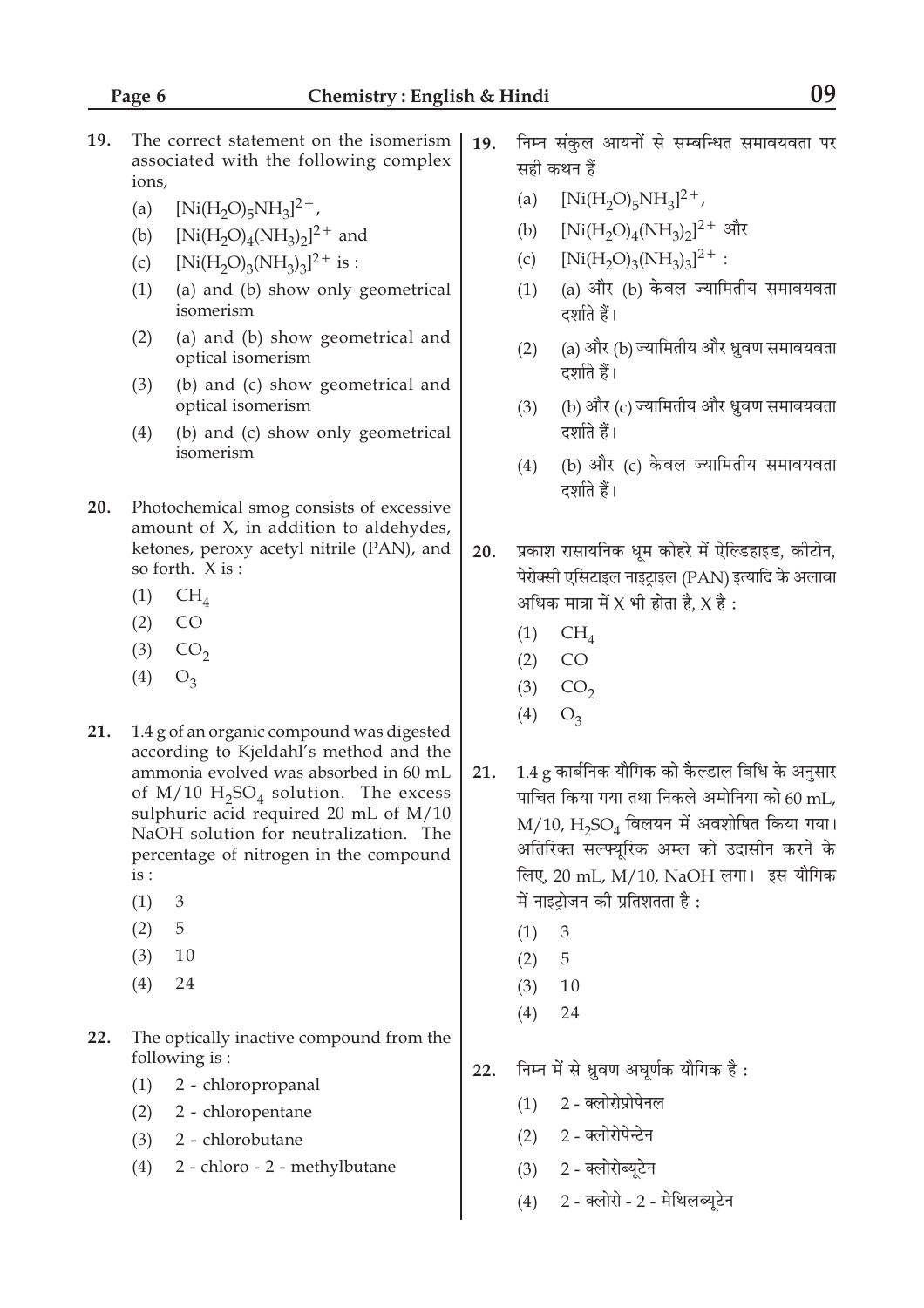

24. A compound A with molecular formula  $C_{10}H_{13}Cl$  gives a white precipitate on adding silver nitrate solution. A on reacting with alcoholic KOH gives compound **B** as the main product. **B** on ozonolysis gives C and D. C gives Cannizaro reaction but not aldol condensation. D gives aldol condensation but not Cannizaro reaction. A is :

(1) 
$$
C_6H_5-CH_2-\underset{Cl}{C}C\underset{Cl}{CH_3}
$$

(2) 
$$
C_6H_5-CH_2-CH_2-CH-CH_3
$$
  
Cl

(3) 
$$
C_6H_5-CH_2-CH_2-CH_2-CH_2-Cl
$$

$$
\begin{array}{c}\n\text{CH}_2-\text{CH}_2-\text{CH}_3\\
\text{CH}_2-\text{Cl}\n\end{array}
$$
\n(4)



यौगिक A जिसका अणुसूत्र  $C_{10}H_{13}$ Cl है, सिल्वर 24. नाइटेट विलयन मिलाने पर श्वेत अवक्षेप देता है। A ऐल्कोहॉलिक KOH के साथ अभिक्रिया करने पर मुख्य रूप से यौगिक B देता है। B का ओजोन-अपघटन करने पर यौगिक C तथा D प्राप्त होते हैं। C कैनिजारो अभिक्रिया देता है, परन्तु ऐल्डाल संघनन नहीं देता। D ऐल्डाल संघनन देता है, परन्तु कैनिजारो अभिक्रिया नहीं देता।  $A$  है:

(1) 
$$
C_6H_5 - CH_2 - C < CH_3
$$
  
Cl

(2) 
$$
C_6H_5-CH_2-CH_2-CH-CH_3
$$
  
Cl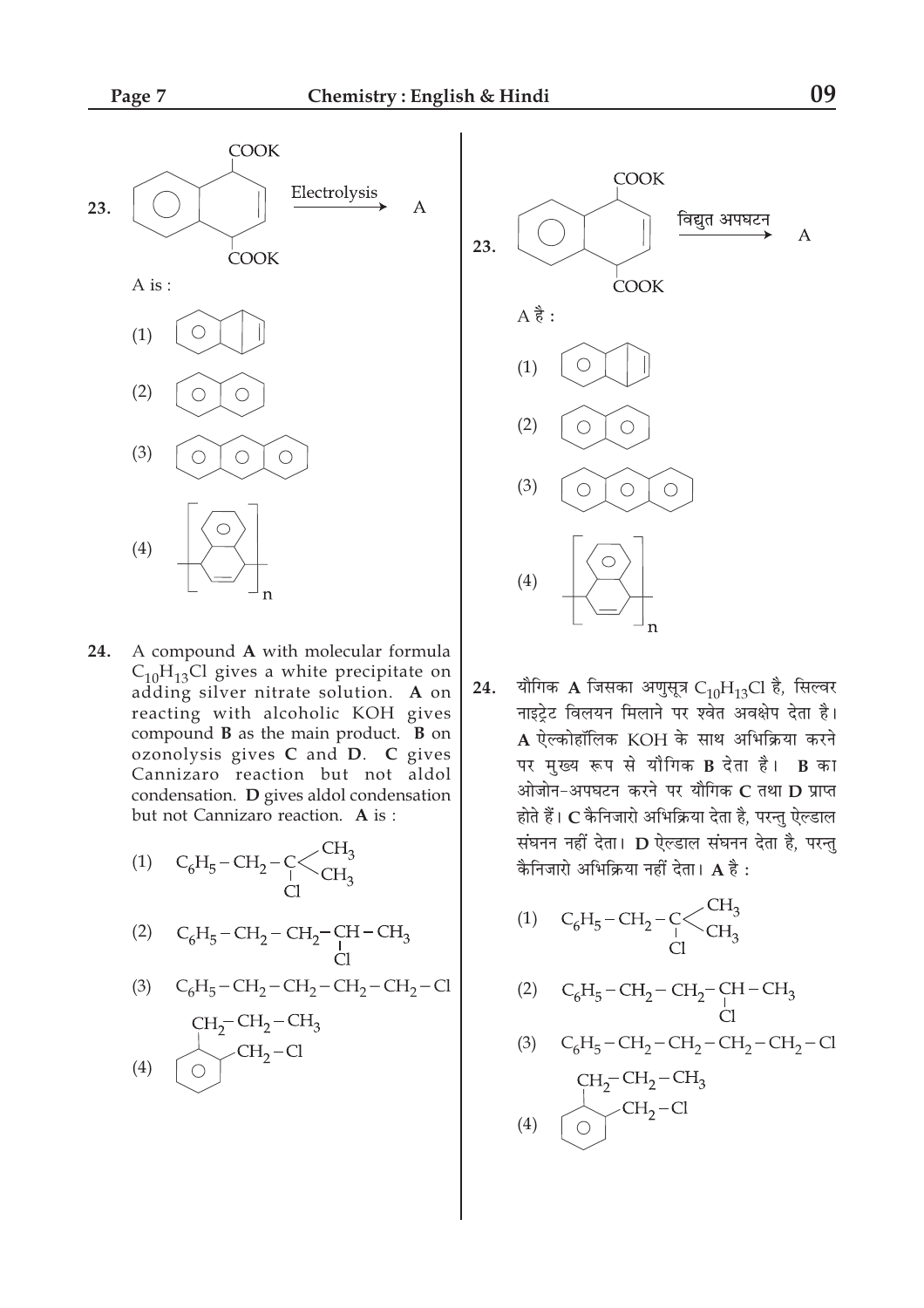- $25.$ In the presence of a small amount of phosphorous, aliphatic carboxylic acids react with chlorine or bromine to yield a compound in which  $\alpha$  - hydrogen has been replaced by halogen. This reaction is known as :
	- Wolff Kischner reaction  $(1)$
	- $(2)$ Etard reaction
	- Hell Volhard Zelinsky reaction  $(3)$
	- $(4)$ Rosenmund reaction
- 26. Arrange the following amines in the order of increasing basicity.

$$
(1) \quad\n\begin{picture}(120,140)(-0.00,0) \put(0,0){\line(0,1){15}} \put(15,0){\line(0,1){15}} \put(15,0){\line(0,1){15}} \put(15,0){\line(0,1){15}} \put(15,0){\line(0,1){15}} \put(15,0){\line(0,1){15}} \put(15,0){\line(0,1){15}} \put(15,0){\line(0,1){15}} \put(15,0){\line(0,1){15}} \put(15,0){\line(0,1){15}} \put(15,0){\line(0,1){15}} \put(15,0){\line(0,1){15}} \put(15,0){\line(0,1){15}} \put(15,0){\line(0,1){15}} \put(15,0){\line(0,1){15}} \put(15,0){\line(0,1){15}} \put(15,0){\line(0,1){15}} \put(15,0){\line(0,1){15}} \put(15,0){\line(0,1){15}} \put(15,0){\line(0,1){15}} \put(15,0){\line(0,1){15}} \put(15,0){\line(0,1){15}} \put(15,0){\line(0,1){15}} \put(15,0){\line(0,1){15}} \put(15,0){\line(0,1){15}} \put(15,0){\line(0,1){15}} \put(15,0){\line(0,1){15}} \put(15,0){\line(0,1){15}} \put(15,0){\line(0,1){15}} \put(15,0){\line(0,1){15}} \put(15,0){\line(0,1){15}} \put(15,0){\line(0,1){15}} \put(15,0){\line(0,1){15}} \put(15,0){\line(0,1){15}} \put(15,0){\line(0,1){15}} \put(15,0){\line(0,1){15}} \put(15,0){\line(0,1){15}} \put(15,0){\line(0,1){15}} \put(15,0){\line(0,1){15}} \put(15,0){\line(0,1){15}} \put(15,0){\line(0,1
$$

$$
(2) \qquad \begin{array}{c}\n\text{NH}_2 \\
\text{OH}_2 \\
\text{O} \\
\text{OCH}_3\n\end{array} \xrightarrow{\text{NH}_2} \begin{array}{c}\n\text{NH}_2 \\
\text{OH}_2 \\
\text{NO}_2\n\end{array} \xrightarrow{\text{NH}_2}
$$

$$
(4) \qquad \begin{picture}(4,4) \put(0,0) {\line(1,0){15}} \put(15,0) {\line(1,0){15}} \put(15,0) {\line(1,0){15}} \put(15,0) {\line(1,0){15}} \put(15,0) {\line(1,0){15}} \put(15,0) {\line(1,0){15}} \put(15,0) {\line(1,0){15}} \put(15,0) {\line(1,0){15}} \put(15,0) {\line(1,0){15}} \put(15,0) {\line(1,0){15}} \put(15,0) {\line(1,0){15}} \put(15,0) {\line(1,0){15}} \put(15,0) {\line(1,0){15}} \put(15,0) {\line(1,0){15}} \put(15,0) {\line(1,0){15}} \put(15,0) {\line(1,0){15}} \put(15,0) {\line(1,0){15}} \put(15,0) {\line(1,0){15}} \put(15,0) {\line(1,0){15}} \put(15,0) {\line(1,0){15}} \put(15,0) {\line(1,0){15}} \put(15,0) {\line(1,0){15}} \put(15,0) {\line(1,0){15}} \put(15,0) {\line(1,0){15}} \put(15,0) {\line(1,0){15}} \put(15,0) {\line(1,0){15}} \put(15,0) {\line(1,0){15}} \put(15,0) {\line(1,0){15}} \put(15,0) {\line(1,0){15}} \put(15,0) {\line(1,0){15}} \put(15,0) {\line(1,0){15}} \put(15,0) {\line(1,0){15}} \put(15,0) {\line(1,0){15}} \put(15,0) {\line(1,0){15}} \put(15,0) {\line(1,0){15}} \put(15,0) {\line(1,0){15}} \put(15,0) {\line(1,0){15}} \put(15,0) {\line(1,0){15}} \put(15,0) {\line(1,0){15}} \put(15,0) {\line(1,0){15}} \put(15,0) {\line(1,0){15}} \put(15,0)
$$

- फॉस्फोरस की कम मात्रा की उपस्थिति में एलीफेटिक 25. कार्बोक्सिलिक अम्ल क्लोरीन और ब्रोमीन के साथ अभिक्रिया करते हुए अपने  $\alpha$  - हाइड्रोजन को हैलोजन में परिवर्तित करते हैं। इस अभिक्रिया का नाम है:
	- वोल्फ-किश्नर अभिक्रिया  $(1)$
	- ईटार्ड अभिक्रिया  $(2)$
	- हेल-फोलार्ड-जेलिंस्की अभिक्रिया  $(3)$
	- रोजेनमुंड अभिक्रिया  $(4)$
- 26. निम्न अमीनों को क्षारकता के बढ़ते क्रम में लगाइए।

(1)  
\n
$$
\frac{NH_2}{OCH_3} \times \frac{NH_2}{NO_2} < \frac{NH_2}{OCH_3NH_2}
$$
\n
$$
\frac{NH_2}{OCH_3} \times \frac{NH_2}{NO_2}
$$
\n(2)  
\n
$$
\frac{NH_2}{OCH_3} \times \frac{NH_2}{OCH_3NH_2}
$$
\n(3)

 $_{\rm OCH_3}^{\parallel}$ 

 $N_{\rm CO}$ 

$$
(4) \quad\n\begin{array}{ccc}\n&\text{NH}_2 & \text{NH}_2 \\
&\text{NH}_2 & \text{NH}_2 \\
&\text{O} < \text{O} < \text{CH}_3\text{NH}_2 \\
&\text{NO}_2 &\text{OCH}_3\n\end{array}
$$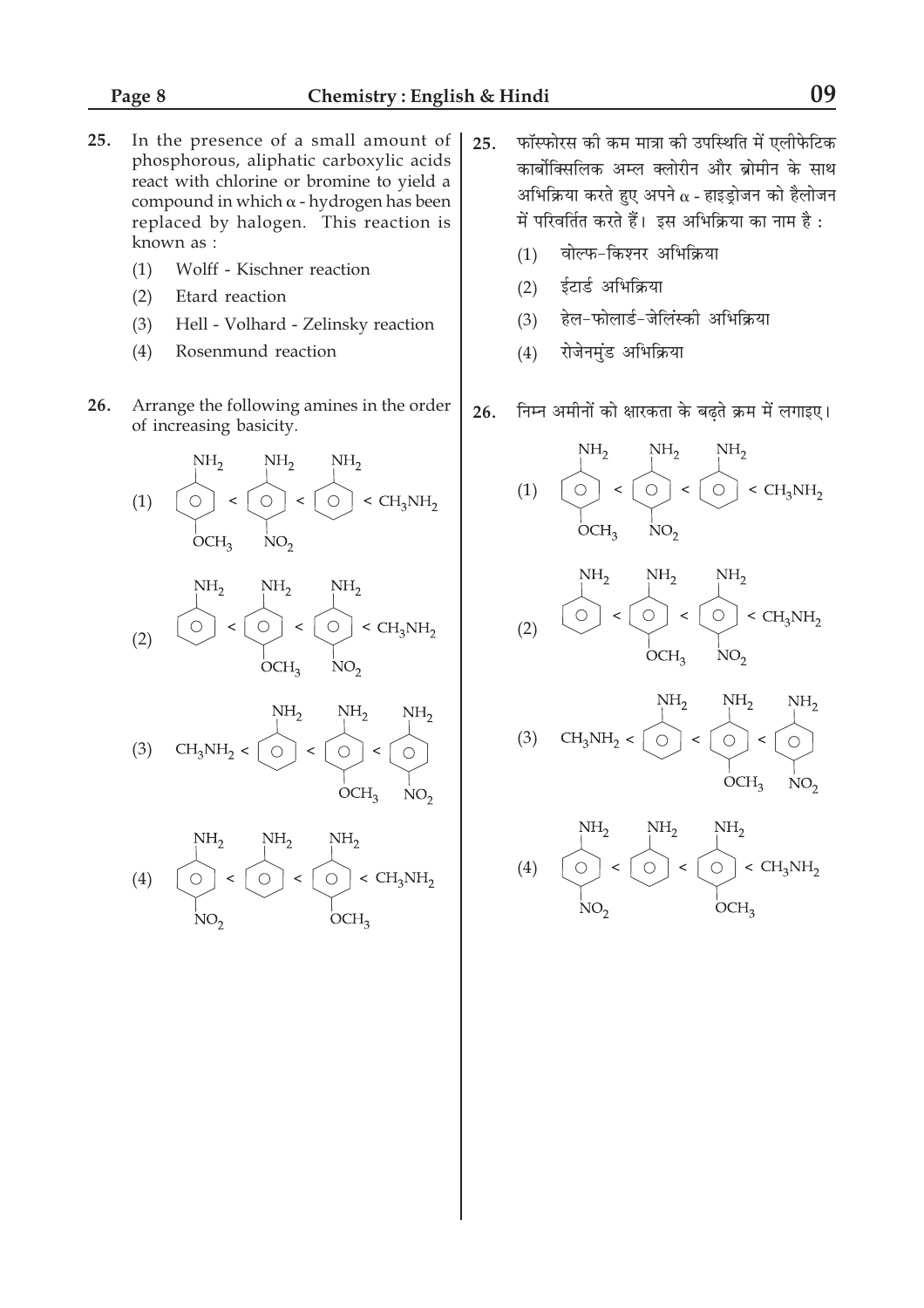27. Match the polymers in column-A with their main uses in column-B and choose the correct answer:

|     | Column - A  |       | Column - B     |
|-----|-------------|-------|----------------|
| (A) | Polystyrene | (i)   | Paints and     |
|     |             |       | lacquers       |
| (B) | Glyptal     | (ii)  | Rain coats     |
| (C) | Polyvinyl   | (iii) | Manufacture of |
|     | Chloride    |       | toys           |
| (D) | Bakelite    | (iv)  | Computer discs |

 $(1)$  $(A) - (ii), (B) - (i), (C) - (iii), (D) - (iv)$ 

- (A) (iii), (B) (i), (C) (ii), (D) (iv)  $(2)$
- $(A) (ii)$ ,  $(B) (iv)$ ,  $(C) (iii)$ ,  $(D) (i)$  $(3)$
- $(4)$  $(A) - (iii)$ ,  $(B) - (iv)$ ,  $(C) - (ii)$ ,  $(D) - (i)$

28. Complete hydrolysis of starch gives :

- $(1)$ glucose and fructose in equimolar amounts
- $(2)$ galactose and fructose in equimolar amounts
- $(3)$ glucose only
- $(4)$ glucose and galactose in equimolar amounts

 $OCOCH<sub>3</sub>$ 29. COOH is used as :  $\bigcirc$ 

- $(1)$ Insecticide
- Antihistamine  $(2)$
- $(3)$ Analgesic
- $(4)$ Antacid
- 30. The cation that will not be precipitated by  $H<sub>2</sub>S$  in the presence of dil HCl is :
	- $Cu<sup>2+</sup>$  $(1)$
	- $Pb^{2+}$  $(2)$
	- $As^{3+}$  $(3)$
	- $Co<sup>2+</sup>$  $(4)$

 $-000 -$ 

कॉलम-A में दिए गए बहुलकों को कॉलम-B में उनके 27. प्रमुख उपयोग के साथ सुमेलित करें तथा सही विकल्प चुनें :

|     | कॉलम - A               |      | कॉलम - B                |
|-----|------------------------|------|-------------------------|
|     | $(A)$ पालीस्टाइरीन (1) |      | प्रलेप और प्रलाक्ष      |
|     |                        |      | बनाने में               |
| (B) | मिलप्टल                | (ii) | बरसातियाँ बनाने में     |
|     | $(C)$  पॉलीवाइनिल      |      | (iii) ख़िलौने बनाने में |
|     | क्लोराइड               |      |                         |
|     | (D) बैकेलाइट           |      | (iv) कंप्यूटर डिस्क     |
|     |                        |      | बनाने में               |

- $(2)$  $(A) - (iii)$ ,  $(B) - (i)$ ,  $(C) - (ii)$ ,  $(D) - (iv)$
- $(A) (ii), (B) (iv), (C) (iii), (D) (i)$  $(3)$
- $(4)$  $(A) - (iii)$ ,  $(B) - (iv)$ ,  $(C) - (ii)$ ,  $(D) - (i)$
- स्टार्च के पूर्ण जल अपघटन से मिलता है: 28.
	- ग्लुकोस और फ्रुक्टोस की सममोल मात्रा  $(1)$
	- गैलेक्टोस और फ्रक्टोस की सममोल मात्रा  $(2)$
	- केवल ग्लुकोस  $(3)$
	- ग्लुकोस और गैलेक्टोस की सममोल मात्रा  $(4)$

 $OCOCH<sub>3</sub>$ COOH का प्रयोग किस रूप में होता है ?  $\bigcirc$ 

कोटनाशक  $(1)$ 

29.

- प्रतिहिस्टैमिन  $(2)$
- $(3)$ पीडाहारी
- प्रतिअम्ल  $(4)$
- वह धनायन जो तनु HCl के उपस्थिति में H<sub>2</sub>S से 30. अवक्षेपित नहीं होता है. वह है :
	- $Cu^{2+}$  $(1)$
	- $Pb^{2+}$  $(2)$
	- $As^{3+}$  $(3)$
	- $Co<sup>2+</sup>$  $(4)$

 $-000 -$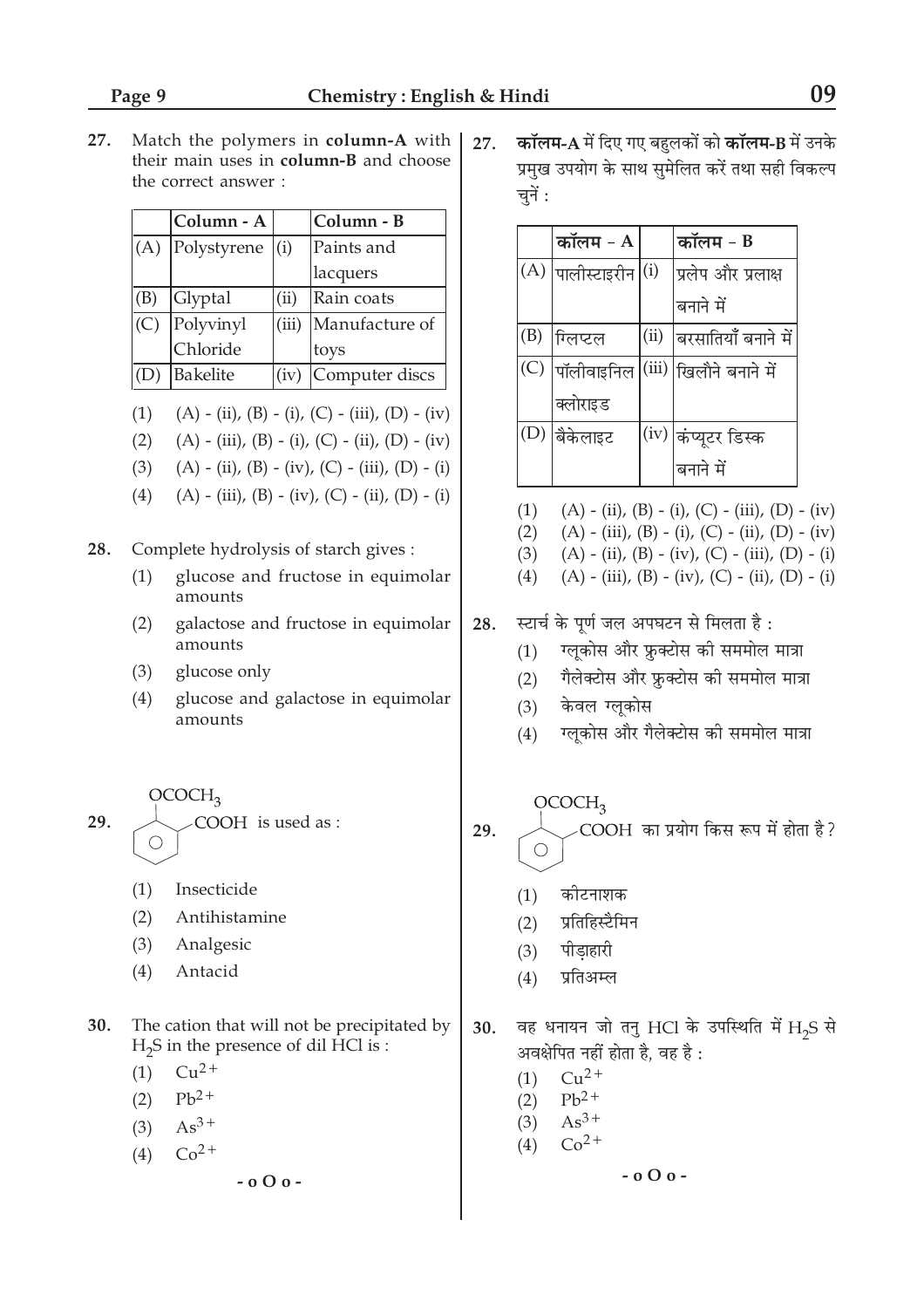- 1. In a certain town, 25% of the families own a phone and 15% own a car; 65% families own neither a phone nor a car and 2,000 families own both a car and a phone. Consider the following three statements :
	- 5% families own both a car and a  $(a)$ phone.
	- $(b)$ 35% families own either a car or a phone.
	- 40,000 families live in the town.  $(c)$ Then.
	- $(1)$ Only (a) and (b) are correct.
	- $(2)$ Only (a) and (c) are correct.
	- Only (b) and (c) are correct.  $(3)$
	- $(4)$ All (a), (b) and (c) are correct.
- $2.$ The largest value of r for which the region represented by the set { $\omega \in C/|\omega - 4 - i| \leq r$ } is contained in the region represented by the set  $\{z \in \mathbb{C}/|z-1| \leq |z+i|\}$ , is equal to :
	- $\sqrt{17}$  $(1)$
	- (2)  $2\sqrt{2}$
	- (3)  $\frac{3}{2}\sqrt{2}$
	- $\frac{5}{2}\sqrt{2}$  $(4)$
- $3<sub>1</sub>$ If  $2+3i$  is one of the roots of the equation  $2x^3 - 9x^2 + kx - 13 = 0$ , k  $\in \mathbb{R}$ , then the real root of this equation :
	- does not exist.  $(1)$
	- exists and is equal to  $\frac{1}{2}$ .  $(2)$
	- exists and is equal to  $-\frac{1}{2}$ .  $(3)$
	- $(4)$ exists and is equal to 1.
- किसी शहर में. 25% परिवारों के पास फोन है तथा  $\mathbf{1}$ . 15% के पास कार है : 65% परिवारों के पास न तो फोन है और न ही कार है, तथा 2,000 परिवारों के पास फोन तथा कार दोनों हैं। निम्न तीन कथनों पर विचार कोजिए :
	- 5% परिवारों के पास कार तथा फोन दोनों हैं।  $(a)$
	- 35% परिवारों के पास या तो कार है या फोन  $(b)$ है।
	- शहर में 40,000 परिवार रहते हैं।  $(c)$
	- तो.
	- केवल (a) तथा (b) सही हैं।  $(1)$
	- केवल (a) तथा (c) सही हैं।  $(2)$
	- केवल (b) तथा (c) सही हैं।  $(3)$
	- (a), (b) तथा (c) सभी सही हैं।  $(4)$
- r का वह अधिकतम मान जिसके लिए समच्चय  $2.$  $\{\omega \in \mathbb{C}/|\omega - 4 - i| \leq r\}$  द्वारा निर्धारित क्षेत्र, समुच्चय  ${z \in C/|z-1| \leq |z+i|}$  द्वारा निर्धारित क्षेत्र में सम्मिलित है. है:
	- $\sqrt{17}$  $(1)$
	- $2\sqrt{2}$  $(2)$
	- $\frac{3}{2}\sqrt{2}$  $(3)$
	- $\frac{5}{2}\sqrt{2}$  $(4)$
- यदि 2+3*i*. समीकरण  $2x^3 9x^2 + kx 13 = 0$ .  $3.$  $k \in \mathbf{R}$  का एक मूल है, तो इस समीकरण का वास्तविक मूल :
	- विद्यमान नहीं है।  $(1)$
	- विद्यमान है तथा  $\frac{1}{2}$  के बराबर है।  $(2)$
	- (3) विद्यमान है तथा  $-\,\frac{1}{2}\,$  के बराबर है।
	- $(4)$  विद्यमान है तथा 1 के बराबर है।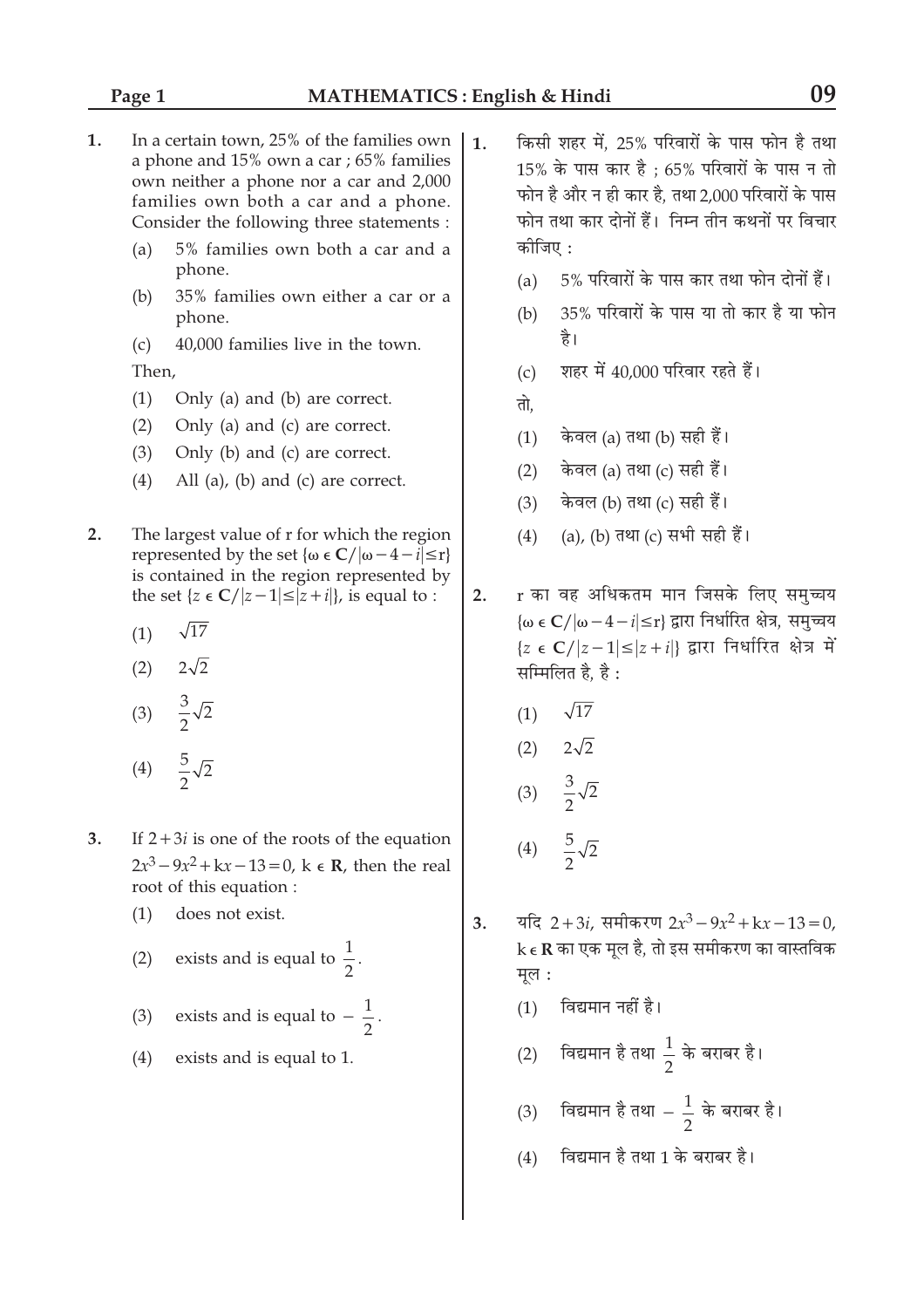| 4. | The least value of the product $xyz$ for                                                                                                                                                                                                 | 4. | गुणनफल $xyz$ का वह न्यूनतम मूल्य जिसके लिए                                                                                                                                                                                  |
|----|------------------------------------------------------------------------------------------------------------------------------------------------------------------------------------------------------------------------------------------|----|-----------------------------------------------------------------------------------------------------------------------------------------------------------------------------------------------------------------------------|
|    | 1<br>$\begin{vmatrix} 1 & y & 1 \\ 1 & 1 & z \end{vmatrix}$ is<br>which the determinant                                                                                                                                                  |    | सारणिक $\begin{vmatrix} x & 1 & 1 \\ 1 & y & 1 \\ 1 & 1 & z \end{vmatrix}$ ऋणेतर है, है:                                                                                                                                    |
|    | non-negative, is :<br>$(1) -2\sqrt{2}$<br>$(2)$ $-16\sqrt{2}$<br>$(3) -8$<br>$-1$<br>(4)                                                                                                                                                 |    | $(1) -2\sqrt{2}$<br>(2) $-16\sqrt{2}$<br>$(3) -8$<br>$(4) -1$                                                                                                                                                               |
| 5. | If $A = \begin{bmatrix} 0 & -1 \\ 1 & 0 \end{bmatrix}$ , then which one of the<br>following statements is not correct?<br>$A^4 - I = A^2 + I$<br>(1)<br>(2) $A^3-I = A(A-I)$<br>(3) $A^2 + I = A(A^2 - I)$<br>(4) $A^3 + I = A(A^3 - I)$ | 5. | यदि $A = \begin{bmatrix} 0 & -1 \\ 1 & 0 \end{bmatrix}$ है, तो निम्न में से कौन-सा एक<br>कथन सही <b>नहीं</b> है?<br>(1) $A^4-I = A^2+I$<br>(2) $A^3-I = A(A-I)$<br>(3) $A^2 + I = A(A^2 - I)$<br>(4) $A^3 + I = A(A^3 - I)$ |
| 6. | The number of ways of selecting 15 teams<br>from 15 men and 15 women, such that<br>each team consists of a man and a woman,<br>is:<br>1120<br>(1)<br>(2)<br>1240<br>1880<br>(3)<br>(4)<br>1960                                           | 6. | 15 पुरुषों तथा 15 महिलाओं में से ऐसी 15 टीमें,<br>जिनमें प्रत्येक में एक पुरुष तथा एक महिला हो, चुनने<br>के तरीकों की संख्या है :<br>1120<br>(1)<br>1240<br>(2)<br>1880<br>(3)<br>1960<br>(4)                               |
| 7. | Let the sum of the first three terms of an<br>A.P. be 39 and the sum of its last four terms<br>be 178. If the first term of this A.P. is 10,                                                                                             | 7. | माना एक समांतर श्रेढ़ी के प्रथम तीन पदों का योग 39<br>है तथा इसके अंतिम चार पदों का योग 178 है। यदि<br>इस समांतर श्रेढी का प्रथम पद 10 है. तो इस समांतर                                                                     |

then the median of the A.P. is:

- $(1)$ 26.5  $(2)$ 28
- $(3)$ 29.5
- 
- $(4)$  $31\,$
- ५ 10 ह, ২ č श्रेढ़ी का माध्यक है :
	- $(1)$ 26.5
	- $(2) 28$
	- $(3)$ 29.5
	- $(4)$  $31$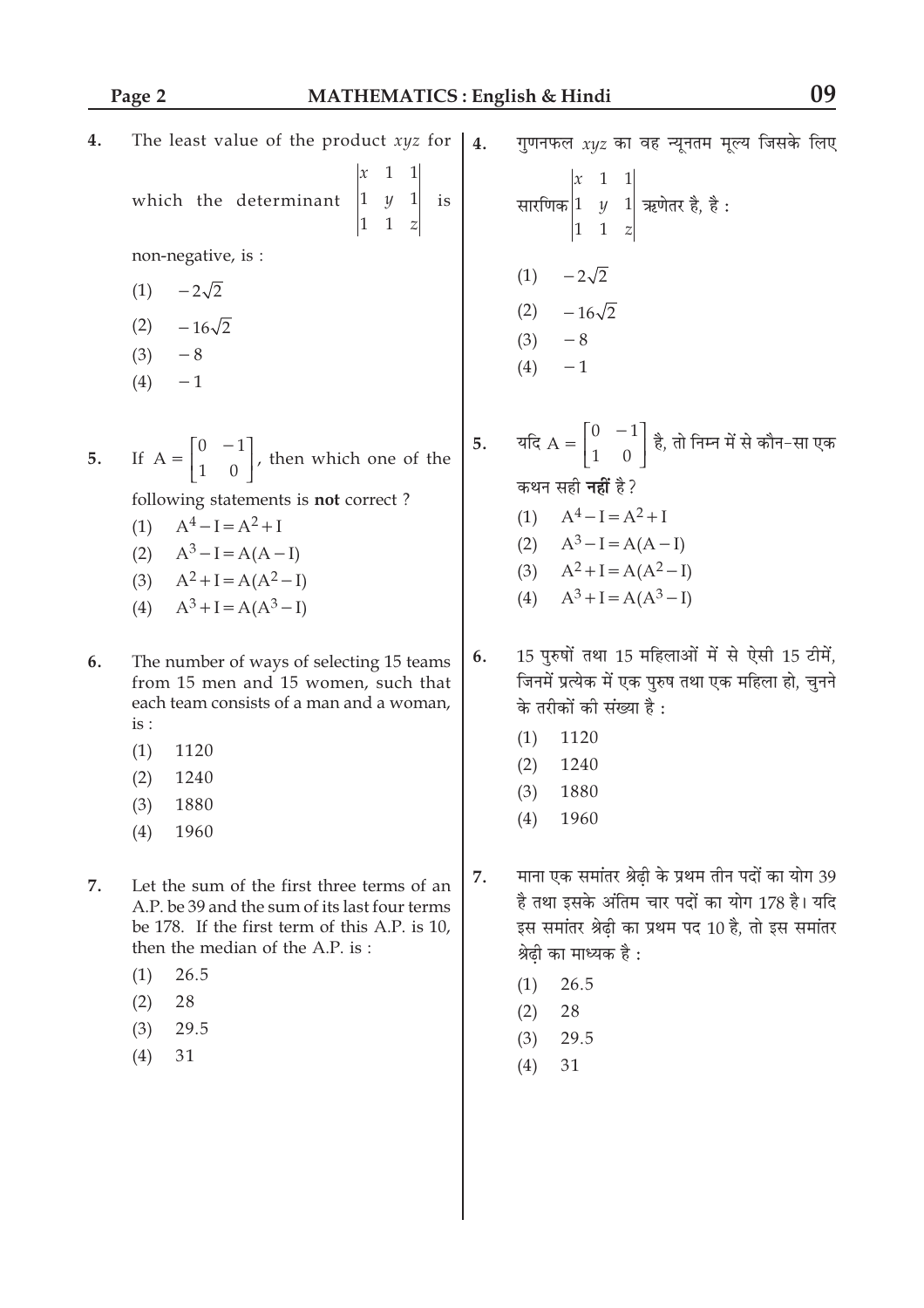| 8.  | If the coefficients of the three successive<br>terms in the binomial expansion of $(1 + x)^n$<br>are in the ratio $1:7:42$ , then the first of<br>these terms in the expansion is : | 8.  | यदि $(1+x)^n$ के द्विपद विस्तार में तीन क्रमिक पदों<br>के गुणांकों में 1 : 7 : 42 का अनुपात है, तो इन में से<br>विस्तार में पहला पद है: |
|-----|-------------------------------------------------------------------------------------------------------------------------------------------------------------------------------------|-----|-----------------------------------------------------------------------------------------------------------------------------------------|
|     | 6 <sup>th</sup><br>(1)                                                                                                                                                              |     | छठा<br>(1)                                                                                                                              |
|     | 7 <sup>th</sup><br>(2)                                                                                                                                                              |     | सातवां<br>(2)                                                                                                                           |
|     | 8 <sup>th</sup><br>(3)                                                                                                                                                              |     |                                                                                                                                         |
|     | gth<br>(4)                                                                                                                                                                          |     | आठवां<br>(3)<br>नौवां<br>(4)                                                                                                            |
| 9.  | The value of $\sum_{r=16}^{30} (r + 2)(r - 3)$ is equal to :                                                                                                                        | 9.  | $\sum_{r=0}^{30} (r + 2)(r - 3)$ का मान बराबर है :                                                                                      |
|     | 7785<br>(1)                                                                                                                                                                         |     | $r = 16$                                                                                                                                |
|     | 7780<br>(2)                                                                                                                                                                         |     | (1)<br>7785                                                                                                                             |
|     | (3)<br>7775                                                                                                                                                                         |     | (2)<br>7780                                                                                                                             |
|     | 7770<br>(4)                                                                                                                                                                         |     | (3)<br>7775                                                                                                                             |
|     |                                                                                                                                                                                     |     | (4)<br>7770                                                                                                                             |
| 10. | $\lim_{x\to 0} \frac{e^{x^2} - \cos x}{\sin^2 x}$ is equal to :                                                                                                                     | 10. | $\lim_{x\to 0} \frac{\mathrm{e}^{x^2} - \cos x}{\sin^2 x}$ बराबर है :                                                                   |
|     |                                                                                                                                                                                     |     |                                                                                                                                         |
|     | (1)<br>$\mathfrak{Z}$                                                                                                                                                               |     | (1)<br>$\mathfrak{Z}$                                                                                                                   |
|     | $rac{3}{2}$<br>(2)                                                                                                                                                                  |     |                                                                                                                                         |
|     |                                                                                                                                                                                     |     | $rac{3}{2}$<br>(2)                                                                                                                      |
|     | $\frac{5}{4}$<br>(3)                                                                                                                                                                |     |                                                                                                                                         |
|     |                                                                                                                                                                                     |     | $\frac{5}{4}$<br>(3)                                                                                                                    |
|     | $\overline{2}$<br>(4)                                                                                                                                                               |     | $\overline{2}$<br>(4)                                                                                                                   |
| 11. | The distance, from the origin, of the                                                                                                                                               |     |                                                                                                                                         |
|     | normal to the curve, $x=2 \cos t + 2t \sin t$ ,                                                                                                                                     | 11. | বরু $x=2 \cos t + 2t \sin t$ , $y=2 \sin t - 2t \cos t$                                                                                 |
|     | $y = 2 \sin t - 2t \cos t$ at $t = \frac{\pi}{4}$ , is :                                                                                                                            |     | पर $t = \frac{\pi}{4}$ पर खींचे गए अभिलंब की मूल बिंदु से                                                                               |
|     | (1)<br>$\overline{4}$                                                                                                                                                               |     | दूरी है :                                                                                                                               |
|     | $2\sqrt{2}$<br>(2)                                                                                                                                                                  |     | (1)<br>$\overline{4}$                                                                                                                   |
|     | 2<br>(3)                                                                                                                                                                            |     | $(2)$ $2\sqrt{2}$                                                                                                                       |
|     | $\sqrt{2}$<br>(4)                                                                                                                                                                   |     | (3) 2                                                                                                                                   |
|     |                                                                                                                                                                                     |     | (4) $\sqrt{2}$                                                                                                                          |
|     |                                                                                                                                                                                     |     |                                                                                                                                         |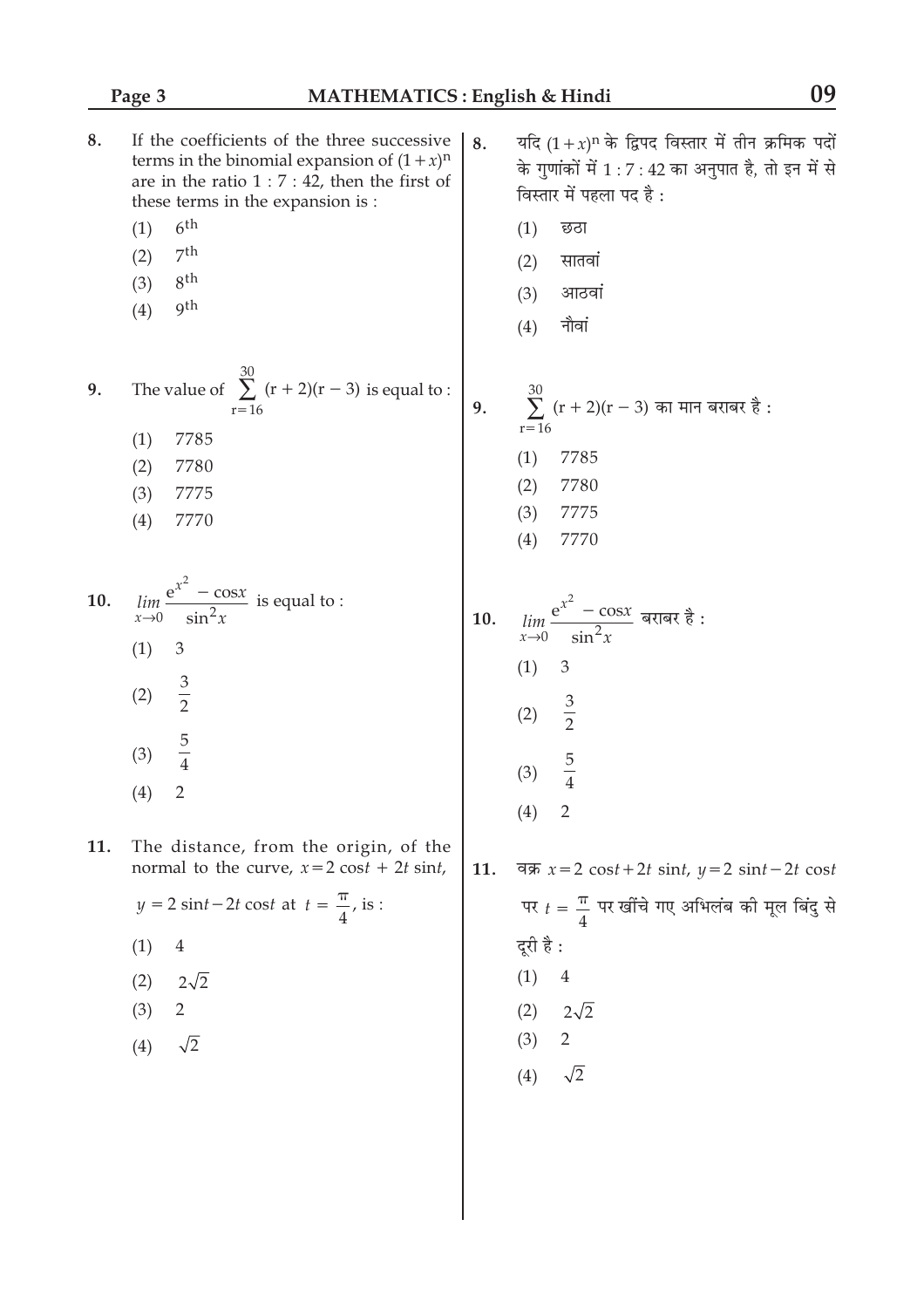- $12.$ If Rolle's theorem holds for the function यदि फलन  $f(x) = 2x^3 + bx^2 + cx$ ,  $x \in [-1, 1]$  $12.$  $f(x) = 2x^3 + bx^2 + cx$ ,  $x \in [-1, 1]$ , at the के लिए बिंदु  $x=\frac{1}{2}$  पर रोले का प्रमेय लागू होता है, point  $x = \frac{1}{2}$ , then 2b + c equals : तो  $2b+c$  बराबर है :  $(1)$  $\mathbf{1}$  $(1)$  $\mathbf{1}$  $(2)$  $-1$  $(2)$  $-1$  $(3)$  $\overline{2}$  $(3)$  $\overline{2}$  $(4)$  $-3$  $(4)$  $-3$ 13. Let the tangents drawn to the circle, माना बिंदु P(0, h) से वृत्त  $x^2 + y^2 = 16$  पर खींची 13.  $x^2 + y^2 = 16$  from the point P(0, h) meet the गई स्पर्श रेखाएँ  $x$ -अक्ष को बिंदुओं A तथा B पर  $x$ -axis at points A and B. If the area of  $\triangle APB$  is minimum, then h is equal to : मिलती हैं। यदि ∆APB का क्षेत्रफल न्यूनतम है, तो  $h$  बराबर है :  $4\sqrt{3}$  $(1)$  $4\sqrt{3}$  $(1)$  $3\sqrt{3}$  $(2)$  $3\sqrt{3}$  $(2)$  $3\sqrt{2}$  $(3)$  $3\sqrt{2}$  $(3)$  $4\sqrt{2}$  $(4)$  $4\sqrt{2}$  $(4)$ The integral  $\int \frac{dx}{(x+1)^{\frac{3}{4}}(x-2)^{\frac{5}{4}}}$  is equal 14. समाकल  $\int \frac{dx}{(x+1)^{\frac{3}{4}}(x-2)^{\frac{5}{4}}}$  बराबर है : 14. to: (1)  $4\left(\frac{x+1}{x-2}\right)^{\frac{1}{4}} + C$ (1)  $4\left(\frac{x+1}{x-2}\right)^{\frac{1}{4}} + C$ (2)  $4\left(\frac{x-2}{x+1}\right)^{\frac{1}{4}} + C$ (2)  $4\left(\frac{x-2}{x+1}\right)^{\frac{1}{4}} + C$ (3)  $-\frac{4}{3} \left( \frac{x+1}{x-2} \right)^{\frac{1}{4}} + C$ (3)  $-\frac{4}{3} \left( \frac{x+1}{x-2} \right)^{\frac{1}{4}} + C$ 
	- (4)  $-\frac{4}{3} \left( \frac{x-2}{x+1} \right)^{\frac{1}{4}} + C$

(4)  $-\frac{4}{3} \left( \frac{x-2}{x+1} \right)^{\frac{1}{4}} + C$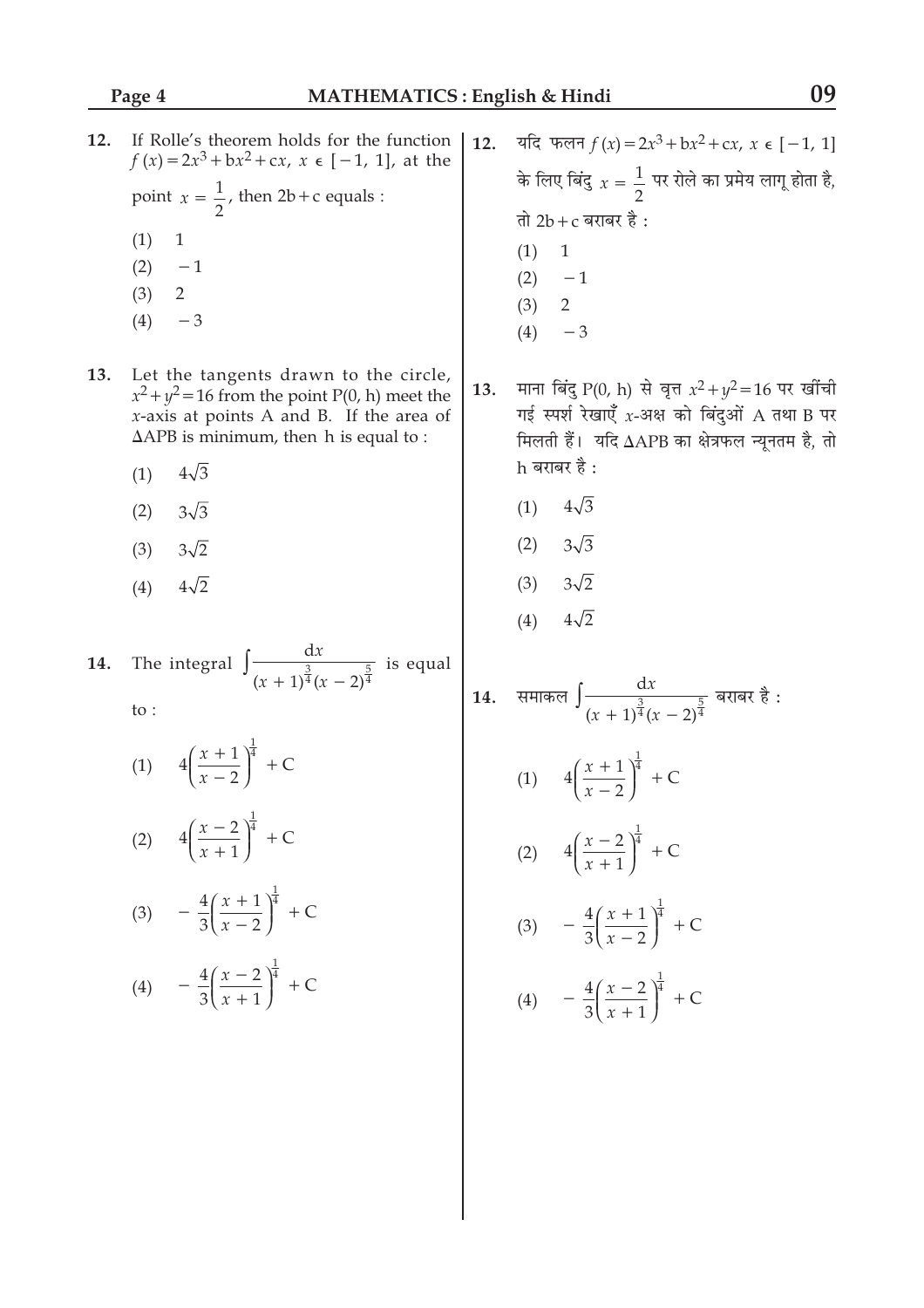| 15. | For $x > 0$ , let $f(x) = \int_{1}^{x} \frac{\log t}{1+t} dt$ . Then 15. $x > 0$ के लिए माना $f(x) = \int_{1}^{x} \frac{\log t}{1+t} dt$ है, तो |     |                                                                                                              |
|-----|-------------------------------------------------------------------------------------------------------------------------------------------------|-----|--------------------------------------------------------------------------------------------------------------|
|     | $f(x) + f\left(\frac{1}{x}\right)$ is equal to :                                                                                                |     | $f(x) + f\left(\frac{1}{x}\right)$ बराबर है :                                                                |
|     | (1) $\frac{1}{4} (\log x)^2$                                                                                                                    |     | (1) $\frac{1}{4} (\log x)^2$                                                                                 |
|     | (2) $\frac{1}{2} (\log x)^2$                                                                                                                    |     | (2) $\frac{1}{2} (\log x)^2$                                                                                 |
|     | $\log x$<br>(3)                                                                                                                                 |     | $(3)$ $\log x$                                                                                               |
|     | (4) $\frac{1}{4} \log x^2$                                                                                                                      |     | (4) $\frac{1}{4} \log x^2$                                                                                   |
| 16. | The area (in square units) of the region<br>bounded by the curves $y + 2x^2 = 0$ and<br>$y+3x^2=1$ , is equal to :                              | 16. | वक्रों $y + 2x^2 = 0$ तथा $y + 3x^2 = 1$ द्वारा परिबद्ध क्षेत्र<br>का क्षेत्रफल (वर्ग इकाइयों में) बराबर है: |
|     | $\frac{3}{5}$<br>(1)                                                                                                                            |     | $\frac{3}{5}$<br>(1)                                                                                         |
|     | $rac{3}{4}$<br>(2)                                                                                                                              |     | $\frac{3}{4}$<br>(2)                                                                                         |
|     | $\frac{1}{3}$<br>(3)                                                                                                                            |     | $\frac{1}{3}$<br>(3)                                                                                         |
|     | $\frac{4}{3}$<br>(4)                                                                                                                            |     | $\frac{4}{3}$<br>(4)                                                                                         |
| 17. | If $y(x)$ is the solution of the differential                                                                                                   | 17. | यदि $y(x)$ , अवकल समीकरण                                                                                     |
|     | equation $(x+2)\frac{dy}{dx} = x^2 + 4x - 9$ , $x \neq -2$                                                                                      |     | $(x+2)\frac{dy}{dx} = x^2 + 4x - 9$ , $x ≠ -2$ और                                                            |
|     | and $y(0) = 0$ , then $y(-4)$ is equal to :                                                                                                     |     | $y(0) = 0$ , का हल है, तो $y(-4)$ बराबर है:                                                                  |
|     | $\theta$<br>(1)                                                                                                                                 |     | $\theta$<br>(1)                                                                                              |
|     | (2)<br>$\mathbf{1}$                                                                                                                             |     | $\mathbf{1}$<br>(2)                                                                                          |
|     | (3)<br>$-1$                                                                                                                                     |     | (3)<br>$-1$                                                                                                  |
|     | $\overline{2}$<br>(4)                                                                                                                           |     | (4)<br>$\overline{2}$                                                                                        |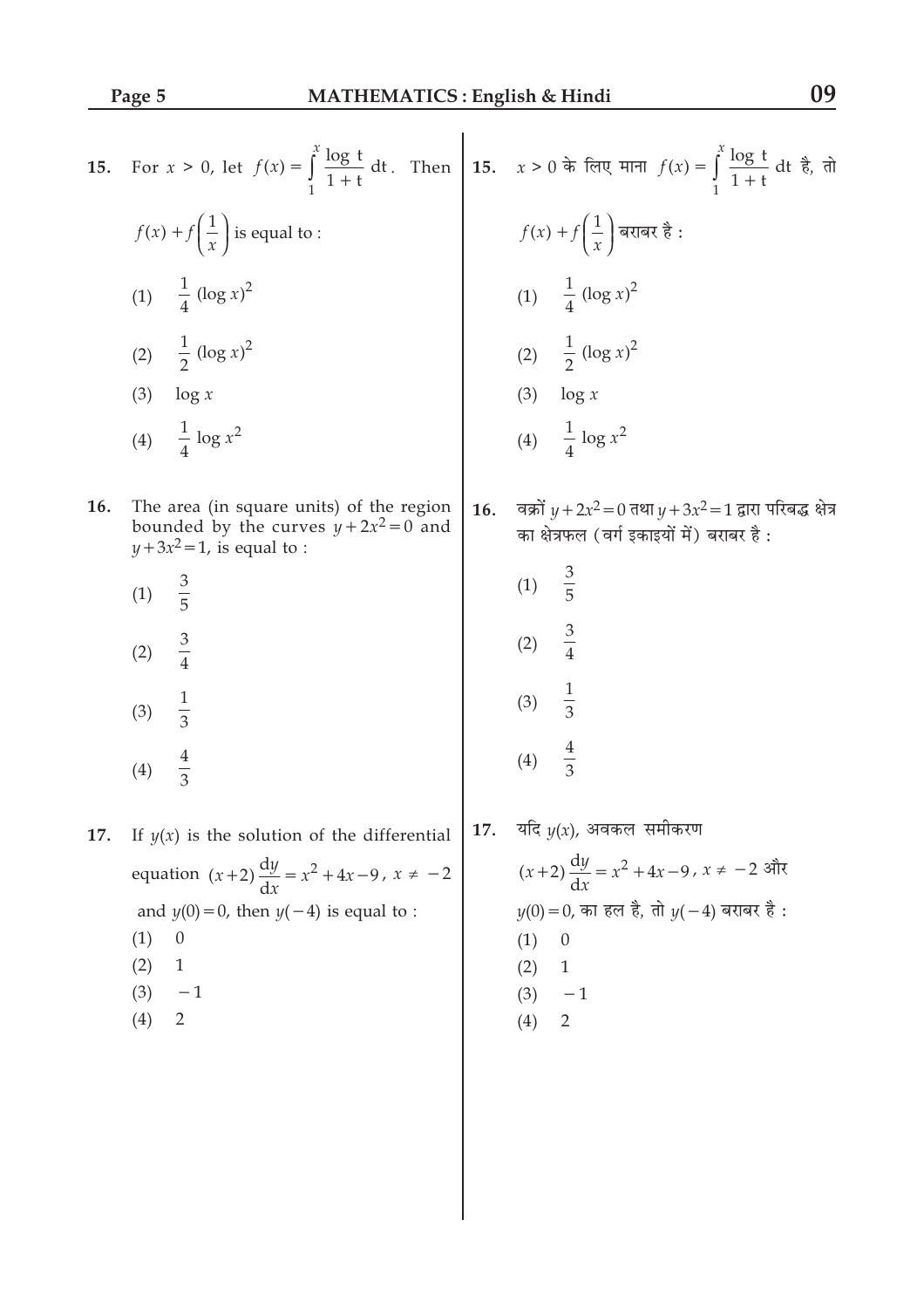**18.** The points 
$$
\left(0, \frac{8}{3}\right)
$$
, (1, 3) and (82, 30):

- $(1)$ form an obtuse angled triangle.
- $(2)$ form an acute angled triangle.
- $(3)$ form a right angled triangle.
- $(4)$ lie on a straight line.
- 19. Let L be the line passing through the point  $P(1, 2)$  such that its intercepted segment between the co-ordinate axes is bisected at P. If  $L_1$  is the line perpendicular to L and passing through the point  $(-2, 1)$ , then the point of intersection of L and  $L_1$  $is:$ 
	- (1)  $\left(\frac{4}{5}, \frac{12}{5}\right)$ (2)  $\left(\frac{11}{20}, \frac{29}{10}\right)$
	- $\left(\frac{3}{10},\frac{17}{5}\right)$  $(3)$  $\left(\frac{3}{5}, \frac{23}{10}\right)$  $(4)$
- If  $y+3x=0$  is the equation of a chord of 20. the circle,  $x^2 + y^2 - 30x = 0$ , then the equation of the circle with this chord as diameter is:
	- (1)  $x^2 + y^2 + 3x + 9y = 0$ (2)  $x^2 + y^2 - 3x + 9y = 0$ (3)  $x^2 + y^2 - 3x - 9y = 0$
	- (4)  $x^2 + y^2 + 3x 9y = 0$
- बिंदु  $\left(0, \frac{8}{3}\right)$ ,  $(1, 3)$  तथा  $(82, 30)$ : 18.
	- (1) एक अधिककोण त्रिभुज बनाते हैं।
	- $(2)$ एक न्यूनकोण त्रिभुज बनाते हैं।
	- एक समकोण त्रिभुज बनाते हैं।  $(3)$
	- एक सरल रेखा पर स्थित हैं।  $(4)$
- माना L, बिंदु P(1, 2) से होकर जाने वाली वह रेखा है 19. जिसका निर्देशांक अक्षों के बीच कटा रेखाखण्ड P पर समद्विभाजित होता है। माना  $L_1$  वह रेखा है जो L पर लंबवत है तथा बिंदु  $(-2, 1)$  से होकर जाती है, तो L तथा L<sub>1</sub> का प्रतिच्छेदन बिंदु है :
	- $\left(\frac{4}{5},\frac{12}{5}\right)$  $(1)$  $(2)$

$$
(3) \quad \left(\frac{3}{10}, \frac{17}{5}\right) (4) \quad \left(\frac{3}{5}, \frac{23}{10}\right)
$$

- यदि  $y + 3x = 0$ , वृत्त  $x^2 + y^2 30x = 0$  की एक 20. जीवा का समीकरण है. तो उस वत्त, जिसका व्यास, यह जीवा है, का समीकरण है:
	- (1)  $x^2 + y^2 + 3x + 9y = 0$
	- (2)  $x^2 + y^2 3x + 9y = 0$
	- (3)  $x^2 + y^2 3x 9y = 0$
	- (4)  $x^2 + y^2 + 3x 9y = 0$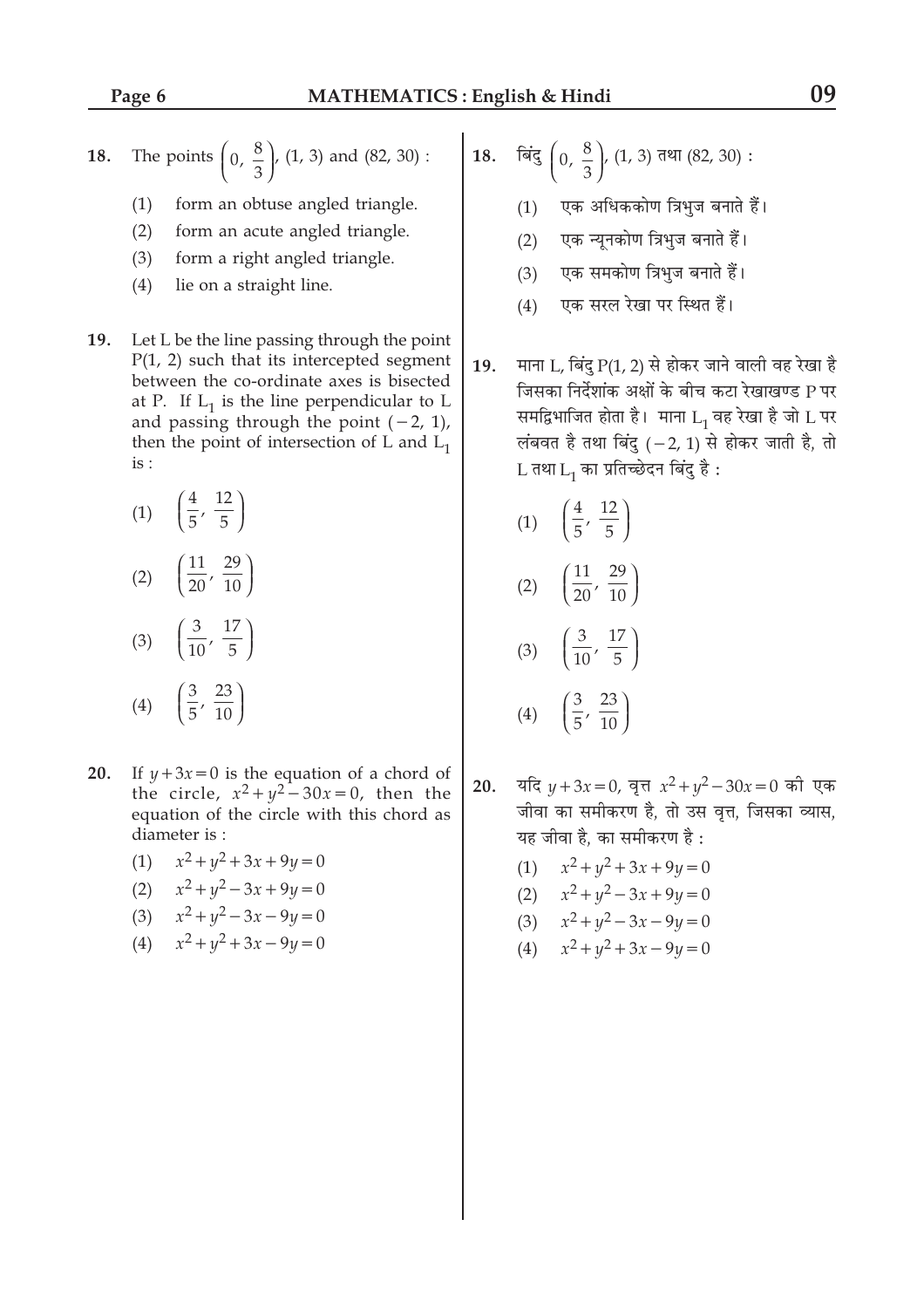21. If the tangent to the conic,  $y-6=x^2$  at  $(2, 10)$  touches the circle,  $x^2 + y^2 + 8x - 2y = k$  (for some fixed k) at a point  $(\alpha, \beta)$ ; then  $(\alpha, \beta)$  is:

(1) 
$$
\left(-\frac{6}{17}, \frac{10}{17}\right)
$$
  
\n(2)  $\left(-\frac{8}{17}, \frac{2}{17}\right)$   
\n(3)  $\left(-\frac{4}{17}, \frac{1}{17}\right)$   
\n(4)  $\left(-\frac{7}{17}, \frac{6}{17}\right)$ 

- 22. An ellipse passes through the foci of the hyperbola,  $9x^2 - 4y^2 = 36$  and its major and minor axes lie along the transverse and conjugate axes of the hyperbola respectively. If the product of eccentricities of the two conics is  $\frac{1}{2}$ , then which of the following points does not lie on the ellipse?
	- $\left(\sqrt{13},0\right)$  $(1)$

$$
(2) \quad \left(\frac{\sqrt{39}}{2}, \sqrt{3}\right)
$$
\n
$$
(3) \quad \left(\frac{1}{2}\sqrt{13}, \frac{\sqrt{3}}{2}\right)
$$
\n
$$
(4) \quad \left(\sqrt{\frac{13}{2}}, \sqrt{6}\right)
$$

- 23. If the points  $(1, 1, \lambda)$  and  $(-3, 0, 1)$  are plane, equidistant from the  $3x+4y-12z+13=0$ , then  $\lambda$  satisfies the equation :
	- $3x^2-10x+7=0$  $(1)$
	- $3x^2 + 10x + 7 = 0$  $(2)$
	- (3)  $3x^2 + 10x 13 = 0$
	- $3x^2-10x+21=0$  $(4)$

यदि शांकव  $y - 6 = x^2$  के बिंदु (2, 10) पर खींची  $21.$ गई स्पर्श रेखा वृत्त  $x^2 + y^2 + 8x - 2y = k$  को (किसी निश्चित k के लिए) बिंदु ( $\alpha$ ,  $\beta$ ) पर स्पर्श करती है, तो  $(\alpha, \beta)$  है:

(1) 
$$
\left(-\frac{6}{17}, \frac{10}{17}\right)
$$
  
\n(2)  $\left(-\frac{8}{17}, \frac{2}{17}\right)$   
\n(3)  $\left(-\frac{4}{17}, \frac{1}{17}\right)$   
\n(4)  $\left(-\frac{7}{17}, \frac{6}{17}\right)$ 

एक दीर्घवृत्त, अतिपरवलय  $9x^2 - 4y^2 = 36$  के  $22.$ नाभिकेंद्रों से होकर जाता है तथा इसके दीर्घ तथा लघु अक्ष क्रमश: अतिपरवलय के अनुप्रस्थ तथा संयुग्मी अक्षों के अनुदिश हैं। यदि इन दो शांकवों की उत्केंद्रताओं

> का गुणनफल  $\frac{1}{2}$  है, तो निम्न में से कौन-सा बिंदु दीर्घवृत्त पर स्थित **नहीं** है ?

 $(\sqrt{13}, 0)$  $(1)$  $\sqrt{20}$ 

$$
(2) \left( \frac{\sqrt{39}}{2}, \sqrt{3} \right)
$$

(3) 
$$
\left(\frac{1}{2}\sqrt{13}, \frac{\sqrt{3}}{2}\right)
$$
  
(4)  $\left(\sqrt{\frac{13}{2}}, \sqrt{6}\right)$ 

यदि बिंदु  $(1, 1, \lambda)$  तथा  $(-3, 0, 1)$  समतल 23.  $3x + 4y - 12z + 13 = 0$  से समदूरस्थ हैं, तो λ, निम्न समीकरण को संतुष्ट करता है:

- (1)  $3x^2-10x+7=0$
- (2)  $3x^2 + 10x + 7 = 0$
- (3)  $3x^2 + 10x 13 = 0$
- $3x^2-10x+21=0$  $(4)$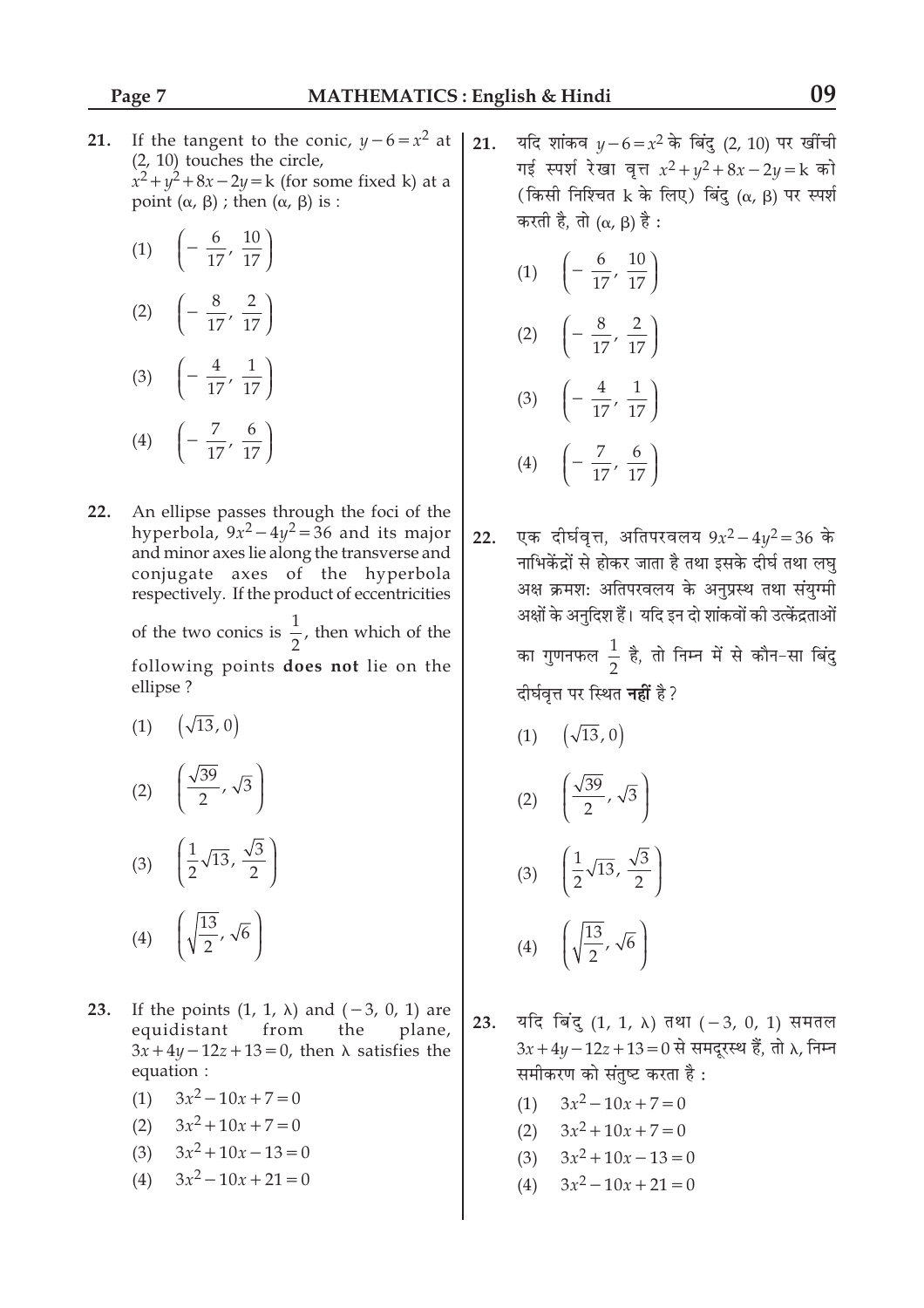| 24. | If the shortest distance between the lines<br>$\frac{x-1}{\alpha} = \frac{y+1}{-1} = \frac{z}{1}$ , ( $\alpha \neq -1$ ) and<br>$x+y+z+1=0$ = 2x - y + z + 3 is $\frac{1}{\sqrt{3}}$ , then<br>a value of $\alpha$ is :<br>$-\frac{16}{19}$<br>(1)<br>$-\frac{19}{16}$<br>(2)<br>$\frac{32}{19}$<br>(3)<br>$\frac{19}{32}$<br>(4)                                                    | 24. | यदि रेखाओं $\frac{x-1}{\alpha} = \frac{y+1}{-1} = \frac{z}{1}$ , ( $\alpha ≠ -1$ )<br>तथा $x + y + z + 1 = 0 = 2x - y + z + 3$ के बीच<br>को न्यूनतम दूरी $\frac{1}{\sqrt{3}}$ है, तो α का एक मान है :<br>(1) $-\frac{16}{19}$<br>(2) $-\frac{19}{16}$<br>(3) $\frac{32}{19}$<br>$\frac{19}{32}$<br>(4)          |
|-----|--------------------------------------------------------------------------------------------------------------------------------------------------------------------------------------------------------------------------------------------------------------------------------------------------------------------------------------------------------------------------------------|-----|-----------------------------------------------------------------------------------------------------------------------------------------------------------------------------------------------------------------------------------------------------------------------------------------------------------------|
| 25. | Let $\overrightarrow{a}$ and $\overrightarrow{b}$ be two unit vectors such<br>that $ \vec{a} + \vec{b}  = \sqrt{3}$ . If<br>$\overrightarrow{c} = \overrightarrow{a} + 2\overrightarrow{b} + 3(\overrightarrow{a} \times \overrightarrow{b})$ , then $2 \overrightarrow{c} $ is<br>equal to:<br>$\sqrt{55}$<br>(1)<br>$\sqrt{51}$<br>(2)<br>$\sqrt{43}$<br>(3)<br>$\sqrt{37}$<br>(4) | 25. | माना $\overrightarrow{a}$ तथा $\overrightarrow{b}$ ऐसे मात्रक सदिश हैं कि<br>$ \vec{a} + \vec{b}  = \sqrt{3}$ है। यदि<br>$\overrightarrow{c}$ = a + 2 b + 3( $\overrightarrow{a}$ $\times$ b) है, तो 2 टं बराबर<br>है :<br>$\sqrt{55}$<br>(1)<br>$\sqrt{51}$<br>(2)<br>$\sqrt{43}$<br>(3)<br>$\sqrt{37}$<br>(4) |
| 26. | Let $X$ be a set containing 10 elements and<br>$P(X)$ be its power set. If A and B are picked<br>up at random from $P(X)$ , with                                                                                                                                                                                                                                                     | 26. | माना X एक समुच्चय है जिसमें 10 अवयव हैं तथा<br>$P(X)$ इसका घात समुच्चय है। यदि $P(X)$ से A तथा<br>B यादृच्छया, प्रतिस्थापना सहित, लिए गए हैं, तो                                                                                                                                                                |

 $A$  तथा B में बराबर अवयवों के होने की प्रायिकता है:

(1)  $\frac{20C_{10}}{2^{10}}$ 

(2)  $\frac{(2^{10}-1)}{2^{20}}$ 

(3)  $\frac{(2^{10} - 1)}{2^{10}}$ <br>(4)  $\frac{^{20}C_{10}}{2^{20}}$ 

 $\mathbf{u}$ replacement, then the probability that A and B have equal number of elements, is :  $20 \sim$ 

$$
(1) \quad \frac{^{20}C_{10}}{2^{10}}
$$

$$
(2) \quad \frac{(2^{10}-1)}{2^{20}}
$$

$$
(3) \quad \frac{(2^{10}-1)}{2^{10}}
$$

$$
(4) \quad \frac{^{20}C_{10}}{2^{20}}
$$